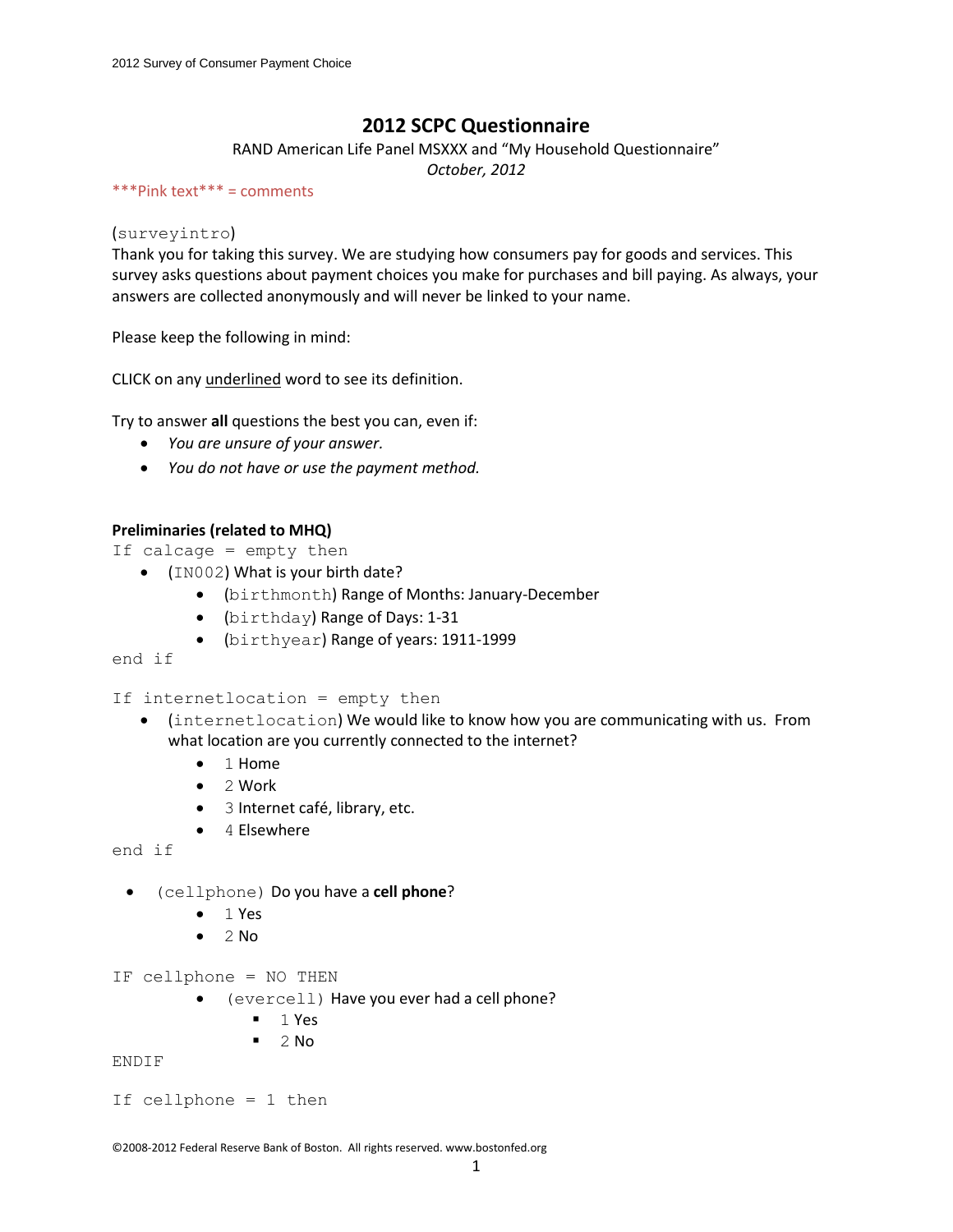CPADOPTER := 1

 (smartphone) A **smart phone** is a mobile telephone with features that may enable it to easily access the web, send e-mails, and interact with computers.

Examples of smart phones include the iPhone, Android, Blackberry, and Windows Mobile.

Is your cell phone a smart phone?

 Yes No

Else

```
CPADOPTER := 0
ENDIF
```
- (tablet) Do you have a **tablet** device?
	- *Examples of common tablets include the iPad, Samsung Galaxy, Amazon Kindle Fire, and Google Nexus 7.*
	- $-1$  Yes
	- $\bullet$  2 No

### **I. Financial Responsibility (FR)**

### (FR001\_intro)

First, help us to understand **your** role in the financial activity of your household.

In your household, how much responsibility do **you** have for these tasks?

*Check one per row only.*

|                                                         |             |      | Shared     |      |        |
|---------------------------------------------------------|-------------|------|------------|------|--------|
|                                                         | <b>None</b> |      | equally    |      |        |
|                                                         | or          |      | with other |      | All or |
|                                                         | almost      |      | household  |      | almost |
|                                                         | none        | Some | members    | Most | all    |
| (FR001 a)                                               |             |      |            |      |        |
| Paying monthly bills (rent or mortgage, utilities, cell |             |      |            |      |        |
| phone, etc.)                                            |             |      |            |      |        |
| (FR001 b)                                               |             |      |            |      |        |
| Doing regular shopping for the household                |             |      |            |      |        |
| (groceries, household supplies, pharmacy, etc.)         |             |      |            |      |        |
| (FR001 d)                                               |             |      |            |      |        |
| Making decisions about saving and investments           |             |      |            |      |        |
| (whether to save, how much to save, where to            |             |      |            |      |        |
| invest, how much to borrow)                             |             |      |            |      |        |
| (FR001 e)                                               |             |      |            |      |        |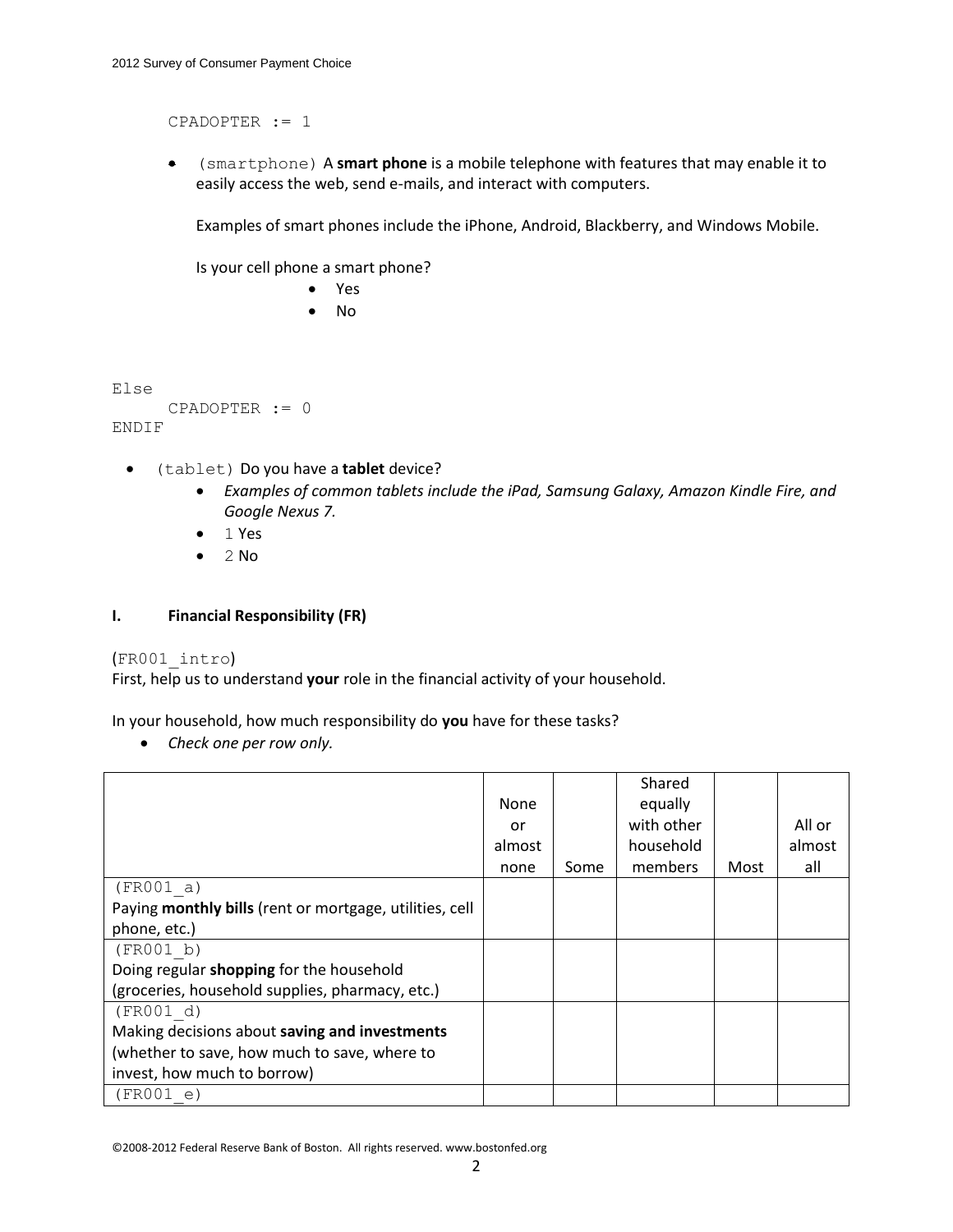| Making decisions about other household financial       |  |  |  |
|--------------------------------------------------------|--|--|--|
| <b>matters</b> (where to bank, what payment methods to |  |  |  |
| use, setting up online bill payments, filing taxes)    |  |  |  |

# **Common Payment Methods**

Next we are going to ask you about several common methods for making payments. Please review the definitions below before moving on.

| Cash                    | Coins and paper bills.                                                                                                                                                                                                                                                                                                                                                                                                                                                                                                                                                                                                                                                                                                                                                                                                                |
|-------------------------|---------------------------------------------------------------------------------------------------------------------------------------------------------------------------------------------------------------------------------------------------------------------------------------------------------------------------------------------------------------------------------------------------------------------------------------------------------------------------------------------------------------------------------------------------------------------------------------------------------------------------------------------------------------------------------------------------------------------------------------------------------------------------------------------------------------------------------------|
| Check                   | A piece of paper directing a financial institution to pay a specific amount of                                                                                                                                                                                                                                                                                                                                                                                                                                                                                                                                                                                                                                                                                                                                                        |
|                         | money to a person or business.                                                                                                                                                                                                                                                                                                                                                                                                                                                                                                                                                                                                                                                                                                                                                                                                        |
| Debit card              | A card that deducts directly from your bank account.                                                                                                                                                                                                                                                                                                                                                                                                                                                                                                                                                                                                                                                                                                                                                                                  |
| Credit card             | A card that allows the cardholder to make a purchase that will be paid back to                                                                                                                                                                                                                                                                                                                                                                                                                                                                                                                                                                                                                                                                                                                                                        |
|                         | the credit card company later.                                                                                                                                                                                                                                                                                                                                                                                                                                                                                                                                                                                                                                                                                                                                                                                                        |
| Prepaid card            | A card that either stores or records a dollar value. Also known as stored value<br>cards or gift cards. Some of these cards may have a Visa, MasterCard,<br>Discover or American Express logo on them, but they are not a credit or debit<br>card. Some cards are for specific payments, like a phone card, and others<br>work for many payments, like NetSpend or Green Dot. In addition, there are<br>government-issued prepaid cards such as EBT, Direct Express, SNAP, and<br>TANF. Most prepaid cards have a dollar value that can be used to make<br>payments, which are deducted from the value stored on the card. Other types<br>of prepaid cards may be valid for use over a specific period of time, such as a<br>monthly public transit pass, but the value of these cards is not deducted each<br>time the card is used. |
| Bank account number     | A payment made by providing your bank account number to a third party,<br>such as your employer or a utility company. You can give your number on<br>websites, paper forms, etc.                                                                                                                                                                                                                                                                                                                                                                                                                                                                                                                                                                                                                                                      |
| Online banking bill pay | A payment made from your bank's online banking website, usually for a bill                                                                                                                                                                                                                                                                                                                                                                                                                                                                                                                                                                                                                                                                                                                                                            |
|                         | but it can be used to pay other people too. This payment does not require you                                                                                                                                                                                                                                                                                                                                                                                                                                                                                                                                                                                                                                                                                                                                                         |
|                         | or your bank to disclose your bank account number to a third party.                                                                                                                                                                                                                                                                                                                                                                                                                                                                                                                                                                                                                                                                                                                                                                   |

For each question, please rate the characteristics of **all** payment methods, even if you do not have or use all of them.

# **II. Assessment of Characteristics (AS)**

\*\*\*\*RAND: currently, we randomize the order of the six characteristics (Security, Acceptance, Cost, Convenience, Getting & setting up, and Payment Records). In addition, can you randomize the payment instruments by these three groups:

- 1. Paper (Cash, Check),
- 2. Card (Debit card, Credit card, Prepaid card), and
- 3. Electronic (Bank account number, Online banking bill pay).

So within each group, there would be no randomization, but we will randomize (1, 2, 3).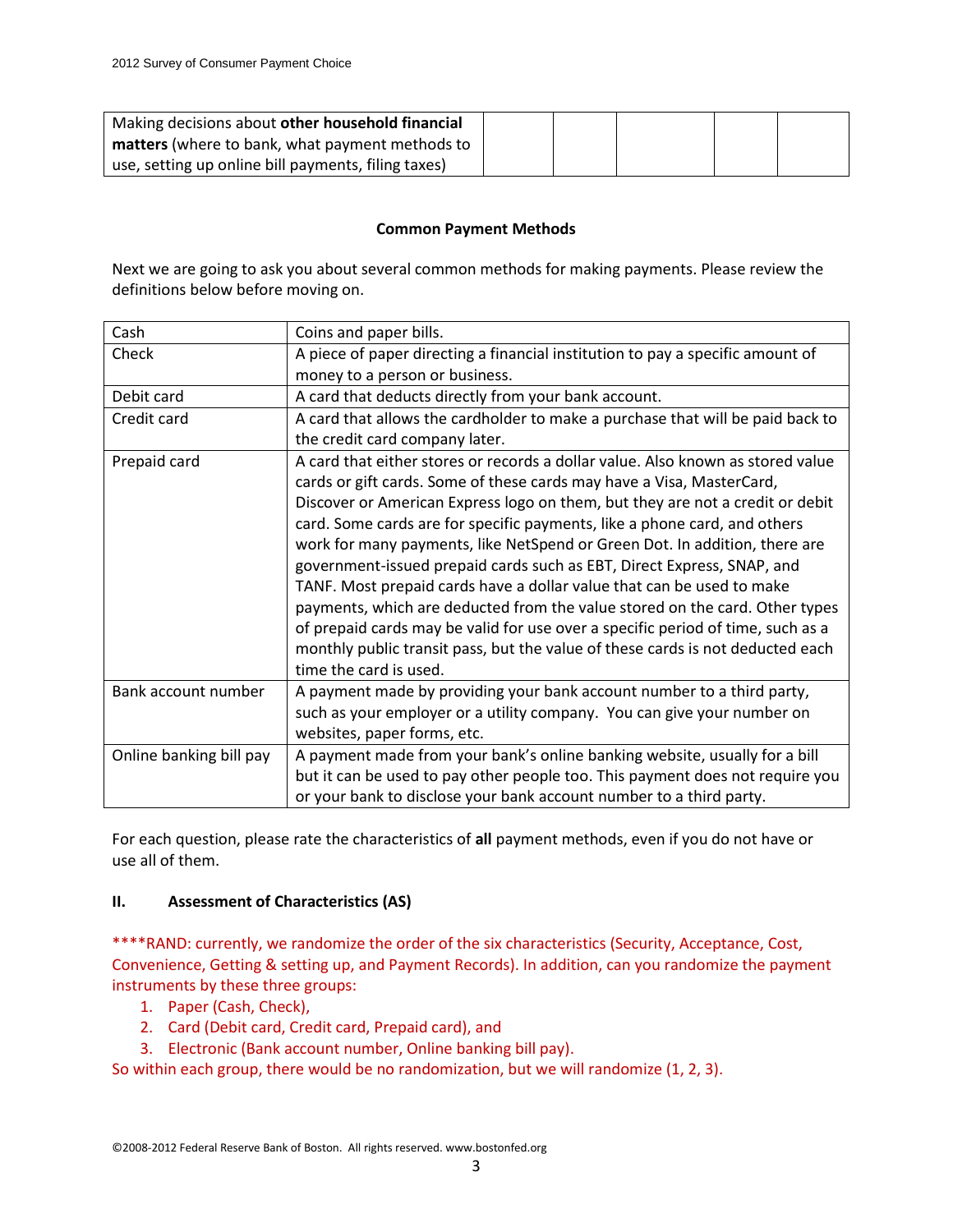This randomization would apply across all 6 characteristics, so if the order of the payment instrument groups is (3,1,2) then it will be that same order for all 6 characteristics. \*\*\*\*

### **SECURITY**

Suppose a payment method has been stolen, misused, or accessed without the owner's permission. Please rate the **SECURITY** of each method against permanent financial loss or unwanted disclosure of personal information.

|                       | 1          | $\overline{2}$ | 3             | 4      | 5           |
|-----------------------|------------|----------------|---------------|--------|-------------|
|                       | Very Risky | Risky          | Neither risky | Secure | Very Secure |
|                       |            |                | nor secure    |        |             |
| AS003 a{.}            |            |                |               |        |             |
| Cash                  |            |                |               |        |             |
| AS003 b{.}            |            |                |               |        |             |
| <b>Check</b>          |            |                |               |        |             |
| AS003 h{.}            |            |                |               |        |             |
| Money order           |            |                |               |        |             |
| AS003 c{.}            |            |                |               |        |             |
| Debit card            |            |                |               |        |             |
| AS003 d{.}            |            |                |               |        |             |
| <b>Credit card</b>    |            |                |               |        |             |
| AS003 $e\{.\}$        |            |                |               |        |             |
| <b>Prepaid card</b>   |            |                |               |        |             |
| AS003 f{.}            |            |                |               |        |             |
| <b>Bank account</b>   |            |                |               |        |             |
| number                |            |                |               |        |             |
| $AS003$ g{.}          |            |                |               |        |             |
| <b>Online banking</b> |            |                |               |        |             |
| bill pay              |            |                |               |        |             |

• Please choose one answer in each row for **all** payment methods.

### **ACCEPTANCE FOR PAYMENT**

Please rate how likely each payment method is to be **ACCEPTED** for payment by stores, companies, online merchants, and other people or organizations.

*Please choose one answer in each row for all payment methods.*

|              | Rarely   | Occasionally | Often    | <b>Usually</b> | Almost always |
|--------------|----------|--------------|----------|----------------|---------------|
|              | accepted | accepted     | accepted | accepted       | accepted      |
| AS003 $a(.)$ |          |              |          |                |               |
| Cash         |          |              |          |                |               |
| AS003 $b(.)$ |          |              |          |                |               |
| Check        |          |              |          |                |               |
| AS003 h{.}   |          |              |          |                |               |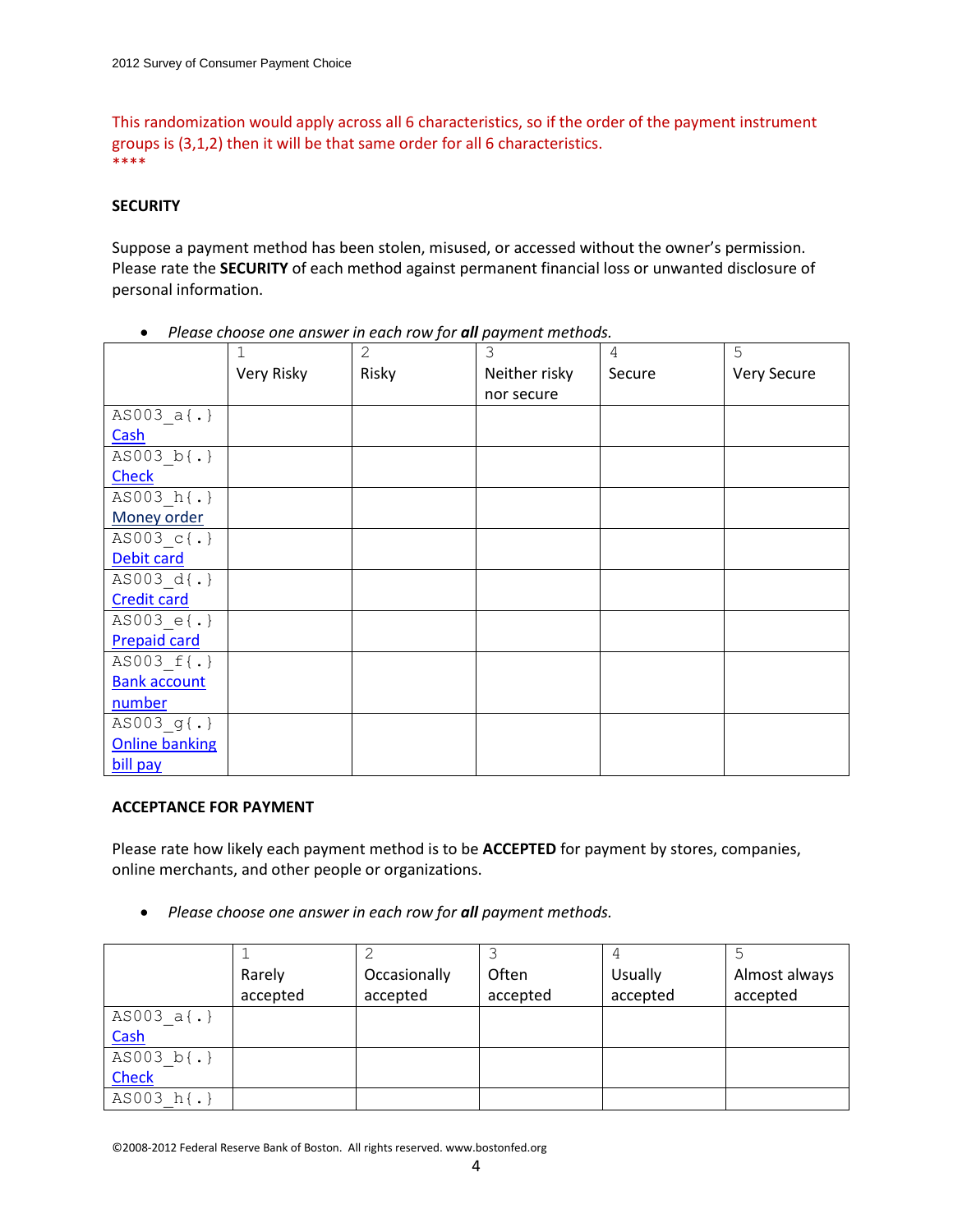| Money order           |  |  |  |
|-----------------------|--|--|--|
| AS003 c{.}            |  |  |  |
| Debit card            |  |  |  |
| AS003 d{.}            |  |  |  |
| <b>Credit card</b>    |  |  |  |
| AS003 e{.}            |  |  |  |
| <b>Prepaid card</b>   |  |  |  |
| AS003 f{.}            |  |  |  |
| <b>Bank account</b>   |  |  |  |
| number                |  |  |  |
| AS003 g{.}            |  |  |  |
| <b>Online banking</b> |  |  |  |
| bill pay              |  |  |  |

# **COST**

Please rate the **COST** of using each payment method.

Examples: Fees, penalties, postage, interest paid or lost, subscriptions, or materials can raise the cost of a payment method. Cash discounts and rewards (like frequent flyer miles) can lower the cost of a payment method.

- *Consider the cost of using or owning the payment method, not the cost of an item purchased.*
- *Please choose one answer in each row for all payment methods.*

|                       | 1              | $\overline{2}$ | 3            | 4        | 5             |
|-----------------------|----------------|----------------|--------------|----------|---------------|
|                       | Very high cost | High cost      | Neither high | Low cost | Very low cost |
|                       |                |                | nor low cost |          |               |
| $AS003_a$ {.}         |                |                |              |          |               |
| Cash                  |                |                |              |          |               |
| AS003 b{.}            |                |                |              |          |               |
| <b>Check</b>          |                |                |              |          |               |
| AS003 h{.}            |                |                |              |          |               |
| Money order           |                |                |              |          |               |
| AS003 c{.}            |                |                |              |          |               |
| Debit card            |                |                |              |          |               |
| AS003 d{.}            |                |                |              |          |               |
| <b>Credit card</b>    |                |                |              |          |               |
| AS003 $e$ {.}         |                |                |              |          |               |
| <b>Prepaid card</b>   |                |                |              |          |               |
| AS003 f{.}            |                |                |              |          |               |
| <b>Bank account</b>   |                |                |              |          |               |
| number                |                |                |              |          |               |
| $AS003$ g{.}          |                |                |              |          |               |
| <b>Online banking</b> |                |                |              |          |               |
| bill pay              |                |                |              |          |               |

### **CONVENIENCE**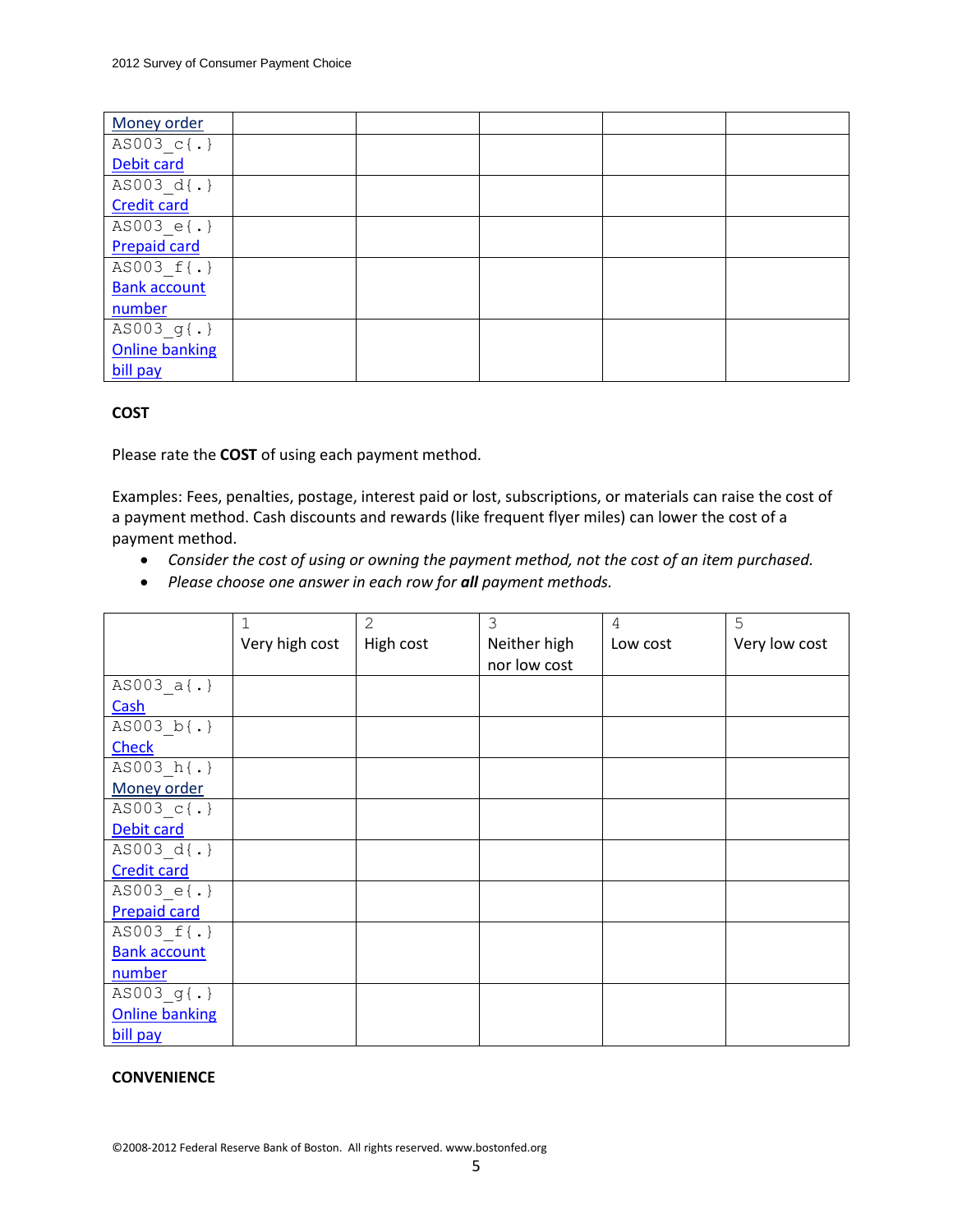Please rate the **CONVENIENCE** of each payment method.

Examples: speed, control over payment timing, ease of use, effort to carry, ability to keep or store.

|                       | 1            | $\overline{2}$ | 3              | 4          | 5          |
|-----------------------|--------------|----------------|----------------|------------|------------|
|                       | Very         | Inconvenient   | Neither        | Convenient | Very       |
|                       | inconvenient |                | inconvenient   |            | convenient |
|                       |              |                | nor convenient |            |            |
| AS003 a{.}            |              |                |                |            |            |
| Cash                  |              |                |                |            |            |
| AS003 b{.}            |              |                |                |            |            |
| <b>Check</b>          |              |                |                |            |            |
| AS003 h{.}            |              |                |                |            |            |
| Money order           |              |                |                |            |            |
| AS003 c{.}            |              |                |                |            |            |
| Debit card            |              |                |                |            |            |
| AS003 d{.}            |              |                |                |            |            |
| <b>Credit card</b>    |              |                |                |            |            |
| AS003 e{.}            |              |                |                |            |            |
| <b>Prepaid card</b>   |              |                |                |            |            |
| AS003 f{.}            |              |                |                |            |            |
| <b>Bank account</b>   |              |                |                |            |            |
| number                |              |                |                |            |            |
| AS003 g{.}            |              |                |                |            |            |
| <b>Online banking</b> |              |                |                |            |            |
| bill pay              |              |                |                |            |            |

**•** Please choose one answer in each row for **all** payment methods.

# **GETTING & SETTING UP**

Rate the task of **getting or setting up** each payment method before you can use it.

Examples: getting cash at the ATM, length of time to get or set up, paperwork, learning to use or install it, or travel.

**•** Please choose one answer in each row for **all** payment methods.

|              | Very hard to  | Hard to get or | Neither hard | Easy to get or | Very easy to  |
|--------------|---------------|----------------|--------------|----------------|---------------|
|              | get or set up | set up         | nor easy     | set up         | get or set up |
| AS003 $a(.)$ |               |                |              |                |               |
| Cash         |               |                |              |                |               |
| AS003 b{.}   |               |                |              |                |               |
| <b>Check</b> |               |                |              |                |               |
| AS003 h{.}   |               |                |              |                |               |
| Money order  |               |                |              |                |               |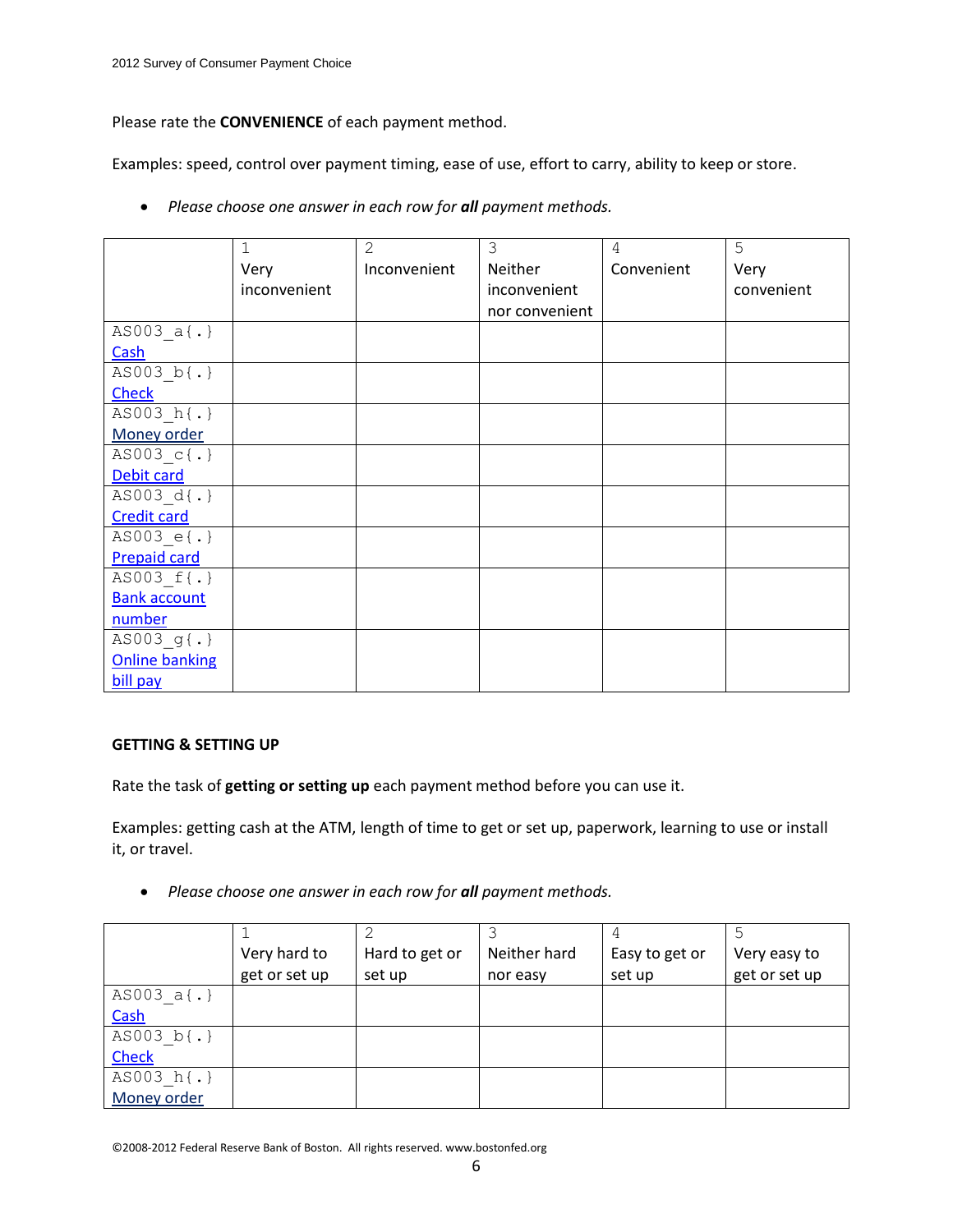| AS003 c{.}            |  |  |  |
|-----------------------|--|--|--|
| Debit card            |  |  |  |
| AS003 d{.}            |  |  |  |
| <b>Credit card</b>    |  |  |  |
| AS003 e{.}            |  |  |  |
| <b>Prepaid card</b>   |  |  |  |
| AS003 f{.}            |  |  |  |
| <b>Bank account</b>   |  |  |  |
| number                |  |  |  |
| AS003 g{.}            |  |  |  |
| <b>Online banking</b> |  |  |  |
| bill pay              |  |  |  |

# **PAYMENT RECORDS**

Rate the quality of **payment records** offered by each payment method. Consider both paper and electronic records.

Examples: proof of purchase, account balances, spending history, usefulness in correcting errors or dispute resolution, or ease of storage.

|                                      |           | 2            | 3            | 4            | 5         |
|--------------------------------------|-----------|--------------|--------------|--------------|-----------|
|                                      | Very poor | Poor records | Neither good | Good records | Very good |
|                                      | records   |              | nor poor     |              | records   |
| AS003 a{.} Cash                      |           |              |              |              |           |
| AS003 b{.}                           |           |              |              |              |           |
| <b>Check</b>                         |           |              |              |              |           |
| $\overline{\text{AS003 h}\{\cdot\}}$ |           |              |              |              |           |
| Money order                          |           |              |              |              |           |
| AS003 c{.} Debit                     |           |              |              |              |           |
| card                                 |           |              |              |              |           |
| AS003 d{.}                           |           |              |              |              |           |
| <b>Credit card</b>                   |           |              |              |              |           |
| AS003 e{.}                           |           |              |              |              |           |
| <b>Prepaid card</b>                  |           |              |              |              |           |
| AS003 f{.} Bank                      |           |              |              |              |           |
| account number                       |           |              |              |              |           |
| AS003 g{.}                           |           |              |              |              |           |
| <b>Online banking bill</b>           |           |              |              |              |           |
| pay                                  |           |              |              |              |           |

**•** Please choose one answer in each row for **all** payment methods.

- (AS012\_Intro) Please rank the importance of each payment characteristic when you decide which payment method to use.
	- *Please choose each ranking only once.*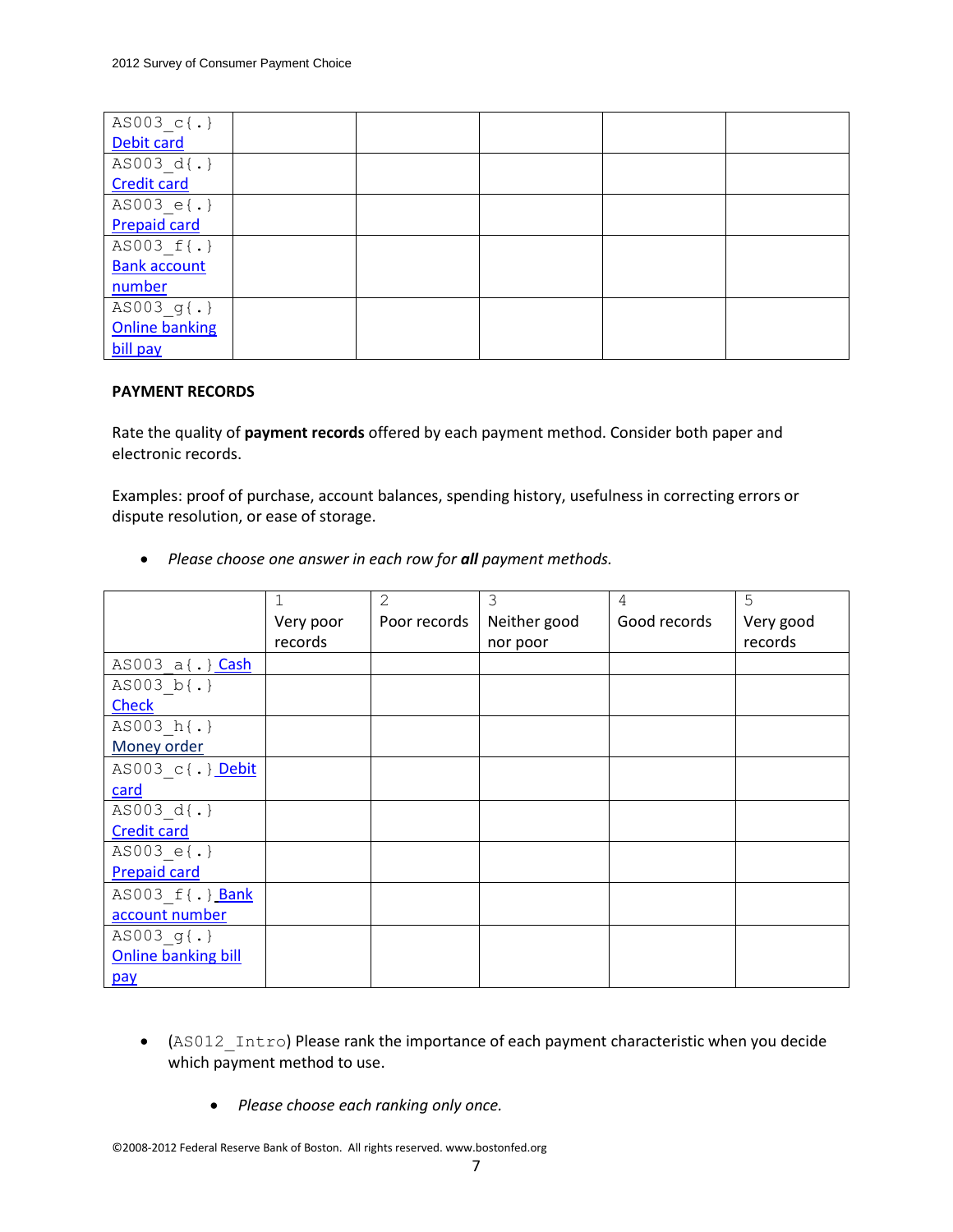|                                         | Least<br>important<br>-1 | $\overline{2}$ | 3       | $\overline{4}$ | 5 | Most<br>important<br>6 |
|-----------------------------------------|--------------------------|----------------|---------|----------------|---|------------------------|
| (AS012 a) <b>Acceptance for Payment</b> | $\odot$                  | О              | О       |                |   |                        |
| $(AS012 b)$ Getting & Setting up        |                          |                |         |                |   |                        |
| (AS012 d)Cost                           | О                        | 0              | О       |                |   |                        |
| $ $ (AS012 e)Convenience                | О                        | О              | $\odot$ |                |   |                        |
| $ $ (AS012 f) Payment records           |                          |                |         |                |   |                        |
| (AS012_h) <b>Security</b>               | Ō                        | О              | О       |                |   |                        |

# \*\*\*A randomized table is created with the 6 variables for respondent to rate from 1 to 6\*

(AS004) How do you rate the **security** of the following **means** of making a payment?

 *Please rate all means of making a payment, even if you do not use that method.* \*\*\*randomize order of categories\*\*\*\*

|                | 1          | $\mathbf{2}$ | 3             | 4      | 5           |
|----------------|------------|--------------|---------------|--------|-------------|
|                | Very Risky | Risky        | Neither risky | Secure | Very Secure |
|                |            |              | nor secure    |        |             |
| (AS004 a)      |            |              |               |        |             |
| In person      |            |              |               |        |             |
| (AS004 b)      |            |              |               |        |             |
| By mail or     |            |              |               |        |             |
| other delivery |            |              |               |        |             |
| service        |            |              |               |        |             |
| (AS004 c)      |            |              |               |        |             |
| Landline phone |            |              |               |        |             |
| (AS004 d)      |            |              |               |        |             |
| Laptop or      |            |              |               |        |             |
| desktop        |            |              |               |        |             |
| computer       |            |              |               |        |             |
| (internet)     |            |              |               |        |             |
| (AS004 e)      |            |              |               |        |             |
| Laptop or      |            |              |               |        |             |
| desktop        |            |              |               |        |             |
| computer       |            |              |               |        |             |
| (voice call    |            |              |               |        |             |
| using service  |            |              |               |        |             |
| like Skype)    |            |              |               |        |             |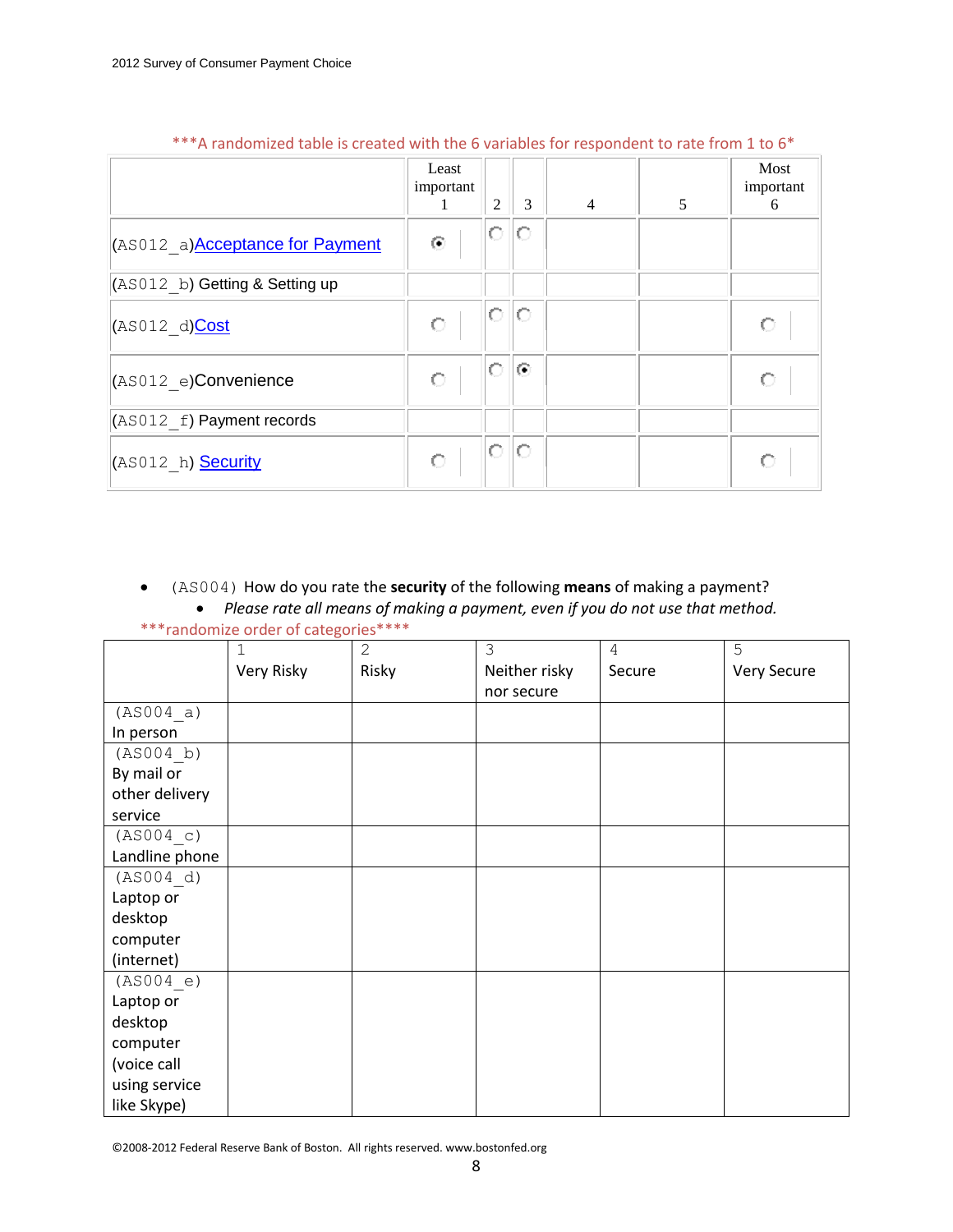| (AS004 f)      |  |  |  |
|----------------|--|--|--|
| Mobile phone   |  |  |  |
| (voice call)   |  |  |  |
| (AS004 g)      |  |  |  |
| Mobile phone   |  |  |  |
| (internet)     |  |  |  |
| (AS004 h)      |  |  |  |
| Mobile phone   |  |  |  |
| (text message) |  |  |  |
| (AS004 i)      |  |  |  |
| Tablet         |  |  |  |
| (internet)     |  |  |  |
| (AS004 j)      |  |  |  |
| Tablet (voice  |  |  |  |
| call using     |  |  |  |
| service like   |  |  |  |
| Skype)         |  |  |  |

# (AS005) **Rating the security of debit cards**

Debit card payments sometimes require you to

- o Enter a Personal Identification Number (PIN)
- o Give your signature
- o No PIN or signature, typically for small dollar values
- o Card number entered online

How would you rate the **security** of each type of debit card transaction?

|                 |            | $\overline{2}$ | 3             | 4      | 5           |
|-----------------|------------|----------------|---------------|--------|-------------|
|                 | Very Risky | Risky          | Neither risky | Secure | Very Secure |
|                 |            |                | nor secure    |        |             |
| (AS005 a)       |            |                |               |        |             |
| PIN debit card  |            |                |               |        |             |
| (AS005 b)       |            |                |               |        |             |
| Signature debit |            |                |               |        |             |
| card            |            |                |               |        |             |
| (AS005 c)       |            |                |               |        |             |
| No PIN and no   |            |                |               |        |             |
| signature debit |            |                |               |        |             |
| card            |            |                |               |        |             |
| (AS005 d)       |            |                |               |        |             |
| Using a debit   |            |                |               |        |             |
| card online     |            |                |               |        |             |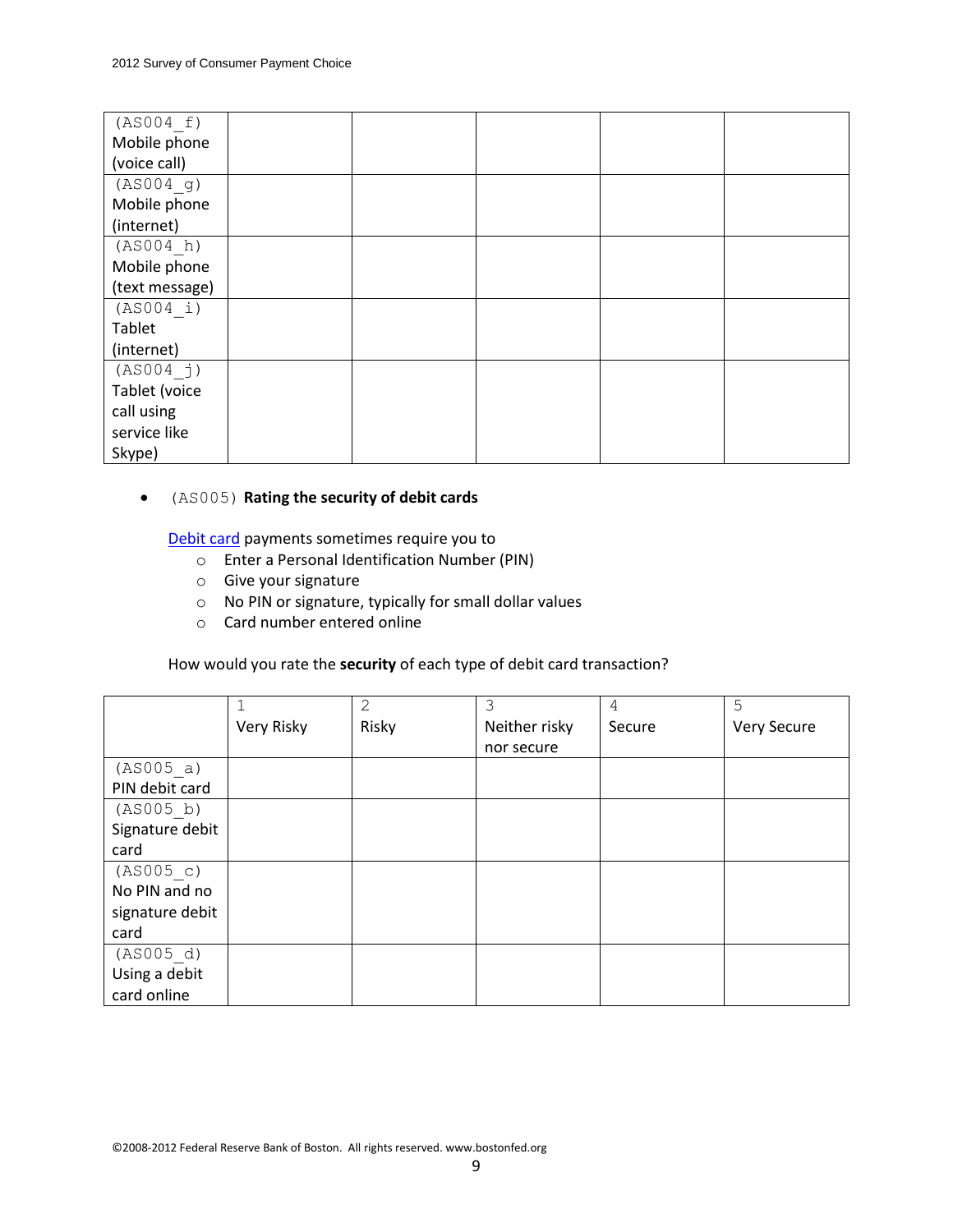## **III. Payment Adoption (PA)**

### (PA001)

Now we're going to ask you about your checking and savings accounts.

**Checking accounts** allow you to make payments or withdrawals as often as necessary using checks, debit or ATM cards, or online payments. Some checking accounts pay interest on deposits and may be called money market checking accounts.

**Savings accounts** allow only a limited number of payments, withdrawals, or transfers. Savings accounts pay interest on deposits that is usually higher than interest-bearing checking accounts. Examples include traditional savings accounts, money market savings accounts, Christmas Club accounts, and Coverdell or 529 education accounts.

When answering the questions, please keep the following in mind:

- *If you are married or living with a partner, please report all accounts of your own and all accounts held jointly with your spouse or partner, but not any accounts held only by your spouse or partner.*
- *If you own or operate a business, please do not report accounts used for business purposes only.*
- *Enter "0" if you have no accounts of the indicated type.*

How many **accounts** do you have at any financial institution, including banks, credit unions, brokerages, or investment firms?

- *Do not include deposits held at online services such as PayPal.*
	- o (PA001 a) Number of checking accounts
	- o (PA001 b) Number of savings accounts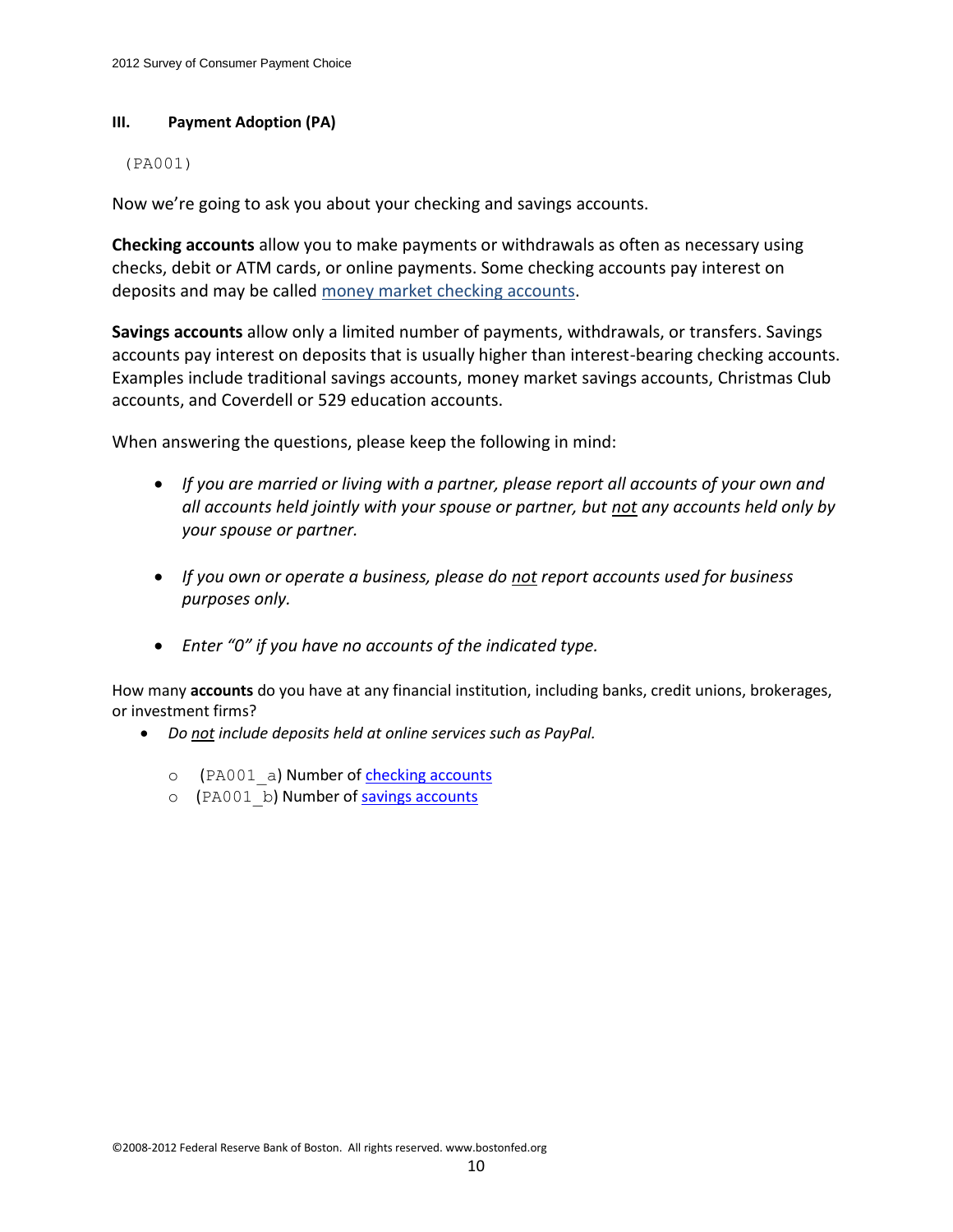```
IF PA001 a > 0 THEN
      CHKADOPTER := 1
else
      CHKADOPTER := 0
ENDIF
IF PA001 b > 0 THEN
      SAVADOPTER := 1
else
      SAVADOPTER := 0
ENDIF
IF PA001 a > 0 OR PA001 b > 0 THEN
      BAADOPTER := 1
else
      BAADOPTER := 0
ENDIF
If chkadopter = 0 then
       (PA002)Please choose the most important reason why you don't have a checking 
         account. 
         ****randomize 1-6, and always keep 7 as "other"***
             o 1 I don't write enough checks to make it worthwhile 
             o 2 The minimum balance is too high
             o 3 I don't like dealing with banks
             o 4 The fees and service charges are too high
             o 5 No bank has convenient hours or location
             o 6 No bank will give me a checking account
             o 7 Other (explain)
                    (PA002_other)
       (PA003) Have you ever had a checking account?
             o 1 Yes
             o 2 No
      IF PA003 = 1 THEN
             CHKEVER := 1
      else
             CHKEVER := 0
      ENDIF
ENDIF
SAVEVER := 0if SAVADOPTER = 0 then
       (NEWSAV) Have you ever had a savings account?
             o 1 Yes
```
o 2 No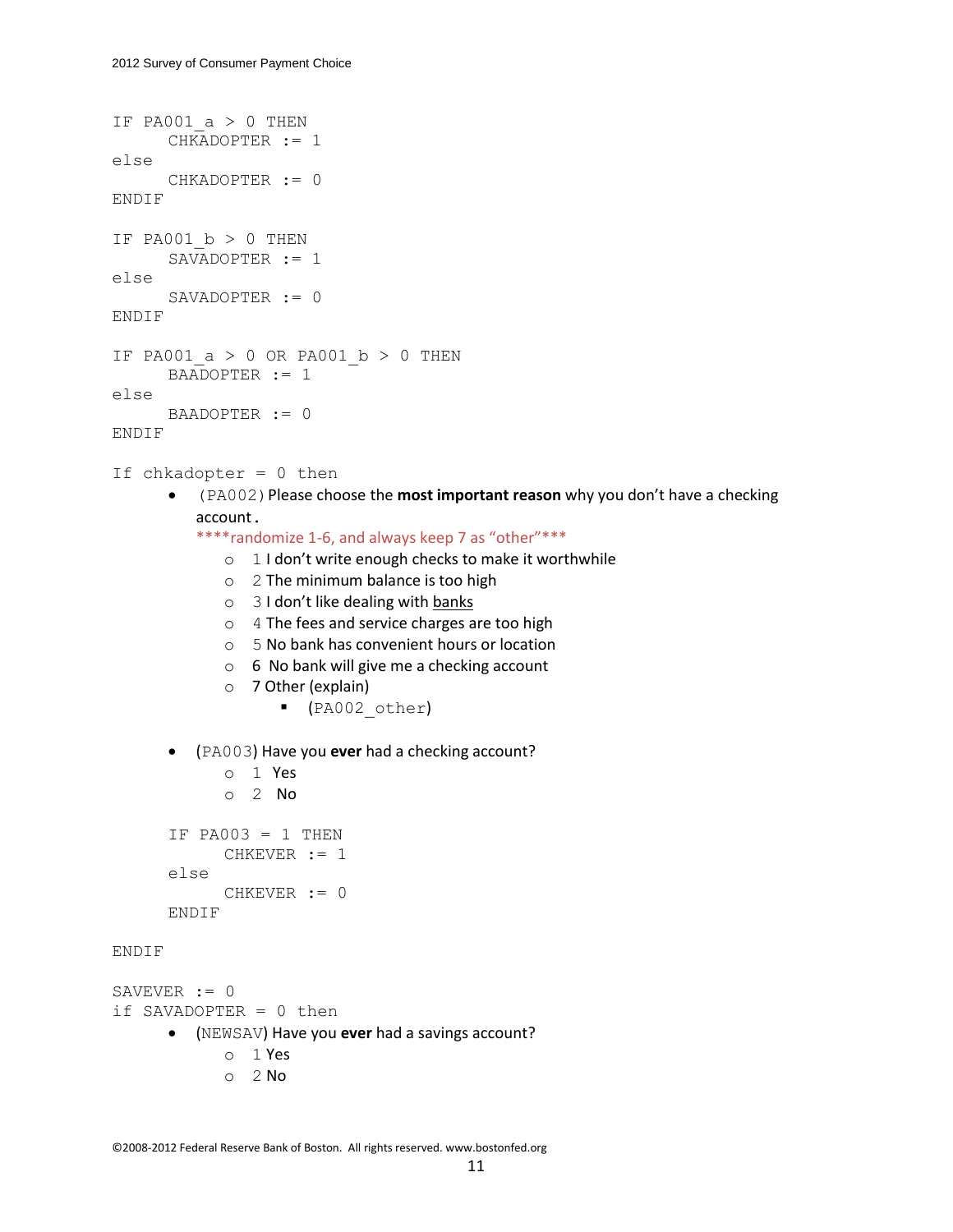```
if NEWSAV = 1 then
            SAVEVER := 1
      else
            SAVEVER := 0
      endif
endif
if (CHKEVER = 1 or SAVEVER = 1) then
      BAEVER := 1else
      BAEVER := 0
endif
DCADOPTER := 0
ATMADOPTER := 0
ATMONLYADOPTER := 0
TBADOPTER := 0
OBADOPTER := 0
OBBPADOPTER := 0
DCEVER := 0
ATMEVER := 0
ATMONLYEVER := 0
TBEVER := 0
OBEVER := 0
OBBPEVER := 0
MOADOPTER := 0 *money order;
MOEVER := 0
TCADOPTER := 0 *travelers checks;
TCEVER := 0PPEVER := 0
MBADOPTER := 0 *mobile banking;
MBEVER := 0
if BA Adopter = 0 then
      if (chkever = 1 or savever = 1) then
             (PA010) A debit card allows you to make purchases or payments in addition to 
               allowing access to your bank accounts through an automated teller machine (ATM). 
               Have you ever had a debit card? 
                  o 1 Yes
                  O<sub>2</sub> No
            if PA010 = 1 then
                  DCEVER := 1ATMEVER := 1
            else
                  DCEVER := 0ATMEVER := 0
            endif
```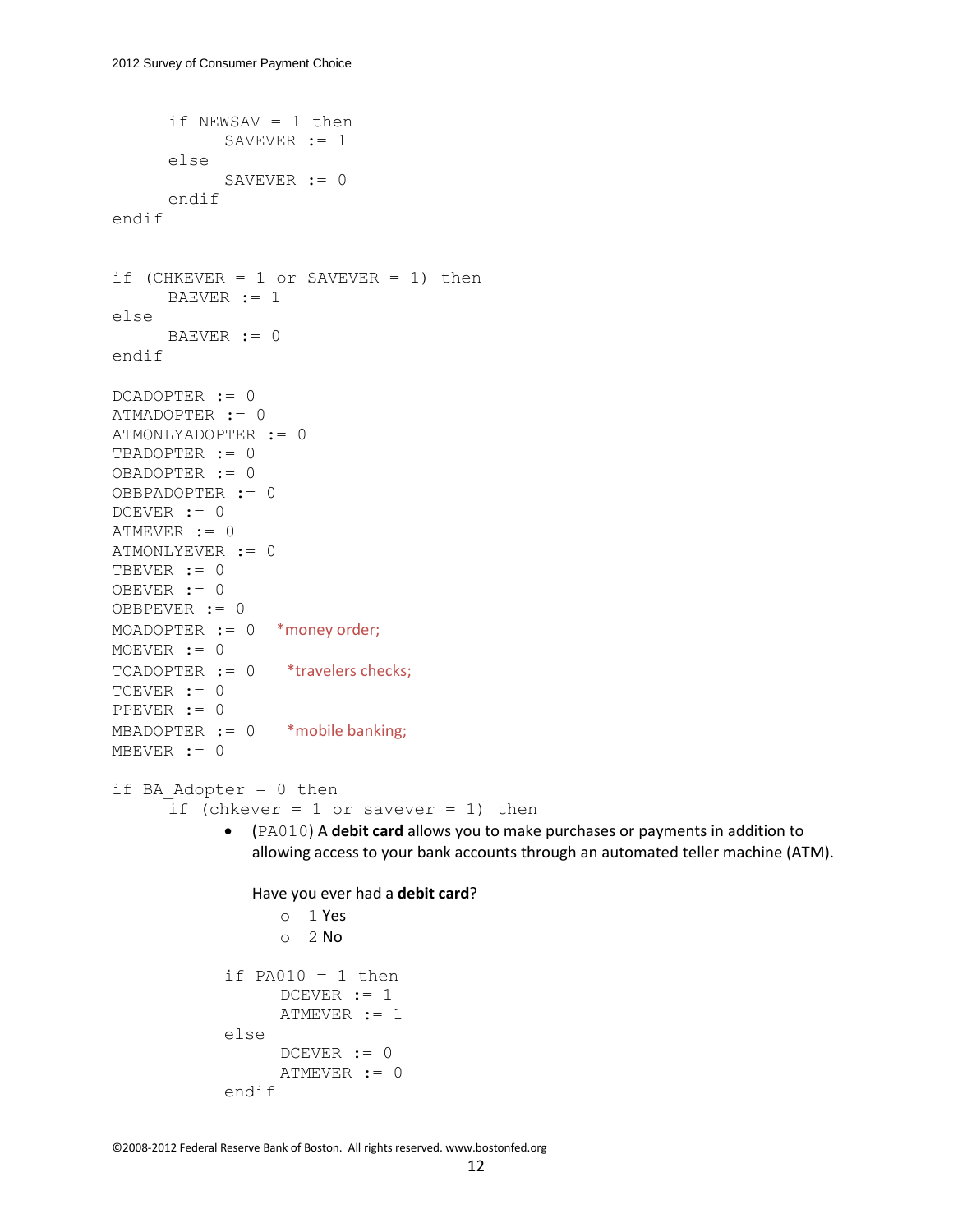(PA009) An **ATM card** is a card that allows you to deposit or withdraw cash from an automated teller machine, but cannot be used for purchases or payments.

```
Have you ever had an ATM card? 
      o 1 Yes
      O<sub>2</sub> No
if PA009 = 1 then
      ATMEVER := 1
      if PA010 = 2 then
            ATMONLYEVER := 1
      else
            ATMONLYEVER := 0
      endif
else
      ATMEVER := 0
endif
```
 (NEWTB) **Telephone banking** is when you access your account by calling a phone number that your bank has provided. You interact with the system using either voice commands, your phone's numeric keypad, or speaking with a live customer service representative.

To **set up access** to telephone banking, you may need to create a password or PIN.

Have you ever **set up** access to telephone banking?

```
o 1 Yes
     o 2 No
if NEWTB = 1 then
     TBEVER := 1
else
     TBEVER := 0endif
```
 (NEWOB) **Online banking** is a method of accessing a bank account via the website of a bank, to perform such actions as viewing account balances, making transfers between accounts, or paying bills electronically.

In order to **set up access** to your bank's online banking website, you usually have to set up a username, password, site key or PIN.

Have you ever set up access to **online banking**?

o 1 Yes  $O<sub>2</sub>$  No if NEWOB = 1 then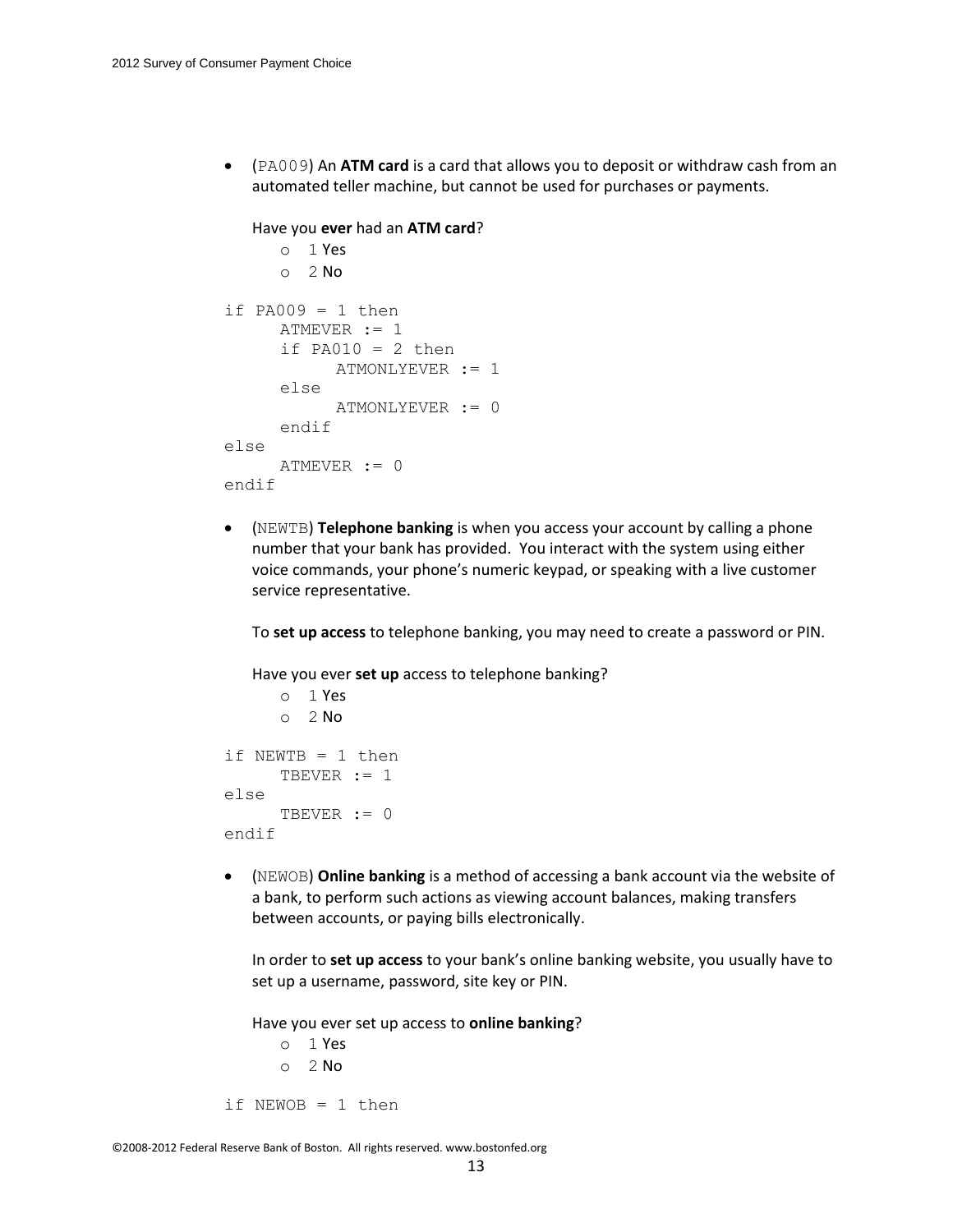OBEVER := 1

 (NEWOBBP) **Online banking bill payment** is an electronic payment made directly from your [bank](https://mmic.rand.org/research/rand/ms87/help.php#bank) account to a merchant via your bank's online banking website.

To initiate the payment, you provide your bank's website with a merchant's information and authorize the bank to make a deduction from your account.

To set up access to online banking bill payment, you must sign up on your bank's online banking website.

Have you ever **set up access to** online banking bill payment?

```
o 1 Yes
            O<sub>2</sub> No
      if NEWOBBP = 1 then
            OBBPEVER := 1
      else
            OBBPEVER := 0
      endif
else
      OBEVER := 0
```

```
endif
```
ENDIF \*ending if (chkever = 1 or savever = 1);

```
ENDIF *ending if BA Adopter = 0;
```

```
if BA Adopter != 0 then
```

```
if CHKADOPTER = 1 then
```
• (PA004) Your primary checking account is the checking account you use most often.

What **interest rate** do you earn on the balance in your primary checking account?

- *Include money market accounts if that is your primary checking account*
- *Please choose "0%" if you do not earn interest.*

#### DROP DOWN BOX WITH ENTRIES

o [initial box] \*\*\* Select one \*\*\* o 0%

- $\circ$  0.01% 0.05%  $0.06\% - 0.10\%$  $0.11\% - 0.15\%$ o 0.16% - 0.20%
- $O.21\% 0.25\%$
- $\circ$  0.26% 0.50%
- $\circ$  0.51% 0.75%
- $0.76\% 1.00\%$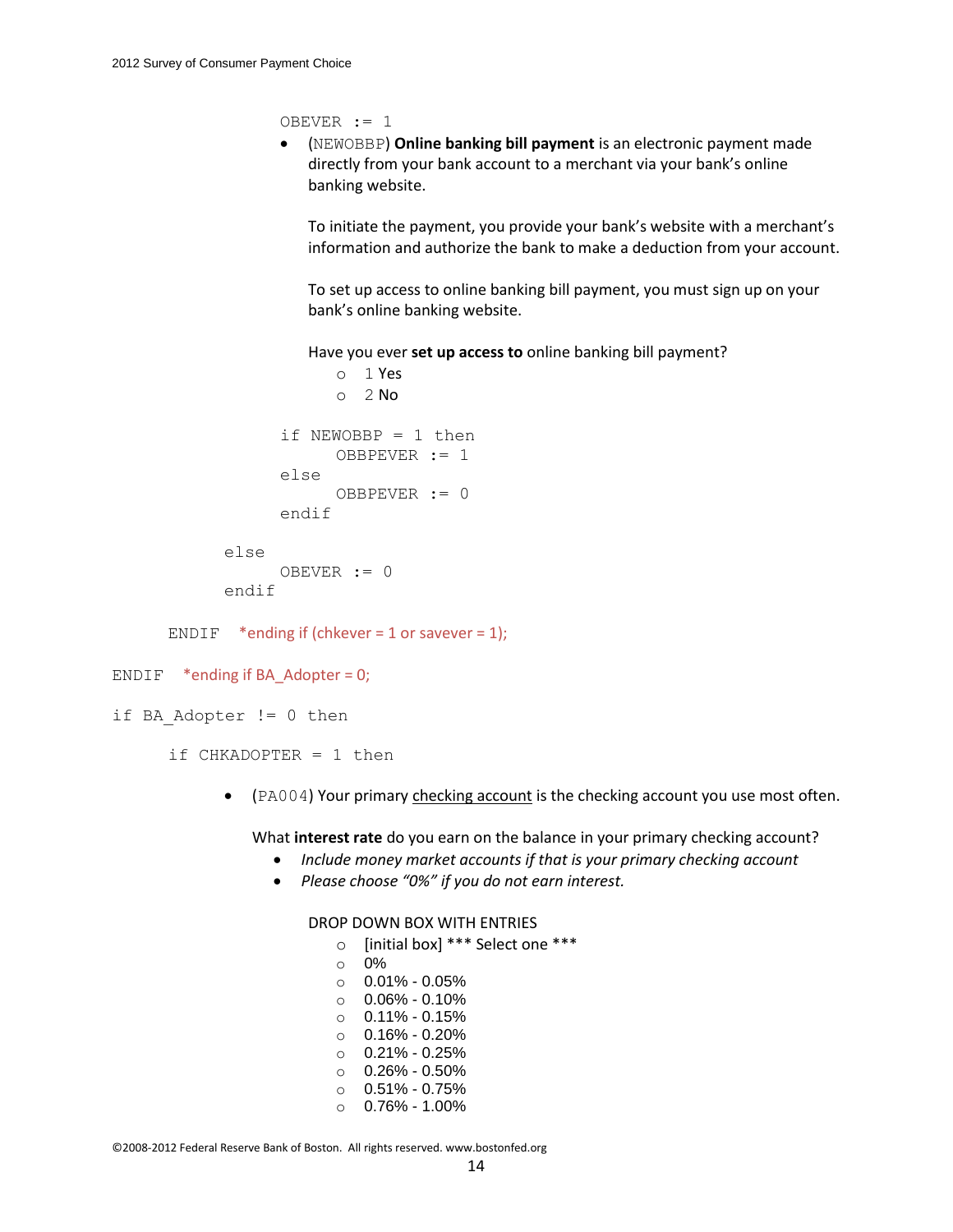- $\circ$  1.01% 1.50%
- o 1.51% 2.00%
- $\circ$  2.01% 2.50%  $\circ$  2.51% - 3.00%
- o More than 3%
- o Don't know
- (PA031) Do you currently have any **blank, unused checks**?
	- o 1 Yes
	- $O<sub>2</sub>$  No
- (PA035) Have you **written a paper check** to make a payment in the **past 12 months**?
	- o 1 Yes
	- $O<sub>2</sub>$  No
- (PA006) At what type of financial institution is your primary checking account?
	- *Your primary account is the account you use most often, not the account with the most money in it.*
	- o 1 Commercial bank
	- o 2 Savings and loan
	- o 3 Credit union
	- o 4 Brokerage
	- o 5 Internet bank
	- o 6 Other:
		- **T** (PA006 other) (please specify)\_\_\_\_\_\_
- Endif  $***$ chkadopter =  $1***$
- If SAVADOPTER = 1 then
	- (PA007) At what type of financial institution is your primary savings account?
		- *Your primary account is the account you use most often, not the account with the most money in it.*
		- o 1 Commercial bank
		- o 2 Savings and loan
		- o 3 Credit union
		- o 4 Brokerage
		- o 5 Internet bank
		- o 6 Other:
			- **T** (PA007 other) (please specify)\_\_\_\_\_\_\_

# Endif

- If (CHKADOPTER = 1) then
	- o (PA005) **Overdraft protection** is a service that your bank provides when you make a transaction that exceeds your account balance.

Overdraft protection covers the difference between the transaction amount and your account balance, and therefore you will avoid a fee from the retailer or merchant for having insufficient funds.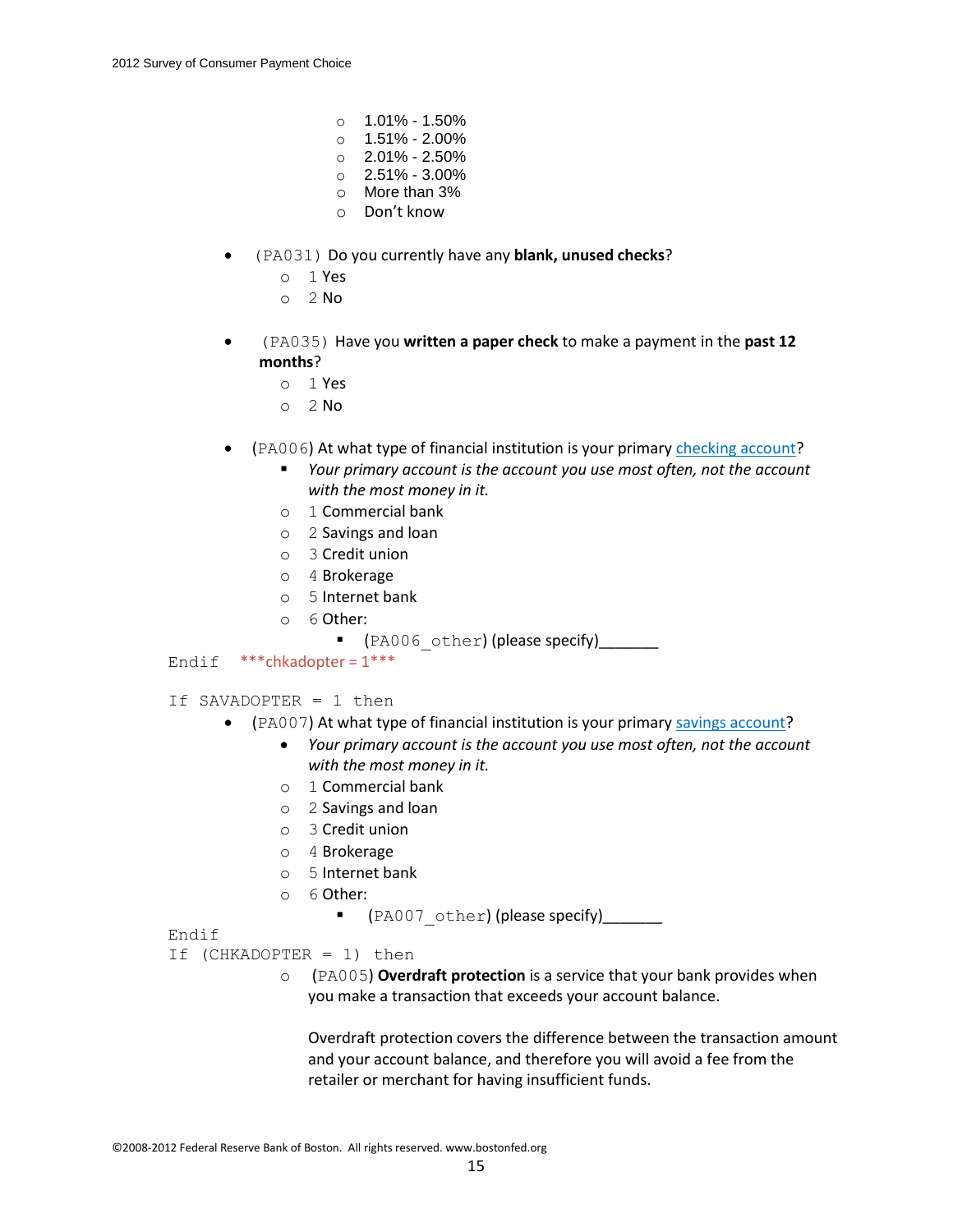Overdraft protection can be activated by linking a savings account or credit card to your checking account, or through overdraft insurance.

Does your checking account have **overdraft protection**?

- o 1 Yes
- o 2 No
- o 3 I don't know

Endif

 (PA008\_Intro) An **ATM card** is a card that allows you to deposit or withdraw cash from an automated teller machine (ATM), but cannot be used for purchases or payments.

A **debit card** allows you to make purchases or payments in addition to allowing access to your bank accounts through an ATM.

How many ATM cards and/or debit cards do you have?

- *If you are married or living with a partner, please report all cards of your own and all cards held jointly with your spouse or partner, but not any cards held only by your spouse or partner.*
- *If you own or operate a business, please do not report cards used for business purposes only.*
- *Enter "0" if you have no cards of the indicated type.*
	- o (PA008 b) Number of ATM cards:
	- o (PA008 a) Number of debit cards:

```
if PA008 a > 0 then
     DCADOPTER := 1
     ATMADOPTER := 1
else
     DCADOPTER := 0
     ATMADOPTER := 0
        (PA010) Have you ever had a debit card?
           o 1 Yes
           o 2 No
      if PA010 = 1 then
           DCEVER := 1ATMEVER := 1
      else
           DCEVER := 0
           ATMEVER := 0
      endif
endif
```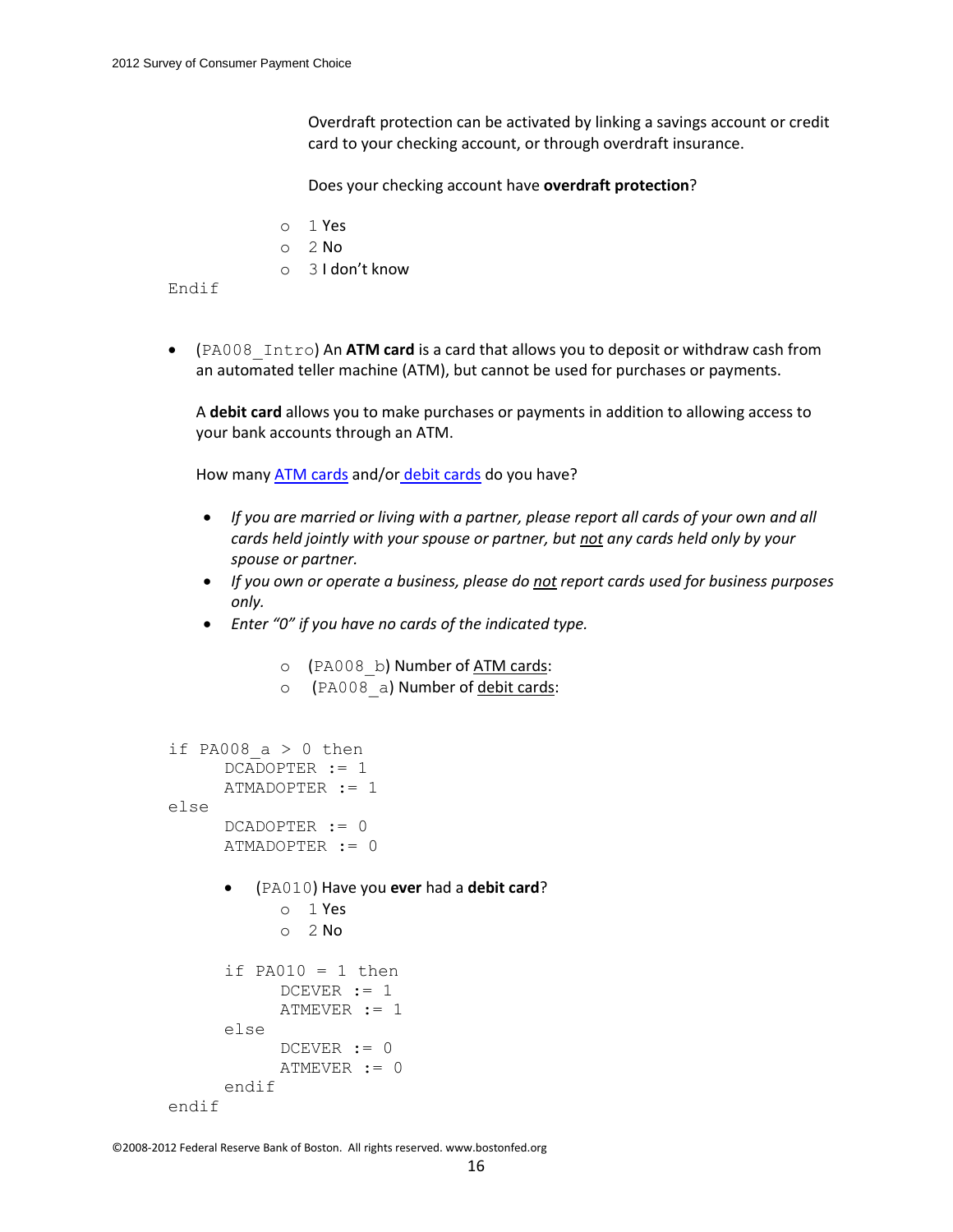```
if PA008 b > 0 then
     ATMADOPTER := 1
     if PA008 a = 0 then
           ATMONLYADOPTER := 1
     else
           ATMONLYADOPTER := 0
     endif
else
     ATMADOPTER := 0
      (PA009) Have you ever had an ATM card?
           o 1 Yes
           o 2 No
     if PA009 = 1 then
           ATMEVER := 1
     else
           ATMEVER := 0
     endif
endif
```

```
if (PA008 a > 0) then
```
 (PA011) Some debit cards give **rewards** for using the card for purchases or payments. Examples of rewards include frequent flier miles, cash back, or points that can be spent on merchandise.

Do any of your debit cards give rewards?

- o 1 Yes
- o 2 No
- o 3 I don't know
- (PA034) If you are given a choice while completing a debit card purchase, do you prefer to enter your PIN or give your signature? \*\*\* randomize responses\*\*\*
	- o 1 PIN
	- o 2 Signature
	- o 3 Either one is fine/ I'm indifferent

#### Endif

 (PA032) In the **past 12 months**, have you **visited a bank branch, a savings and loan, or a credit union** and spoken with a teller or other employee to conduct banking transactions such as opening or closing an account, making a withdrawal or deposit, checking an account balance or making a payment?

o Yes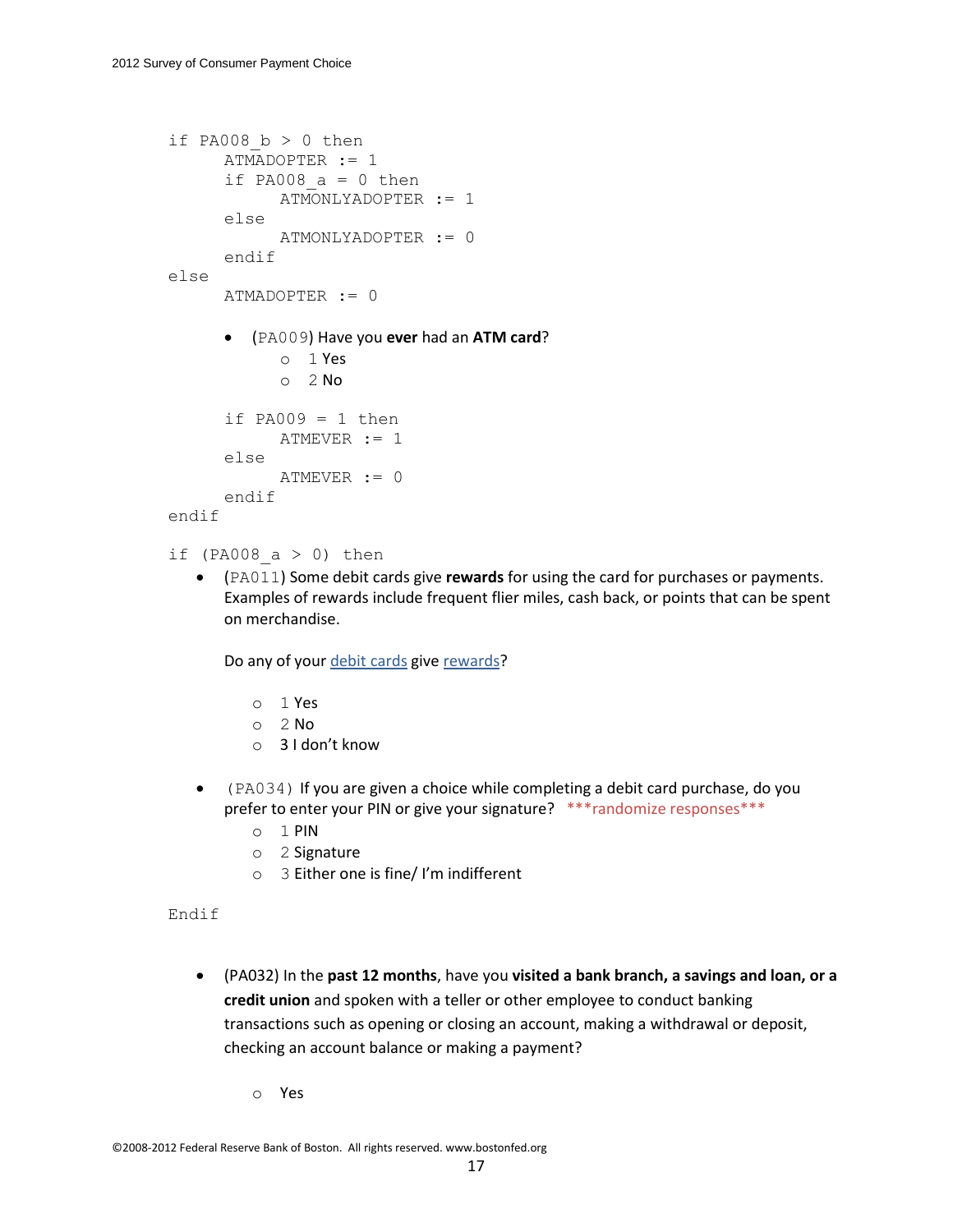o No

If (pa008  $a > 0$  or pa008  $b > 0$ ) then

- (PA049) In the **past 12 months**, have you **used an ATM** to conduct banking transactions such as making a withdrawal, making a deposit, or checking an account balance?
	- o Yes
	- o No

End if

Now we'd like to know more about how you access your bank account(s).

**Telephone banking** is when you access your account by calling a phone number that your bank has provided. You interact with the system using either voice commands, your phone's numeric keypad, or speaking with a live customer service representative.

**Online banking** is a transaction conducted on the website of a [bank,](https://mmic.rand.org/research/rand/ms87/help.php#bank) such as viewing account balances, making transfers between accounts, or paying bills electronically.

Have you **set up** any of the following methods of accessing your current bank accounts?

|                   | Yes | No |
|-------------------|-----|----|
| (PAO12)           |     |    |
| Telephone banking |     |    |
| (PA013) Online    |     |    |
| banking           |     |    |

```
If pa012 = 1 then
```

```
TBADOPTER := 1
End if
```

```
If TBADOPTER = 0 then
```
(NEWTB) Have you **ever** set up access to telephone banking?

```
o 1 Yes
O<sub>2</sub> No
```

```
End if
```

```
if NEWTB = 1 then
     TBEVER := 1
else
     TBEVER := 0
endif
```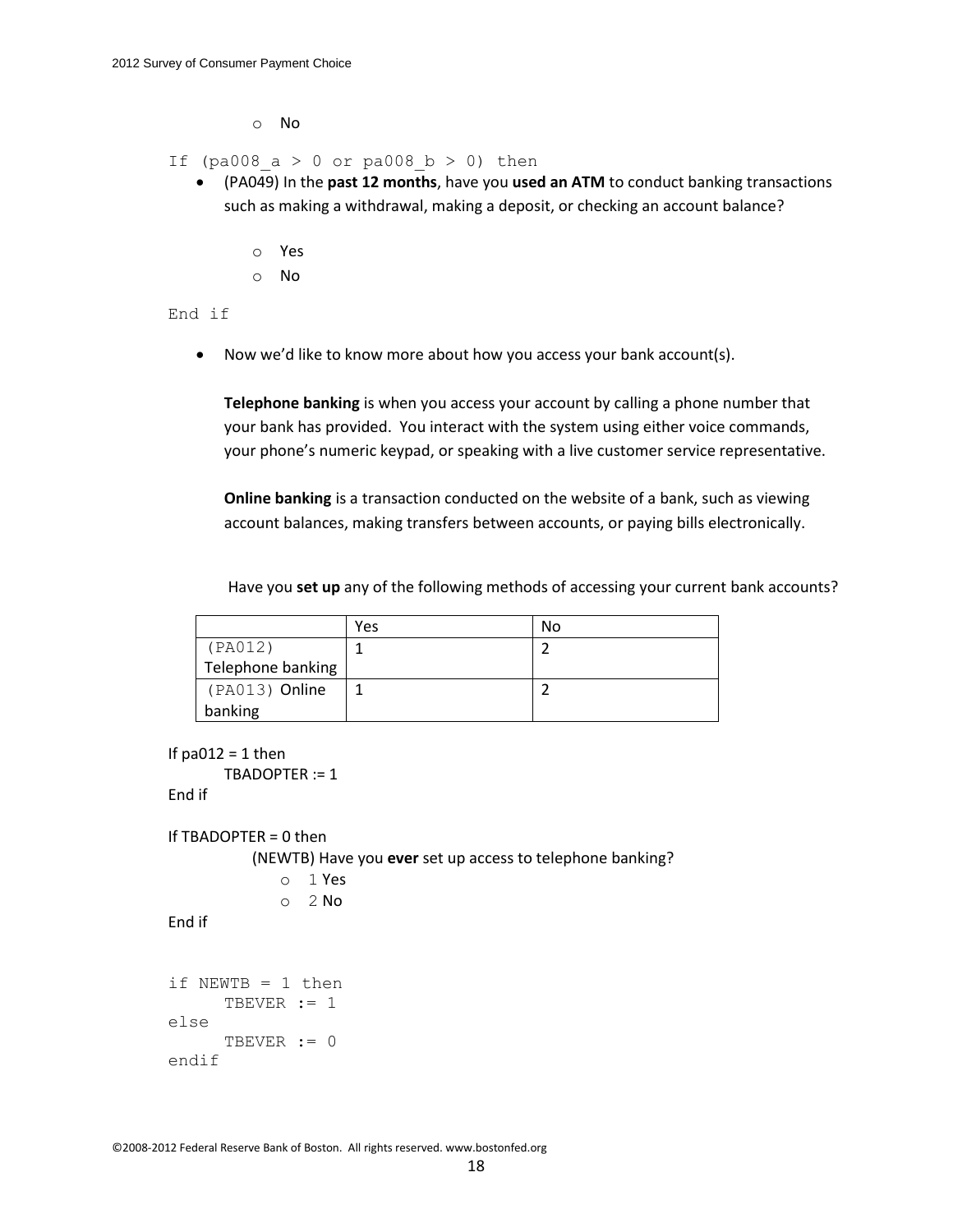### If  $pa013 = 1$  then OBADOPTER := 1

 (PA014) **Online banking bill payment** is an electronic payment made directly from your [bank](https://mmic.rand.org/research/rand/ms87/help.php#bank) account to a merchant via your bank's online banking website.

To initiate a payment, you provide your bank's website with a merchant's information and authorize the bank to make a deduction from your account.

To set up access to online banking bill payment, you must sign up on your bank's online banking website.

Have you set up access to the **online banking bill payment** function of your bank's online banking website?

```
o 1 Yes
O<sub>2</sub> No
if PA014 = 1 then
      OBBPADOPTER := 1
else
      OBBPADOPTER := 0
```
 (NEWOBBP) Have you **ever** set up access to **online banking bill payment**?

```
o 1 Yes
            O<sub>2</sub> No
      if NEWOBBP = 1 then
            OBBPEVER := 1
      else
            OBBPEVER := 0
      endif
endif
```
else

OBADOPTER := 0

 (NEWOB) **Online banking** is a method of accessing a bank account via the website of a bank, to perform such actions as viewing account balances, making transfers between accounts, or paying bills electronically.

In order to **set up access** to your bank's online banking website, you usually have to set up a username, password, site key or PIN.

Have you **ever** set up access to online banking?

```
o 1 Yes
     o 2 No
if NEWOB = 1 then
```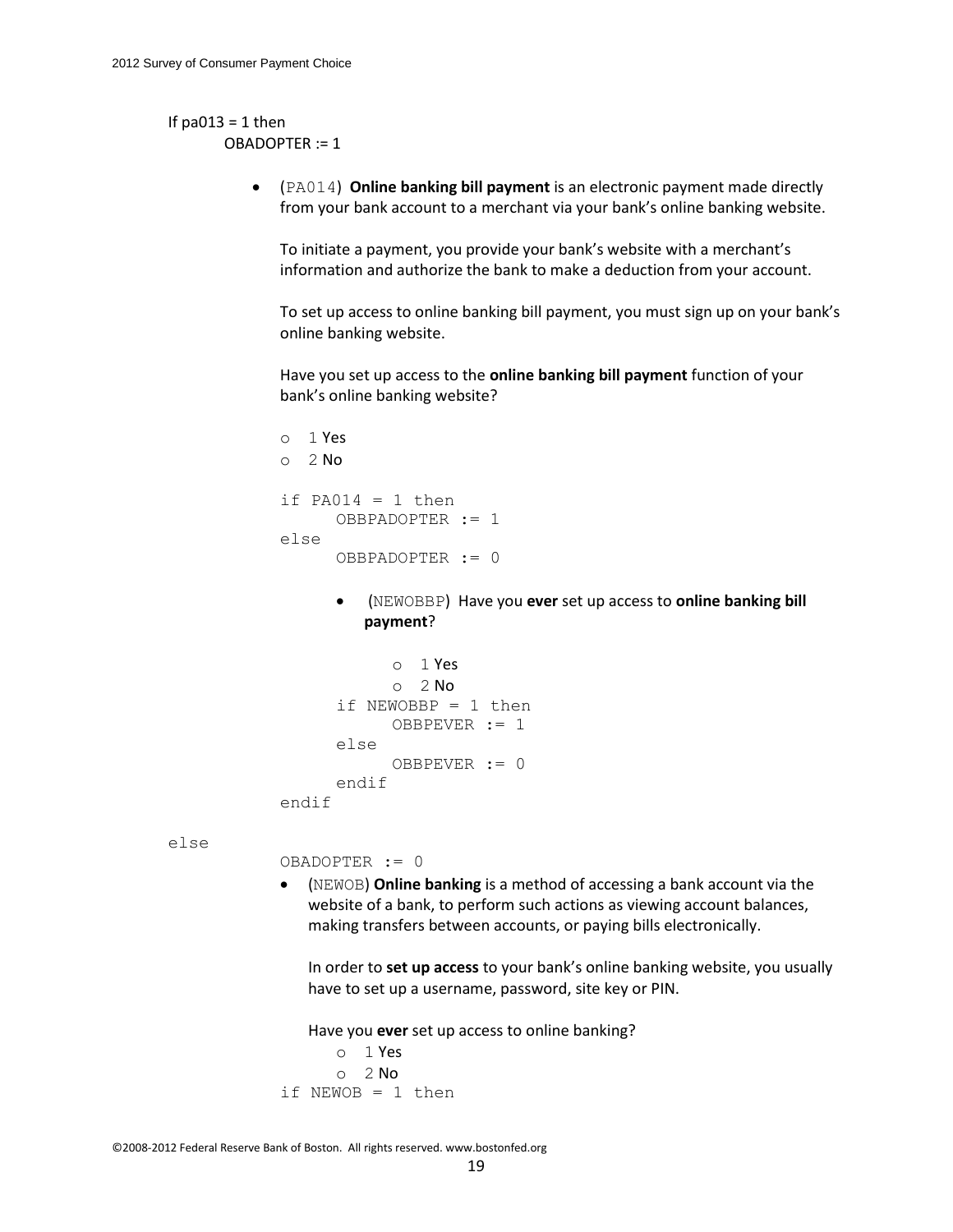```
OBEVER := 1
     (NEWOBBP) Have you ever set up access to online banking bill
       payment? 
        o 1 Yes
        o 2 No
else
      OBEVER := 0
Endif
```
endif

```
IF CELLPHONE = 1 AND BAADOPTER = 1 THEN
```
**Mobile banking** uses a **mobile phone** to access your bank account. This can be done either by accessing your bank's web page on your mobile phone, via text messaging, reading emails from your bank, or by using a downloadable app on your mobile phone.

(PA026\_a) Do you currently have your bank's mobile banking app installed on your mobile phone?

- $-1$  Yes
- 2 No

Using your **mobile phone**, have you done any of the following in the **past 12 months**? \*\*\*\*randomize\*\*\*\*

|                                                        | Yes | No. |
|--------------------------------------------------------|-----|-----|
| (PA026 b) Check a balance or check recent transactions |     |     |
| $(PAO26 c)$ Pay a bill                                 |     |     |
| (PA026 d) Receive a text message alert from your bank  |     |     |
| (PA026 e) Transfer money between two accounts          |     |     |

ENDIF

```
IF ((cellphone = 1 and PA026 a = 2) or evercell = 1) and
(BAADOPTER = 1 or BAEVER = 1) THEN
```
(PA028) Have you **ever** downloaded your bank's mobile banking app on your cell

phone?

- 1 Yes
- $\bullet$  2 No

ENDIF

```
If pa026 a = 1 then
     MBADOPTER := 1
Endif
```

```
If (pa026 b = (2,missing) OR pa026 c = (2,missing) OR pa026 d =
(2, \text{missing}) OR pa026 e = (2, \text{missing})) then
```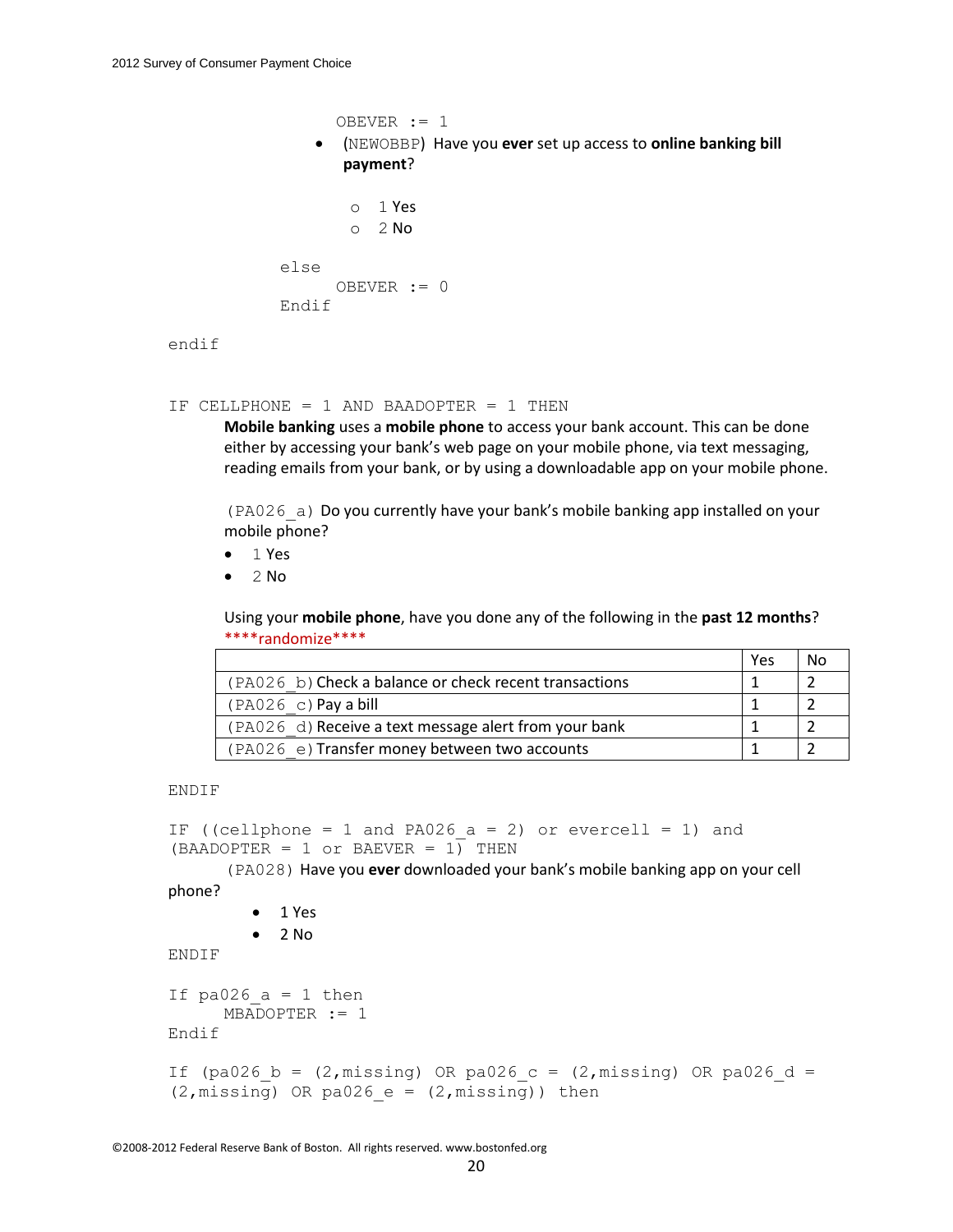```
IF (BAADOPTER = 1 or BAEVER = 1) and (CPADOPTER = 1 OR 
      EVERCELL = 1) THEN
             (PA126) Using your mobile phone, have you ever done any of the following?
              \bullet IF PA026 b = (2, missing) THEN
                  Check a balance or check recent transactions
              \bullet IF PA026 c = (2, missing) THEN
                  Pay a bill
              \bullet IF PA026 d = (2, missing) THEN
                  Receive a text message alert from your bank
              \bullet IF PA026 e = (2, \text{missing}) THEN
                  Transfer money between two accounts
                    -1 Yes
                    \bullet 2 No
      ENDIF
End if
```
If tbadopter = 1 or obadopter = 1 or mbadopter = 1 then

In the **past 12 months**, have you **used** the following methods to access your account?

|                                | Yes | No             |
|--------------------------------|-----|----------------|
| If thadopter $=$ 1 then        | 1   | $\mathcal{P}$  |
| (PAO33 a)                      |     |                |
| Telephone banking              |     |                |
| If obadopter $= 1$ then        | 1   | $\overline{2}$ |
| (PAO33 b)                      |     |                |
| Online banking, using a        |     |                |
| computer or laptop             |     |                |
| If mbadopter $= 1$ then        | 1   | $\overline{2}$ |
| (PAO33 c)                      |     |                |
| Online banking, using a mobile |     |                |
| phone                          |     |                |
| (PA033 d)                      | 1   | $\mathfrak{p}$ |
| Online banking, using other    |     |                |
| internet connected device      |     |                |
| (PA033 d other)                |     |                |
| Other device (please specify)  |     |                |

Endif

Endif  $*$ if BA Adopter != 0;

- (PA050) In the **past 12 months**, have you used **cash** to make a payment, even once?
	- o Yes
	- o No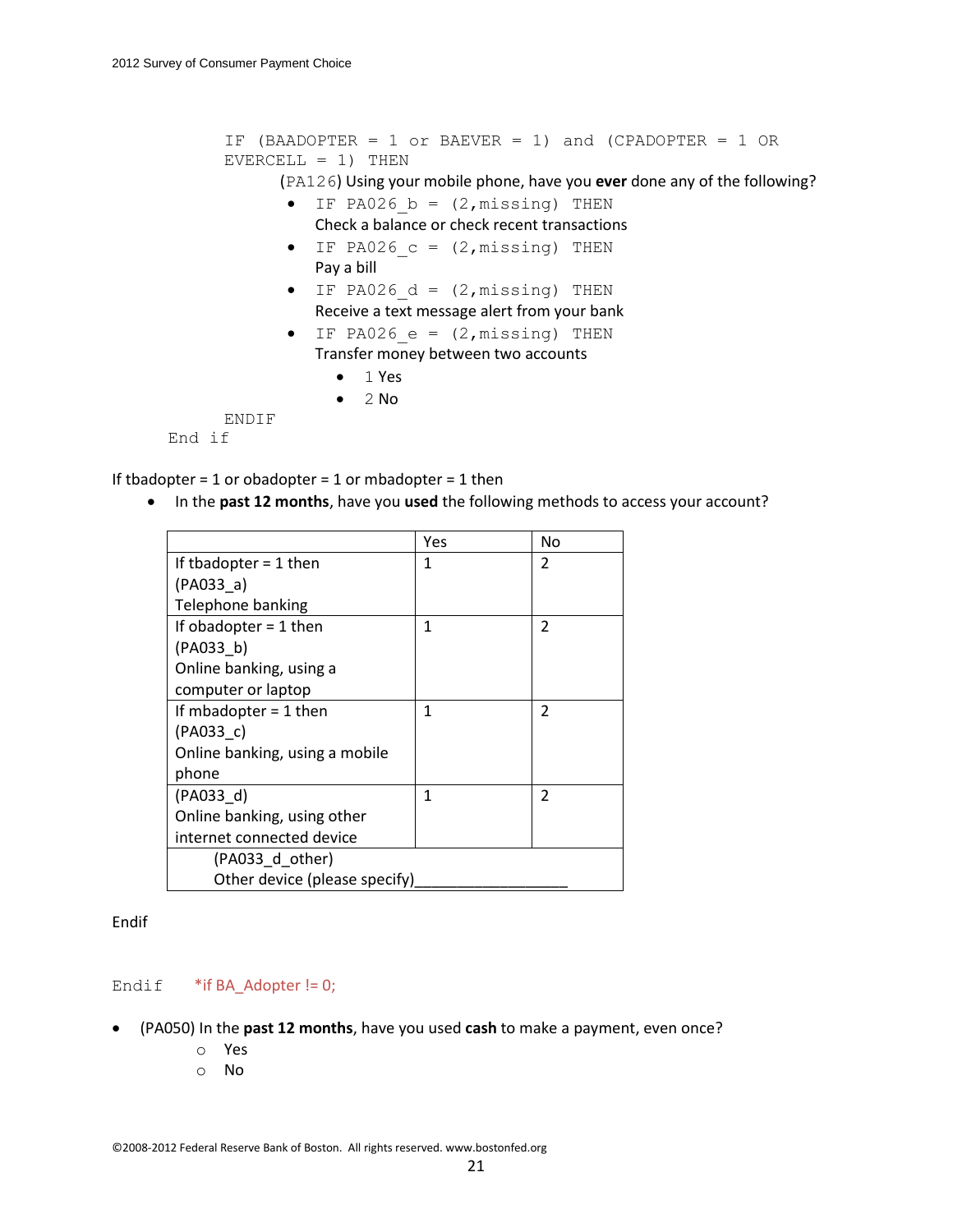- (PA015 Intro) About how much cash do you have...
	- *Please round to the nearest dollar*
	- *Do not include cash owned by other members of your household*
	- o (PA015\_a) … in your wallet, purse, and/or pocket.

 $\circ$  About \$\_\_\_\_.00

o (PA015\_b)…stored elsewhere for safe keeping in your home, car, office, etc.

```
o About $ .00
```
\*\*\*\*for PA015\_a and PA015\_b, verify from respondent if response is over \$1000

Ask the R the following:

You told us that you have [FILL with amount the R entered] in your [wallet, purse, and/or pocket **OR** home, car or office].

<br><br>

Please choose 'Back' if you would like to change your response. Otherwise, choose 'Next' to continue. \*\*\*\*

 (PA016)When you get **cash**, where do you get it most often? \*\*\*randomize responses 1-6, "Other" is always 7 \*\*\*

- o 1 ATM
- o 2 Bank teller
- o 3 Check cashing store
- o 4 Cash back at a retail store
- o 5 I am paid in cash
- o 6 Family or friend
- o 7 Other
	- o (PA016\_other) Specify:

IF PA016 = ATM then

- (PA016\_a) When you get cash from an ATM, what kind of plastic card do you use **most often**? IF DCADOPTER = 1 THEN
	- o 1 Debit card

End IF

- If ATMADOPTER = 1 THEN
	- o 2 ATM card

END IF

- o 3 Prepaid card
- o 4 Credit card cash advance
- o 5 Other type of card

ELSE IF PA016 = "Cash back at a retail store" then

 (PA016\_b) When you get cash back at a retail store, what method do you use **most often**?  $TF DCADOPTER = 1 THEN$ 

```
o 1 Debit card
End IF
IF CHKADOPTER = 1 THEN 
   o 2 Write a check
```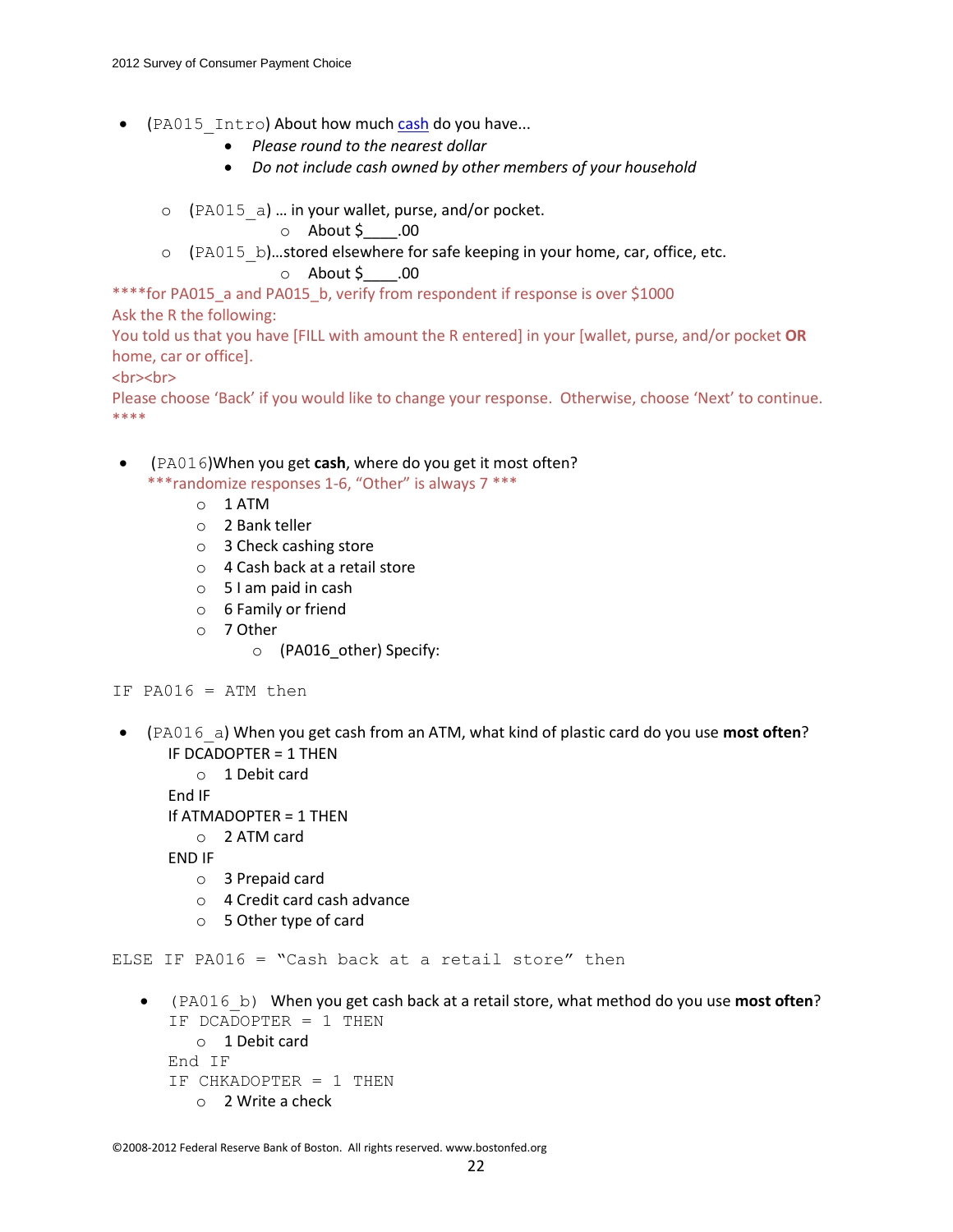END IF

- o 3 Prepaid card
- o 4 Other method

END IF

\*\*\*here is a series of FILLs that you should use for the next questions. They are slightly reworded versions of the above table\*\*\*

- 1. the ATM
- 2. a bank teller
- 3. a check cashing store
- 4. a retail or grocery store
- 5. your employer
- 6. a family member or friend
- 7. [whatever the R writes in the open ended response box PA016\_other]
- (PA017\_a) When you get cash from [FILL WITH ANSWER FROM PA016], **what amount** do you get **most often**?
	- *Please round to the nearest dollar*
	- *If you never get cash, please enter 0.*
	- $\circ$  \$ \_\_\_\_\_\_\_.00
- (PA018\_intro)In a **typical period (week, month, or year)**, how often do you **get** cash from [FILL WITH ANSWER FROM PA016]?
	- *Please fill in one box only. Choose the box that best describes your cash activity.*
	- *Enter the number of times you get cash. DO NOT ENTER DOLLAR AMOUNTS.*
	- *If you get cash less than once per month, please answer on an annual basis*
	- *If never, please enter 0 in any box.*

| Weekly basis       | OR Monthly basis         | OR Yearly basis  |
|--------------------|--------------------------|------------------|
| (PAO18 a1)         | (PAO18 b1)               | (PAO18 c1)       |
| $time(s)$ per week | time(s) per <b>month</b> | time(s) per year |

- (PA017\_b) When you get cash from **all other sources** besides [fill from answer PA016], **what amount** do you get **most often**?
	- *Please round to the nearest dollar*
	- *If you never get cash, please enter 0.*
	- $\circ$  \$ .00
- (PA018\_intro)In a **typical period (week, month, or year)**, how often do you **get** cash from **all other sources** besides [fill from answer PA016]?
	- *Please fill in one box only. Choose the box that best describes your cash activity.*
	- *Enter the number of times you get cash. DO NOT ENTER DOLLAR AMOUNTS.*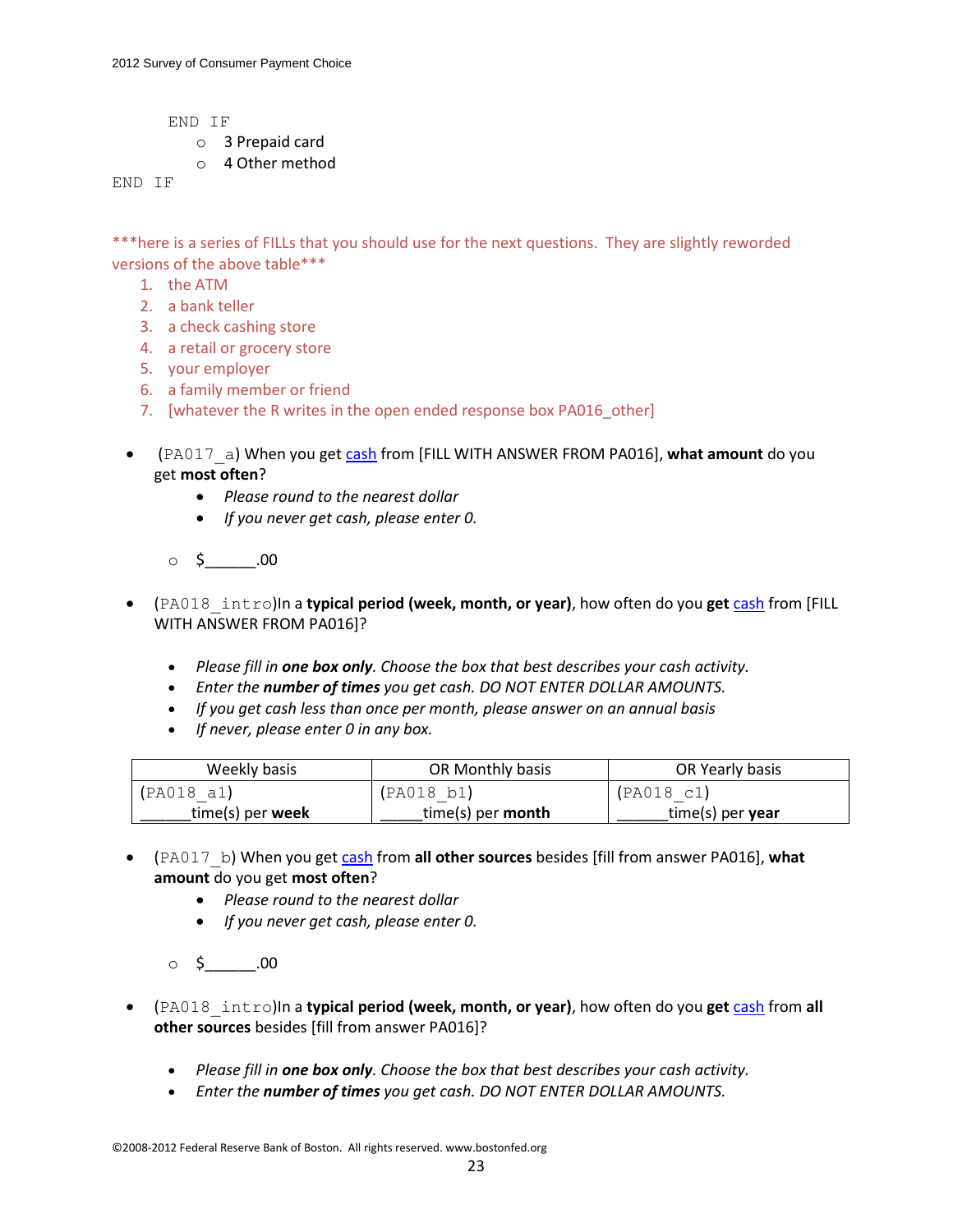- *If you get cash less than once per month, please answer on an annual basis*
- *If never, please enter 0 in any box.*

| Weekly basis       | OR Monthly basis         | OR Yearly basis  |
|--------------------|--------------------------|------------------|
| (PAO18 a2)         | (PAO18 b2)               | (PAO18 c2)       |
| $time(s)$ per week | time(s) per <b>month</b> | time(s) per year |

CCADOPTER := 0

 $(PA053)$ 

**Credit cards** allow you to carry a balance from month to month. This is called revolving credit.

**Charge cards** must be paid in full at the end of each billing cycle.

Do you have any **credit cards** or **charge cards**?

- *If you're married or living with someone, please report only those cards that you use or that you both use, not cards used only by your spouse or partner.*
- *Leave out any cards used only for business purposes*
	- o 1 Yes
	- $O<sub>2</sub>$  No

```
If PA053 = 1 then
```

```
CCADOPTER = 1
```

```
Else
```

```
CCADOPTER = 0
```
(PA020) Have you **ever** had a credit card or charge card?

```
o 1 Yes
     o 2 No
CCEVER := 0IF PA020 = 1 THEN
     CCEVER := 1
ENDIF
```
Endif

#### IF CCADOPTER = 1 THEN

• (PA019 intro) Now we'd like to find out about your credit cards and charge cards.

Do you have any of the following types of **credit cards or charge cards**?

|                                                                              | Yes | No |
|------------------------------------------------------------------------------|-----|----|
| (PA019 a)                                                                    |     |    |
| Visa, MasterCard, or Discover credit cards (these cards can be used anywhere |     |    |
| credit cards are accepted)                                                   |     |    |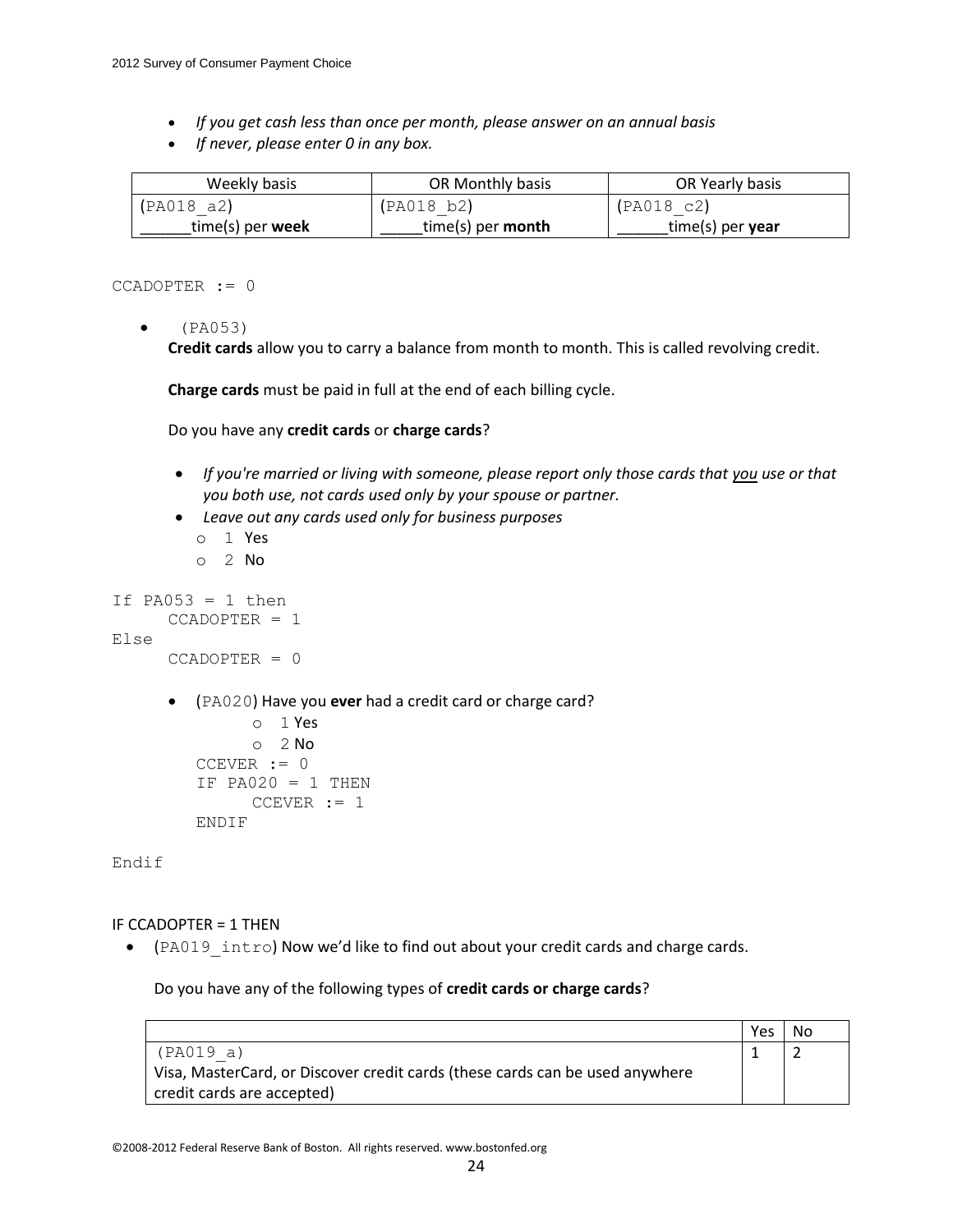| (PA019 b)                                                                     |  |
|-------------------------------------------------------------------------------|--|
| Company or store branded credit cards (these cards can only be used at the    |  |
| merchant labeled on the card, and do not have logos from Visa, MasterCard,    |  |
| Discover or American Express)                                                 |  |
| (PAO19 c)                                                                     |  |
| American Express charge cards (these are green, gold or platinum colored)     |  |
| (PAO19 d)                                                                     |  |
| American Express credit cards (these are not green, gold or platinum colored) |  |
| (PAO19 e)                                                                     |  |
| Diners Club or other charge cards                                             |  |

 (PA054) Some credit cards give **rewards** for using the card for purchases or payments. Examples of rewards include frequent flier miles, cash back, or points that can be spent on merchandise.

Please tell us how many credit cards you have of each type.

### **If none, please enter 0.**

<BR><BR>

|                         | Number of credit cards with | Number of credit cards without |
|-------------------------|-----------------------------|--------------------------------|
|                         | rewards                     | rewards                        |
| IF PA019 $a = 1$        | PA054 A1                    | PA054 A2                       |
| then                    |                             |                                |
| Visa, MasterCard, or    |                             |                                |
| Discover credit cards   |                             |                                |
| IF PA019 $b = 1$        | PA054 B1                    | PA054 B2                       |
| then                    |                             |                                |
| Company or store        |                             |                                |
| branded credit cards    |                             |                                |
| If PA019 $c = 1$        | PA054 C1                    | PA054 C2                       |
| then                    |                             |                                |
| <b>American Express</b> |                             |                                |
| charge cards            |                             |                                |
| If PA019 $d = 1$        | PA054 d1                    | PA054 d2                       |
| then                    |                             |                                |
| <b>American Express</b> |                             |                                |
| credit cards            |                             |                                |
| If PA019 $e = 1$        | PA054 e1                    | PA054 e2                       |
| then                    |                             |                                |
| Diners Club or other    |                             |                                |
| charge cards            |                             |                                |

ENDIF \*\*\*\*end CCADOPTER = 1 section \*\*\*\*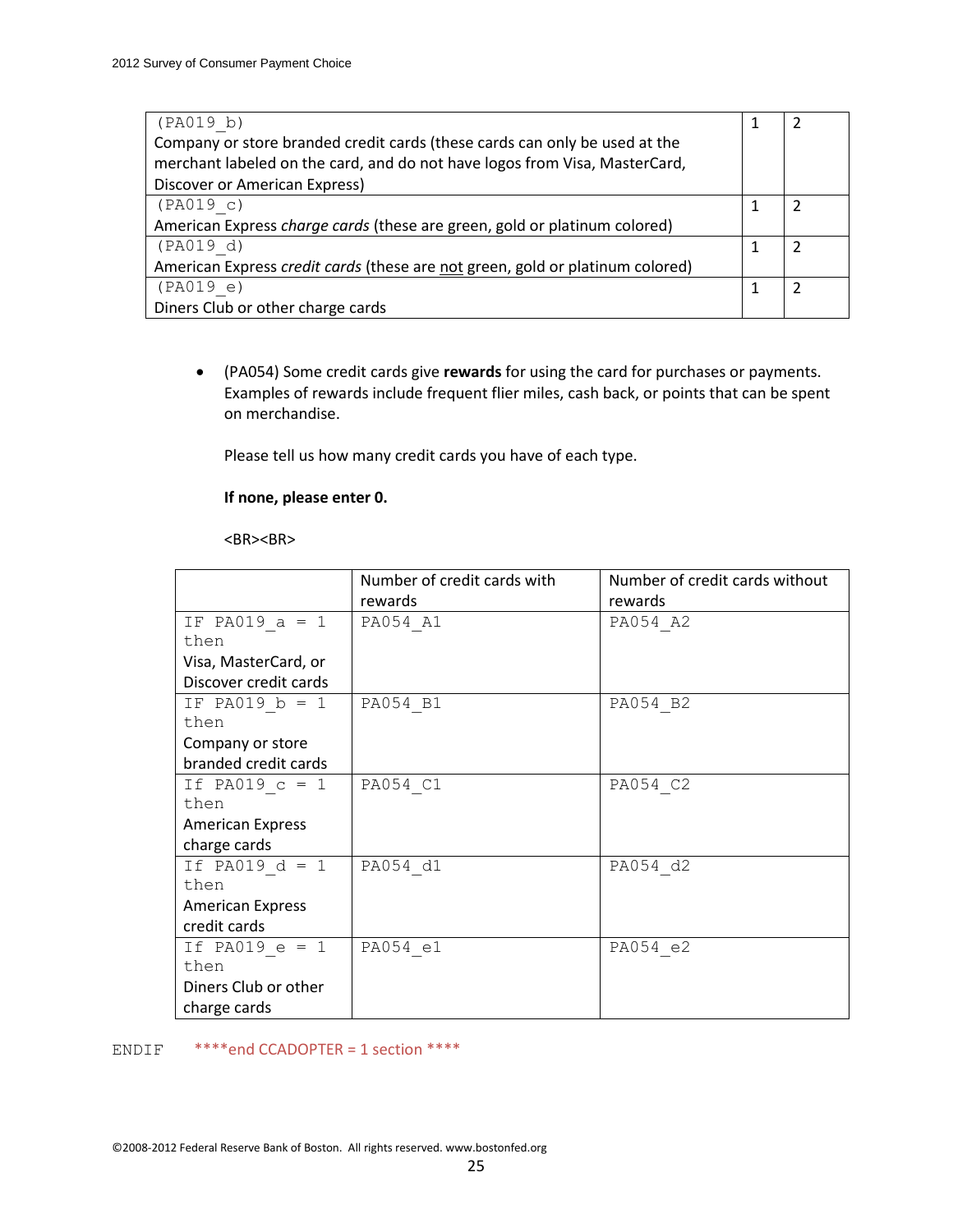```
****begin prepaid card section****
```
PCADOPTER := 0 PCEVER := 0

### (PA197)

Now we'd like to find out about any **prepaid cards** you might have. These cards are also known as **gift cards** or **stored value cards**. Some of these cards may have a Visa, MasterCard, Discover or American Express logo on them, but they are not a credit or debit card. Some cards are for specific payments, like a phone card, and others work for many payments, like NetSpend or Green Dot. In addition, there are government-issued prepaid cards such as EBT, Direct Express, SNAP, and TANF. Most prepaid cards have a dollar value that can be used to make payments, which are deducted from the value stored on the card. Other types of prepaid cards may be valid for use over a specific period of time, such as a monthly public transit pass, but the value of these cards is not deducted each time the card is used.

|                                                                                        | Yes          | No             |
|----------------------------------------------------------------------------------------|--------------|----------------|
| (PA197 a)                                                                              | 1            | $\overline{2}$ |
| Gift card from a store, merchant, or website (examples: Home Depot, Target, Starbucks, |              |                |
| iTunes)                                                                                |              |                |
| (PA197 c)                                                                              | $\mathbf{1}$ | $\overline{2}$ |
| Public transportation card (subway, bus, train or ferry)                               |              |                |
| (PA197 d)                                                                              | $\mathbf{1}$ | $\overline{2}$ |
| Phone card                                                                             |              |                |
| (PA197 e)                                                                              | $\mathbf{1}$ | $\overline{2}$ |
| <b>Direct Express</b>                                                                  |              |                |
| (PA197 f)                                                                              | $\mathbf{1}$ | $\overline{2}$ |
| EBT, WIC, SNAP, or TANF                                                                |              |                |
| (PA197 m)                                                                              | $\mathbf{1}$ | $\overline{2}$ |
| Other federal, state, or local government benefit card                                 |              |                |
| (PA197 q)                                                                              | $\mathbf{1}$ | $\overline{2}$ |
| Payroll card (for wages or salary)                                                     |              |                |
| (PA197 h)                                                                              | $\mathbf{1}$ | $\overline{2}$ |
| Employee incentive card (for bonus pay, awards, or recognition from your employer)     |              |                |
| (PA197 i)                                                                              | $\mathbf{1}$ | $\overline{2}$ |
| Benefit card (FSA, HRA, HSA, health care, day care)                                    |              |                |
| (PA197 j)                                                                              | $\mathbf{1}$ | $\overline{2}$ |
| Remittance card (for sending money overseas)                                           |              |                |
| (PA197 k)                                                                              | $\mathbf{1}$ | $\overline{2}$ |
| Rebate card from store, merchant, or website                                           |              |                |
| (PA197 1)                                                                              | $\mathbf{1}$ | $\overline{2}$ |
| Location specific card (for spending in shopping malls or university campus)           |              |                |
| (PA197 b)                                                                              | $\mathbf{1}$ | $\overline{2}$ |
| General purpose prepaid card (has a logo from Visa, MasterCard, Discover or American   |              |                |
| Express) (include only cards not reported above)                                       |              |                |

Do you have any of the following types of **prepaid cards**?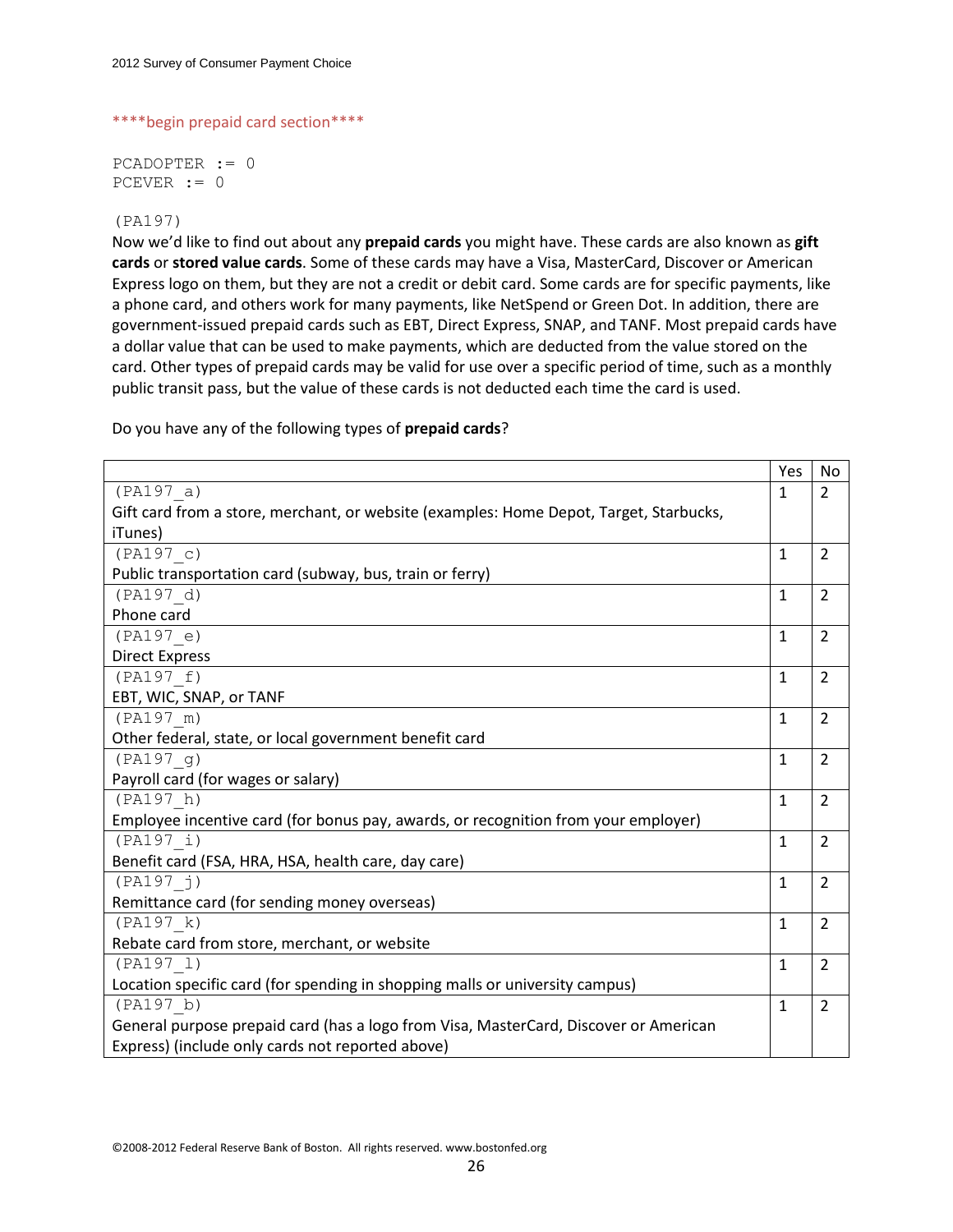```
IF PA197 a = 1 or PA197 b = 1 or PA197 c = 1 or PA197 d = 1 or PA197 e= 1 or PA197 f = 1 or PA197 g = 1 or PA197 h = 1 or PA197 i = 1 or
PA197 j = 1 or PA197 k = 1 or PA197 l = 1 then PCADOPTER = 1
```

```
IF PCADOPTER = 1 THEN 
(PA198)
Please tell us how many of each type of prepaid card you have.
```
Number of cards IF PA197\_a = 1 (PA198\_a) Gift card from a store, merchant, or website (examples: Home Depot, Target, Starbucks, iTunes) IF PA197\_c = 1 (PA198\_c) Public transportation card (subway, bus, train or ferry) IF PA197\_d = 1 (PA198\_d) Phone card IF PA197  $e = 1$ (PA198\_e) Direct Express IF PA197  $f = 1$ (PA198\_f) EBT, WIC, SNAP, or TANF IF PA197  $m = 1$ (PA198\_m) Other federal, state, or local government benefit card IF PA197  $q = 1$ (PA198\_g) Payroll card (for wages or salary) IF PA197  $h = 1$ (PA198\_h) Employee incentive card (for bonus pay, awards, or recognition from your employer) IF PA197  $i = 1$ (PA198\_i) Benefit card (FSA, HRA, HSA, health care, day care) IF  $PA197_j = 1$ (PA198\_j) Remittance card (for sending money overseas) IF PA197  $k = 1$ (PA198\_k) Rebate card from store, merchant, or website IF PA197  $l = 1$ (PA198\_l) Location specific card (for spending in shopping malls or university campus) IF PA197  $b = 1$ (PA198\_b) General purpose prepaid card (has a logo from Visa, MasterCard, Discover or American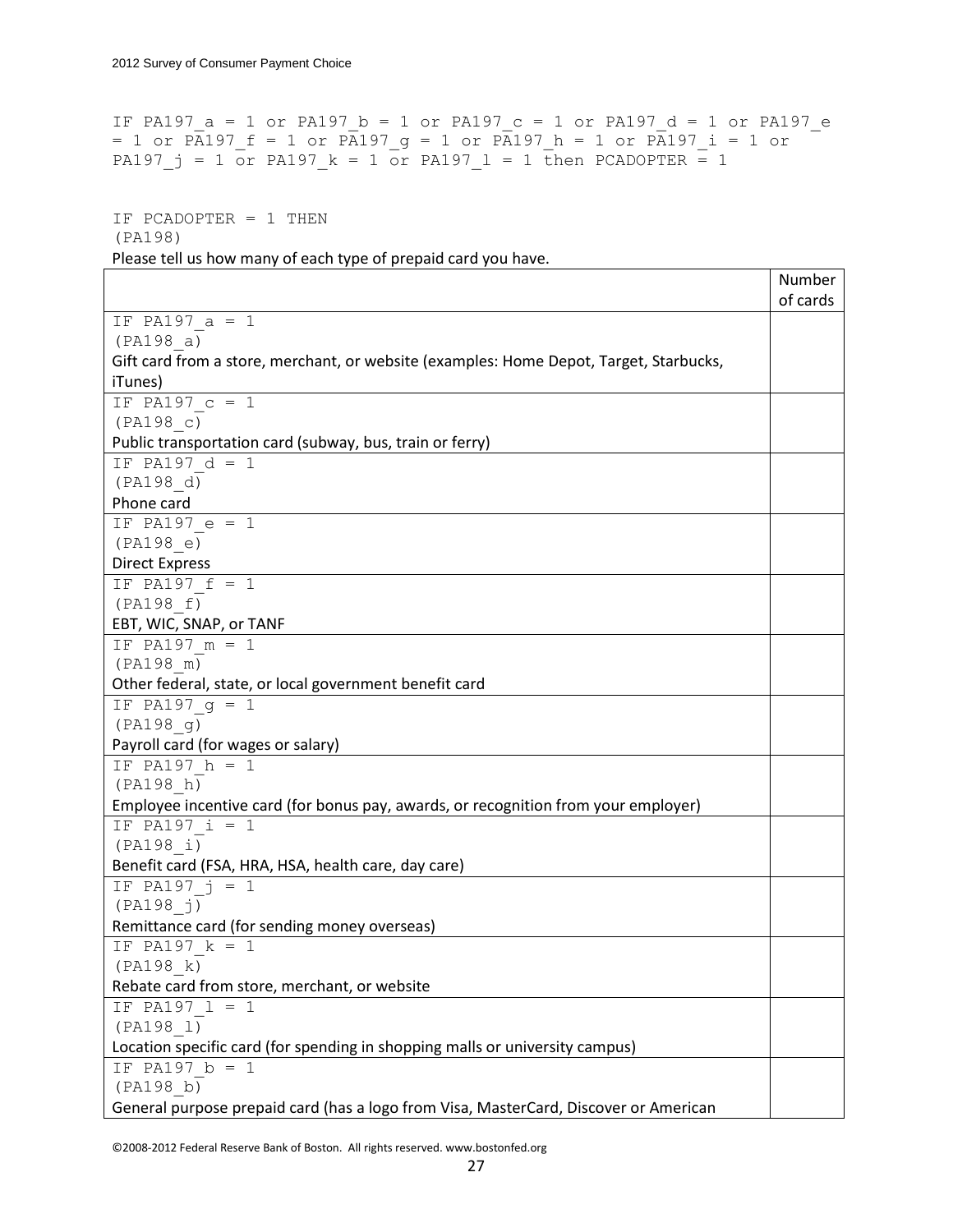Express) (include only cards not reported above)

\*\*\*\*error check and message:

If sum(PA198\_a, PA198\_b, PA198\_c, PA198\_d, PA198\_e, PA198\_f, PA198\_g, PA198\_h, PA198\_i, PA198\_j, PA198\_k, PA198\_l, PA198\_m) = (0 or missing) then

You told us that you have a prepaid card. Please tell us how many cards you have.

\*\*\*\*note: when it says (0 or missing) in the above error check, we don't mean valid skips, but actual missings where the respondent was supposed to answer the question but did not.\*\*\*

(PA199) What is the total dollar value of all cards in each type of prepaid card that you have?

- *Please answer to the nearest dollar.*
- *If cards of one type have no value, please enter 0 in the box for that type of card.*

|                                                                                        | Dollar   |
|----------------------------------------------------------------------------------------|----------|
|                                                                                        | value of |
|                                                                                        | cards    |
| IF PA197 $a = 1$                                                                       |          |
| (PA199 a)                                                                              |          |
| Gift card from a store, merchant, or website (examples: Home Depot, Target, Starbucks, |          |
| iTunes)                                                                                |          |
| IF PA197 $c = 1$                                                                       |          |
| (PA199 c)                                                                              |          |
| Public transportation card (subway, bus, train or ferry)                               |          |
| IF PA197 $d = 1$                                                                       |          |
| (PA199 d)                                                                              |          |
| Phone card                                                                             |          |
| IF PA197 $e = 1$                                                                       |          |
| (PA199 e)                                                                              |          |
| <b>Direct Express</b>                                                                  |          |
| IF PA197 $f = 1$                                                                       |          |
| (PA199 f)                                                                              |          |
| EBT, WIC, SNAP, or TANF                                                                |          |
| IF PA197 $m = 1$                                                                       |          |
| (PA199 m)                                                                              |          |
| Other federal, state, or local government benefit card                                 |          |
| IF PA197 $q = 1$                                                                       |          |
| (PA199 g)                                                                              |          |
| Payroll card (for wages or salary)                                                     |          |
| IF PA197 $h = 1$                                                                       |          |
| (PA199 h)                                                                              |          |
| Employee incentive card (for bonus pay, awards, or recognition from your employer)     |          |
| IF PA197 $i = 1$                                                                       |          |
| (PA199 i)                                                                              |          |
| Benefit card (FSA, HRA, HSA, health care, day care)                                    |          |
| IF PA197 $j = 1$                                                                       |          |
| (PA199 j)                                                                              |          |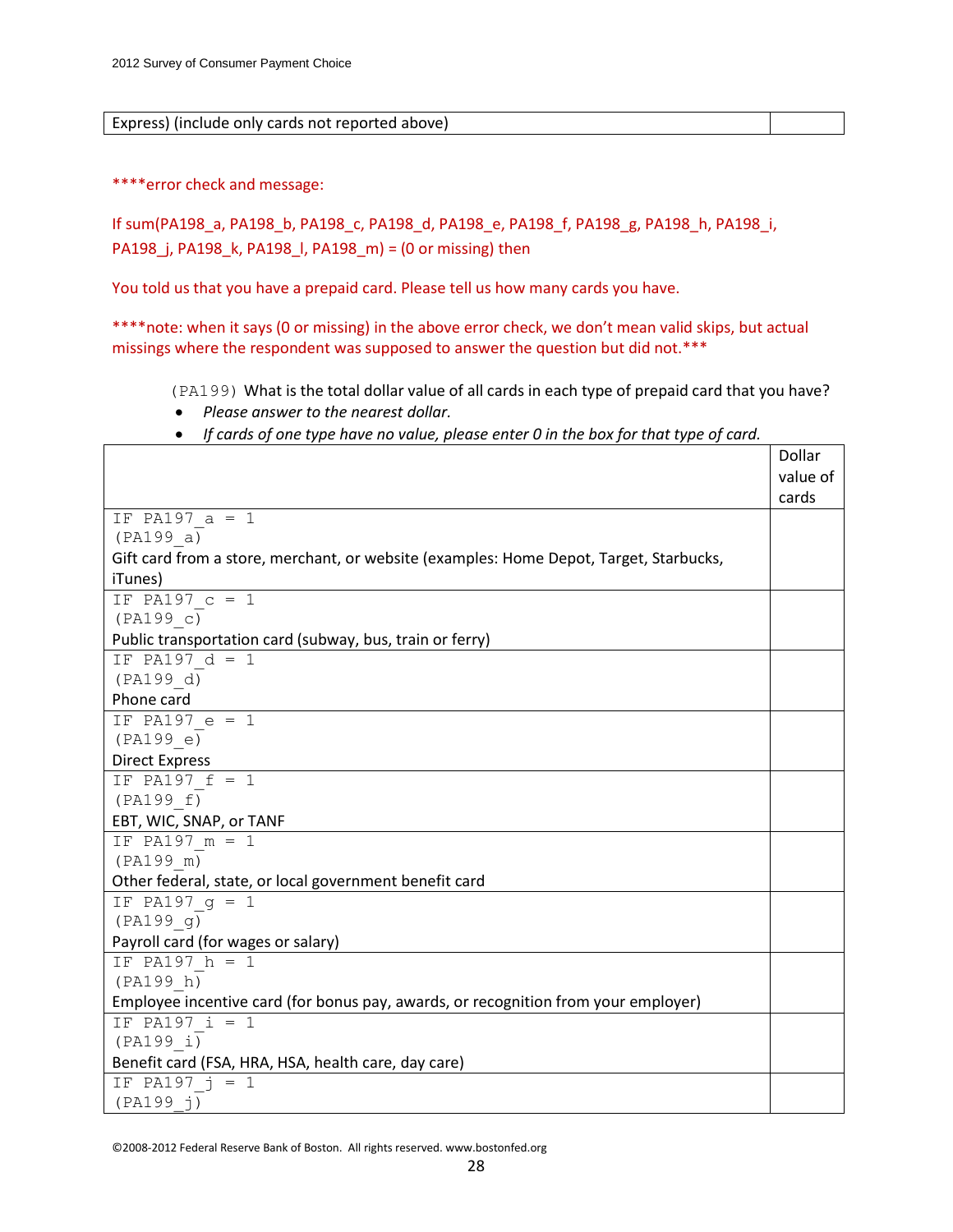| Remittance card (for sending money overseas)                                         |  |
|--------------------------------------------------------------------------------------|--|
| IF PA197 $k = 1$                                                                     |  |
| (PA199 k)                                                                            |  |
| Rebate card from store, merchant, or website                                         |  |
| IF PA197 $1 = 1$                                                                     |  |
| (PA199 1)                                                                            |  |
| Location specific card (for spending in shopping malls or university campus)         |  |
| IF PA197 $b = 1$                                                                     |  |
| (PA199 b)                                                                            |  |
| General purpose prepaid card (has a logo from Visa, MasterCard, Discover or American |  |
| Express) (include only cards not reported above)                                     |  |

ENDIF \*\*\*PCADOPTER = 1\*\*\*

\*\*\*\*getting the people who ever had a card\*\*\*\*

IF PCADOPTER = 0 THEN

### (PA103)

Have you **ever** had a prepaid card?

- $\bullet$  1 Yes
- $\bullet$  2 No

ENDIF

\*\*\*\*Some more general questions that we want to ask to anybody who currently has or has had a card in the past 12 months\*\*\*\*

If PCADOPTER = 1 then

- (PA022\_extra) In the **past 12 months**, did you **load** money onto any of your prepaid cards?
	- o 1 Yes
	- o 2 No

if PA022 extra = 1 then

(PA029) Now think about the prepaid card that you load **most often**.

When you add money to load that prepaid card, **what amount** do you add **most often**?

- $\bullet$  \$ .00
- (PA023 intro) Continue to think about the prepaid card that you load most often.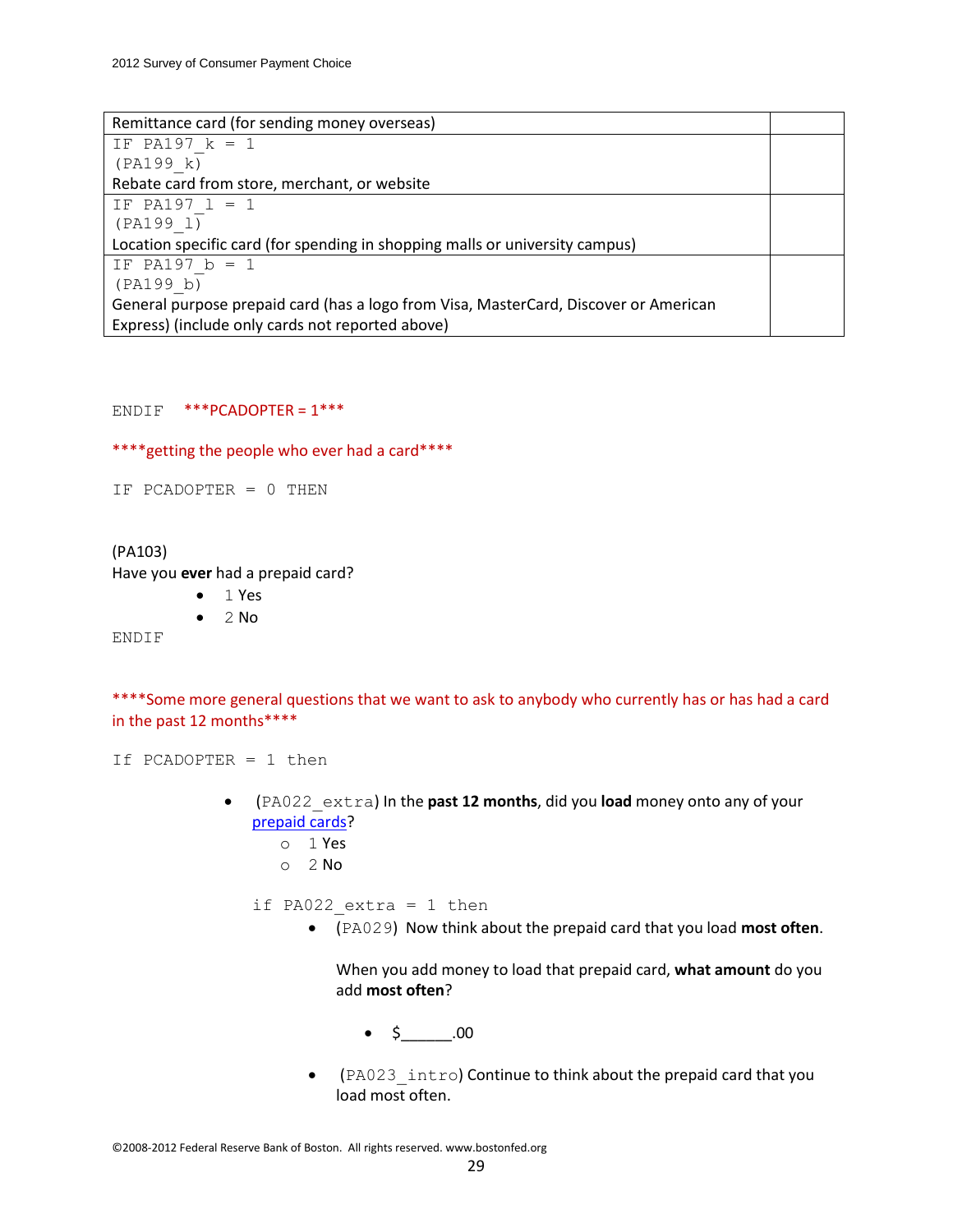In a **typical period (week, month, or year)**, how often do you add money to that prepaid card?

Answer in **one box only**. Choose the box that best describes your prepaid card loading behavior.

Enter the **number of times** you load your prepaid card. DO NOT ENTER DOLLAR AMOUNTS.

If never, please enter 0 in any box.

Please use the time(s) per year frequency only if you typically add money to a prepaid card fewer than once per month.

| (PA023 a)   | (PAO23 b)        | (PAO23 c)         |
|-------------|------------------|-------------------|
| time(s) per | time(s)<br>OR    | time(s) per<br>OR |
| week        | per <b>month</b> | year              |

- (PA101) Thinking about the prepaid card that you **load** most often, what is the **most common** way that you load that card? \*\*\*randomize 1-8, 9 is always "Other"\*\*\*
	- o 1 Cash
	- o 2 Credit card
	- o 3 Check
	- o 4 Directly from income
	- o 5 Debit card
	- o 6 Rewards from loyalty program
	- o 7 Refund or store credit
	- o 8 Other prepaid card
	- o 9 Other (explain)
		- (PA101\_other)

ENDIF  $***$ if PA022 extra = 1\*\*\*\*

Endif \*\*\*\* PCADOPTER =  $1$  \*\*\*\*

 (PA024) An **automatic bill payment** is a payment set up to occur on a regularly scheduled basis, typically monthly. Once set up, they do not require any additional effort on the consumer's part. They can be processed via bank account deductions, debit card transactions, credit card charges, or paid directly from your income.

Do you have any automatic bill payments **set up** to occur this month?

- o 1 Yes
- o 2 No

ABPADOPTER := 0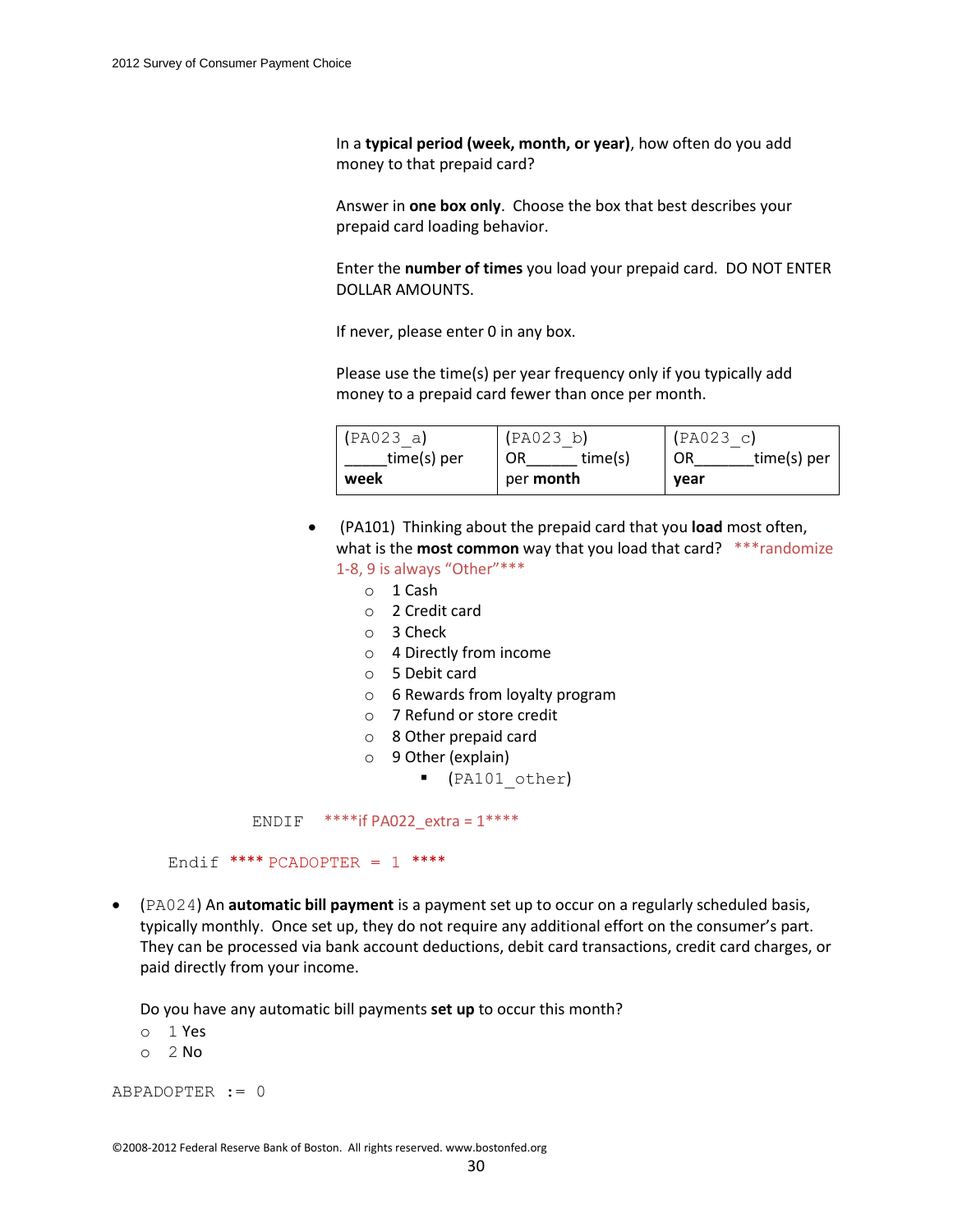```
IF PA024 = 1 THEN
     ABPADOPTER := 1
ELSE
       (PA025) Have you ever had automatic bill payment in the past?
         o 1 Yes
         o 2 No
      ABPEVER := 0
      IF PA025 = 1 THEN
            ABPEVER := 1
     ENDIF
ENDIF
```
 (PA027) A **contactless payment technology** allows the consumer to make a payment by tapping or waving a card, mobile phone, or other instrument near a special terminal, reader, or scanner without swiping, signing or entering a personal identification number. Examples: electronic toll pass, gas station payment key fob.

Do you have any of the following payment methods with contactless payment technology?

|                                | Yes          | No             |
|--------------------------------|--------------|----------------|
| IF PA053 = 1 THEN              | $\mathbf{1}$ | $\overline{2}$ |
| (PAO27 a)                      |              |                |
| <b>Credit card</b>             |              |                |
| END IF                         |              |                |
| IF PA008 $a > 0$ THEN          | $\mathbf{1}$ | $\overline{2}$ |
| (PAO27 b)                      |              |                |
| Debit card                     |              |                |
| END IF                         |              |                |
| IF PCADOPTER $= 1$ THEN        | $\mathbf{1}$ | $\overline{2}$ |
| (PAO27 c)                      |              |                |
| <b>Prepaid card</b>            |              |                |
| END IF                         |              |                |
| If cellphone = 1 THEN          | $\mathbf{1}$ | $\overline{2}$ |
| (PAO27 f)                      |              |                |
| Mobile phone                   |              |                |
| ENDIF                          |              |                |
| (PAO27 d)                      | $\mathbf{1}$ | $\overline{2}$ |
| <b>Electronic toll payment</b> |              |                |
| (PAO27 e)                      | $\mathbf{1}$ | $\overline{2}$ |
| <b>Key fob</b>                 |              |                |

If  $cpadopter = 1$  then

 (PA051) **Mobile payments** are purchases, bill payments, charitable donations, payments to another person, or any other payments made using a **mobile phone**.

In the **past 12 months**, have you made any of the following types of **mobile payments**?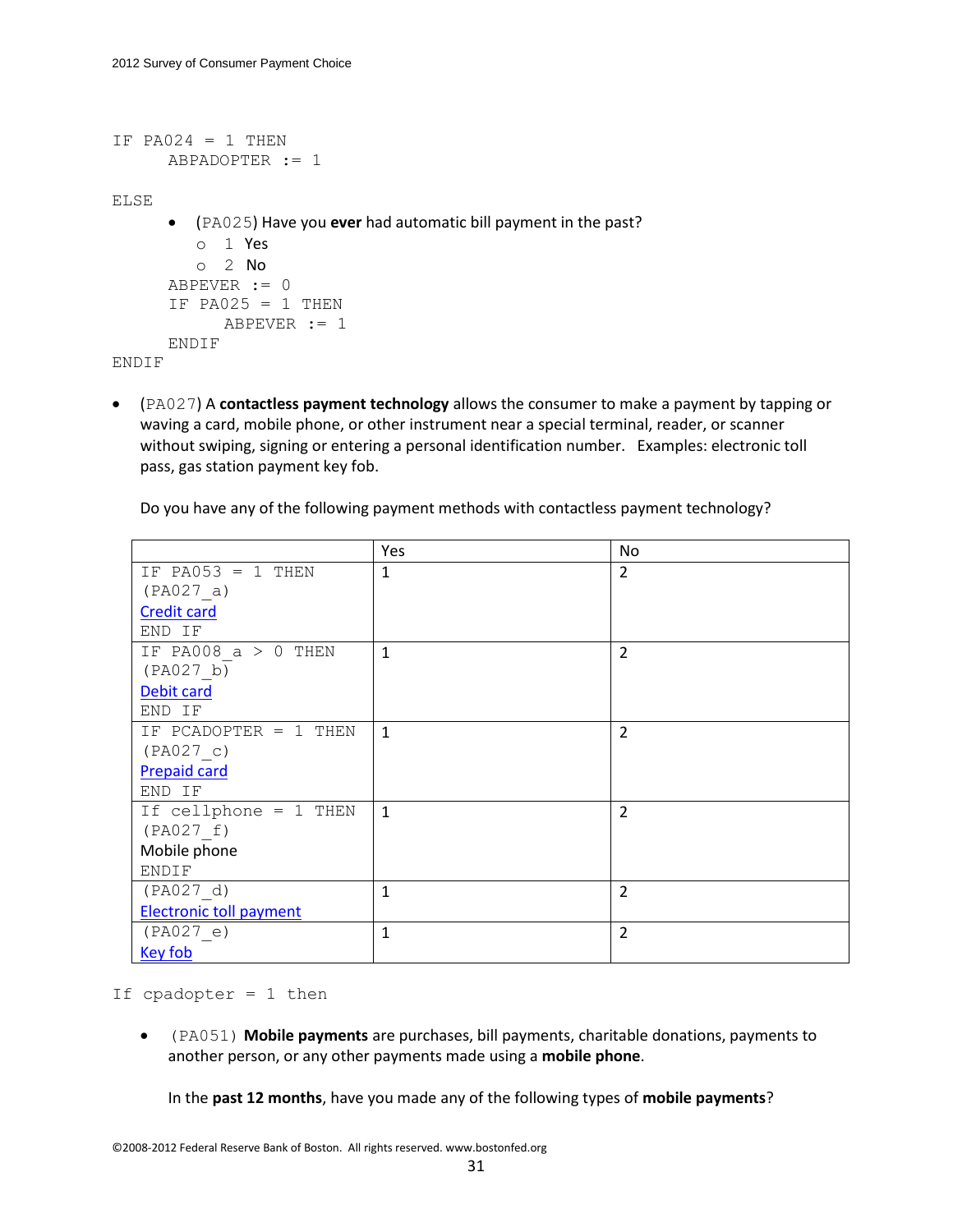#### \*\*\*\*\*randomize\*\*\*\*\*

|                                                                                 | Yes | <b>No</b> |
|---------------------------------------------------------------------------------|-----|-----------|
| (PAO51 a)                                                                       |     | 2         |
| Used a text message to make a mobile payment                                    |     |           |
| (PAO51 b)                                                                       |     | 2         |
| Tapping or waving your phone to make a contactless mobile payment               |     |           |
| (PAO51 c)                                                                       |     | 2         |
| Scanned a barcode or QR code using your phone to make a mobile payment          |     |           |
| (PAO51 d)                                                                       |     | 2         |
| Used your mobile phone's web browser to make a mobile payment                   |     |           |
| (PAO51 e)                                                                       |     | 7         |
| Used a downloadable app to make a mobile payment                                |     |           |
| (PAO51 f)                                                                       | 1   | 2         |
| Swiped a credit, debit or prepaid card in a device attached to the mobile phone |     |           |

endif

### \*\*\*\* changed PA040 and PA042 into a table\*\*\*\*

(PA040) Certain types of payment methods are purchased ahead of time. Consider the following:

**Money order** - A type of payment that can be purchased from a bank or other institution and allows the individual named on the order to receive a specified amount of cash on demand.

**Travelers check** - A piece of paper that is similar to a check but works like cash and is protected against loss or theft. Traveler's checks are purchased in advance and issued for a specific amount of money.

**Cashier's check** – A type of check written by a bank and made payable to a third party payee. The bank customer purchases the check for full face value plus a small fee for the check service.

**Certified check** – A type of check where the bank guarantees the payee that there is enough cash available in the payer's account.

In the **past 12 months**, have you used any of the following payment methods, even once?

|                 | Yes    | No |
|-----------------|--------|----|
| $(PAO40_a)$     | 1<br>Ŧ | 2  |
| Money order     |        |    |
| (PA040_b)       | 1      | 2  |
| Travelers check |        |    |
| $(PAO40_c)$     | 1      | າ  |
| Cashier's check |        |    |
| (PA040_d)       |        | ว  |
| Certified check |        |    |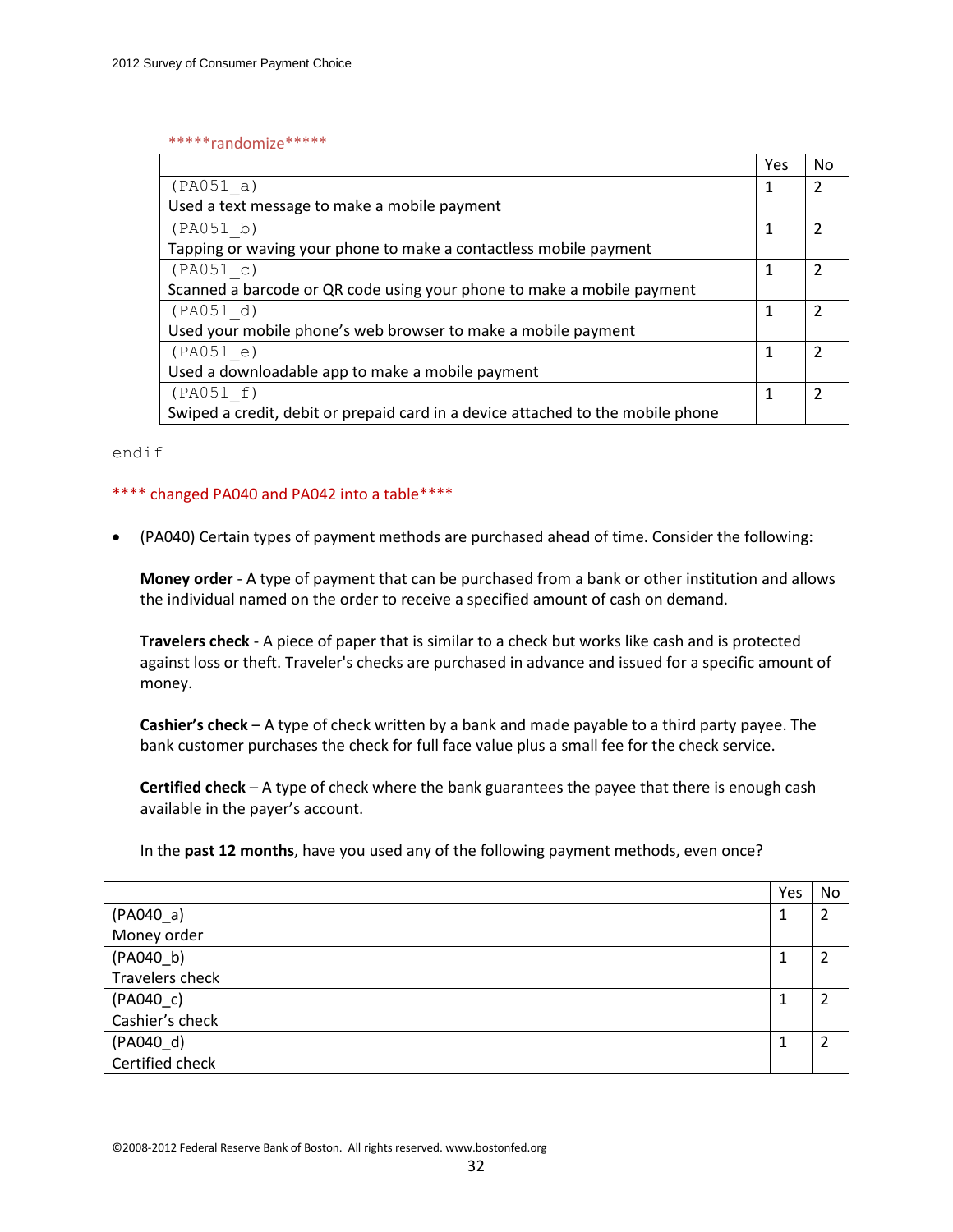```
If PA040a = YES then
       MOADOPTER = 1
Else
```
(PA041) Have you **ever** used a **money order**, even once?

o Yes o No If YES then MOEVER = 1 ENDIF

END IF

#### (PA001\_d)

Now we're going to ask you about newer online companies such as PayPal that are not banks but allow people to make payments.

A **non-bank online payment account** is a payment service provided by a company that is not a bank. These services allow a consumer to send and receive money online, and pay for purchases or bills.

| Do you have an account at any of the following non-bank online payment services? |  |  |
|----------------------------------------------------------------------------------|--|--|
|----------------------------------------------------------------------------------|--|--|

|                              | Yes | <b>No</b> |
|------------------------------|-----|-----------|
| (PA001 d1)                   |     | 2         |
| PayPal                       |     |           |
| (PA001 d2)                   |     |           |
| Google Wallet                |     |           |
| (PA001 d3)                   |     | 2         |
| <b>Amazon Payments</b>       |     |           |
| (PA001 d4)<br>PA001 d4 other |     |           |
| Other (specify)              |     |           |

```
If PA001 d1 = 1 or PA001 d2 = 1 or PA001 d3 = 1 then
     PPADOPTER = 1
Else
     PPADOPTER = 0
Endif
```
If PPADOPTER = 1 THEN

 $\bullet$  (PA048)

Non-bank online payment services are usually funded by a link to a credit card, debit card, or bank account that you already own. In addition, you can store money for transactions with the payment service itself.

Please tell us how your non-bank online payment service is funded.

- *Examples of non-bank online payment services include PayPal, Google Wallet, and Amazon Payments.*
- *Check all that apply.*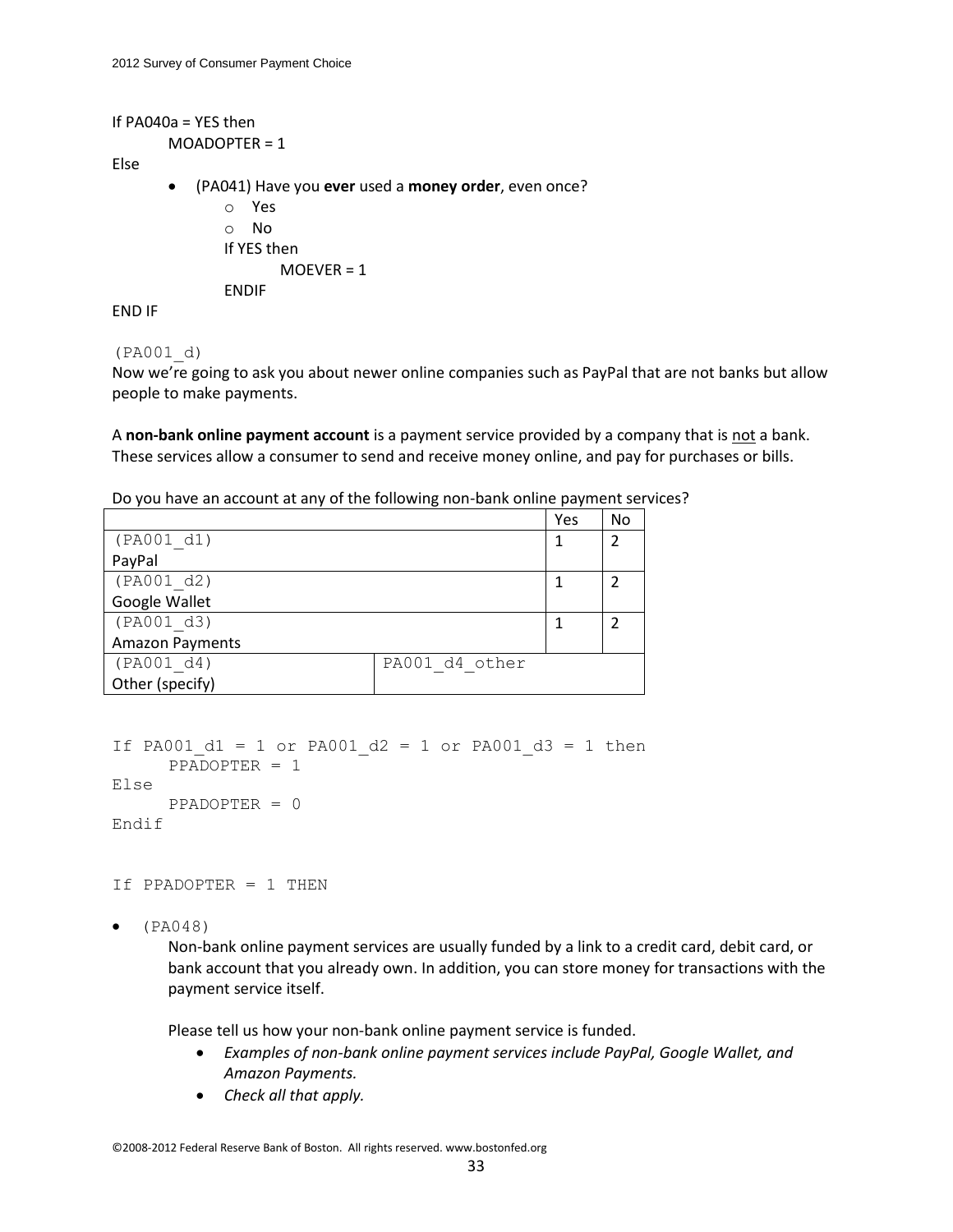- o 1 Credit card
- o 2 Debit card
- o 3 Bank account
- o 4 Money stored with payment service
- o 5 Some other method
	- 5other Specify\_\_\_\_\_\_\_\_\_\_\_\_\_\_\_\_
- (PA044) In the **past 12 months**, have you used a non-bank online payment service to make a purchase or pay another person?
	- *Examples of non-bank online payment services include PayPal, Google Wallet, and Amazon Payments.*
	- o 1 Yes
	- o 2 No

# $ENDIF$  \*\*\*\*PPADOPTER = 1 \*\*\*\*

# **IV. Payment Use (PU)**

# (PU001\_Intro)

Now we will ask questions about how often you use the payment methods you have.

- *If you are married or living with a partner, please report all payments made by you or made jointly with your spouse or partner—but not payments made only by your spouse or partner.*
- *If you own or operate a business, please do not report payments related to your business only.*
- *It is OK to refer to your records to get an accurate count of the number of payments you made.*

# (PU002\_Intro)

The next set of questions will be divided into several types of payments:

 *Categorize each payment you make into one of the categories below. We'll ask you about each type of payment next.*

| <b>BILLS &amp; RELATED</b><br><b>PAYMENTS</b>      |                                                                                                                                                 |
|----------------------------------------------------|-------------------------------------------------------------------------------------------------------------------------------------------------|
| Automatic payments                                 | Payments set up to occur on a regularly scheduled basis to the same company<br>or person. These include bills, subscriptions and debt payments. |
| Online bill payments                               | Payments made online for bills, subscriptions or debt payments, but not set<br>up to be paid automatically.                                     |
| Bill payments by mail, in<br>person, or by phone   | Payments for bills, subscriptions, or debt payments that you mail in, pay in<br>person, or call on your phone.                                  |
| <b>PURCHASES OF GOODS</b><br><b>&amp; SERVICES</b> |                                                                                                                                                 |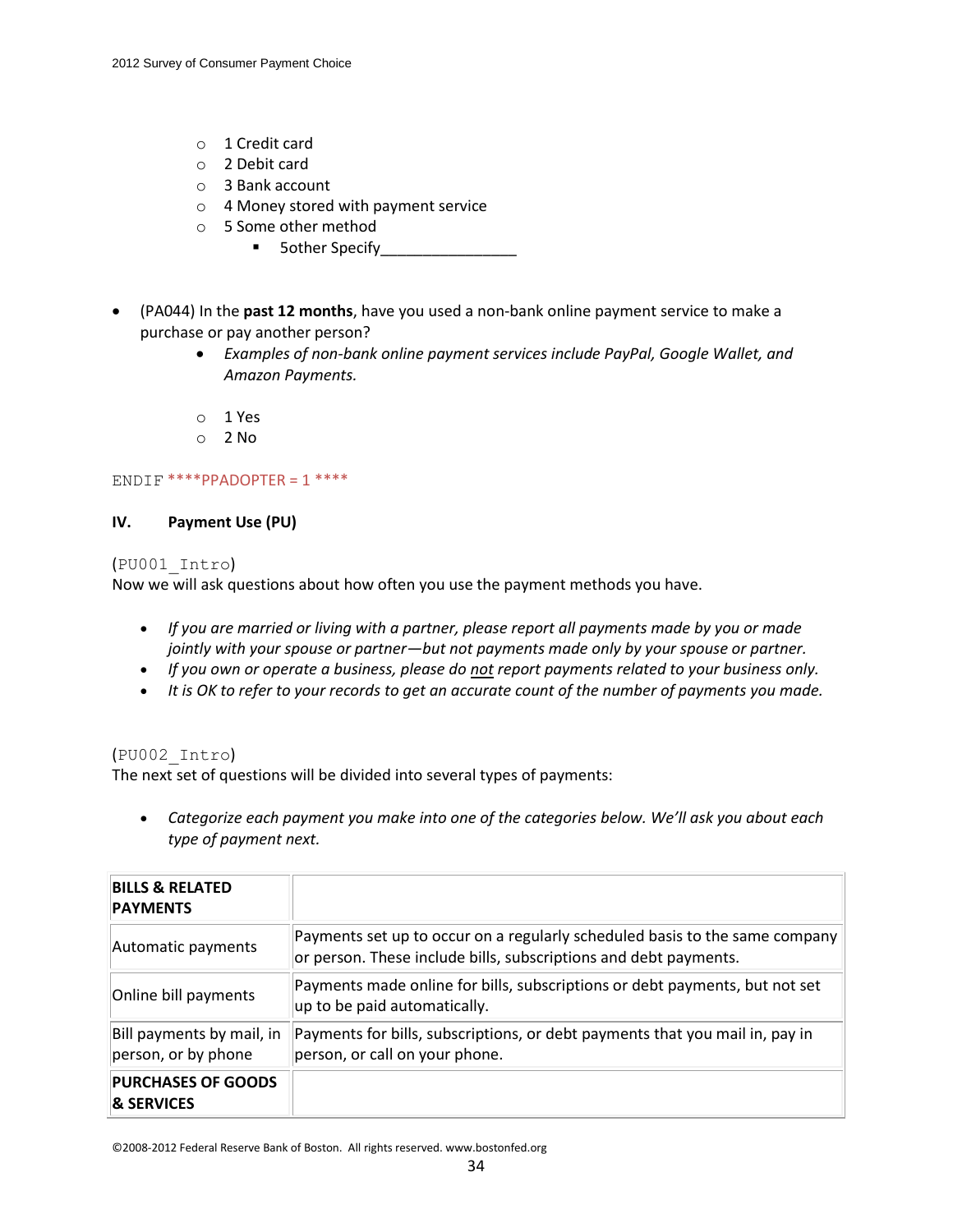| Online payments     | Payments for items bought over the internet or donations made online.                                                                                                                      |
|---------------------|--------------------------------------------------------------------------------------------------------------------------------------------------------------------------------------------|
| Retail purchases of | Purchases of goods at stores, such as: grocery stores, superstores,                                                                                                                        |
| goods               | department stores, drug stores.                                                                                                                                                            |
| Services            | Purchases of services, such as: restaurants, bars, fast food and beverage,<br>transportation and tolls, doctor's visits, child care, haircuts, education,<br>recreation and entertainment. |
| Person-to-person    | Payments to people not made through a retail establishment, such as                                                                                                                        |
| payments            | payments for allowances, paying back a friend, or gifts to other people.                                                                                                                   |

### if ABPADOPTER  $= 1$  then

 $\bullet$  (PU002 intro2) **Automatic Bill Payments**

> In a **typical period (week, month, or year)**, how many automatic bill payments do you make?

- *Please fill in one box per row. Choose the box that best describes your typical activity.*
- *Answer for each payment method.*
- *Enter the number of times you make an automatic payment. DO NOT ENTER DOLLAR AMOUNTS.*
- *Please answer on an annual basis if you typically make less than one payment per month.*
- *If you do not use the payment method to pay automatic bills, please enter a 0 in any box in the appropriate row.*

|                     | Weekly basis - | Monthly basis - | Yearly basis - |
|---------------------|----------------|-----------------|----------------|
|                     | Per week       | Per month       | Per year       |
| If dcadopter        | (pu002 a1)     | (pu002 a2)      | (pu002 a3)     |
| $= 1$ then Paid     |                |                 |                |
| with your debit     |                |                 |                |
| card(s)             |                |                 |                |
| If ccadopter        | (pu002 b1)     | (pu002 b2)      | (pu002 b3)     |
| $= 1$ then          |                |                 |                |
| Charged to your     |                |                 |                |
| credit card(s)      |                |                 |                |
| If baadopter        | (pu002 c1)     | (pu002 c2)      | (pu002 c3)     |
| 1 then              |                |                 |                |
| Paid using your     |                |                 |                |
| bank account and    |                |                 |                |
| routing numbers     |                |                 |                |
| IF OBBPADOPTER =    | (PU002 e3)     | (PU002 e3)      | (PU002 e3)     |
| 1 THEN              |                |                 |                |
| Paid using the      |                |                 |                |
| online banking bill |                |                 |                |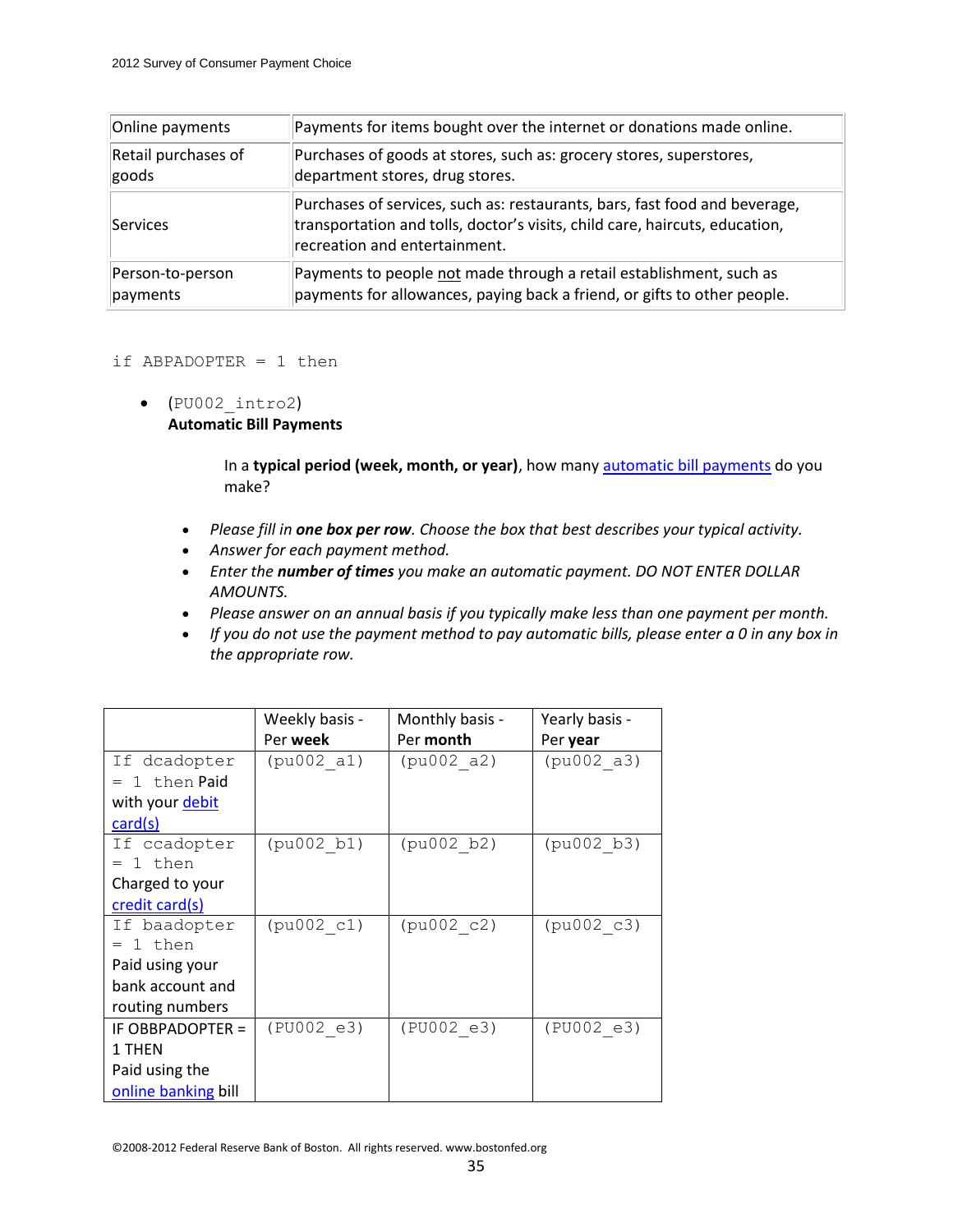| payment function<br>on your bank's<br>website |            |            |            |
|-----------------------------------------------|------------|------------|------------|
| Paid directly from<br>your income             | (pu002 d1) | (pu002 d2) | (pu002 d3) |

End if

IF BAADOPTER = 1 or CCADOPTER = 1 THEN

(pu003\_intro)

**Online Bill Payments**

In a **typical period (week, month, or year),** how many online bill payments do you make?

- *IMPORTANT: Do not count any automatic recurring bill payments that you reported in the previous question.*
- *Please fill in one box per row. Choose the box that best describes your typical activity.*
- *Answer for each payment method.*
- *Enter the number of times you make an online bill payment. DO NOT ENTER DOLLAR AMOUNTS.*
- *Please answer on an annual basis if you typically make less than one payment per month.*
- *If you do not use the payment method to pay bills online, please enter a 0 in any box in the appropriate row.*

|                        | Weekly basis - | Monthly basis - | Yearly basis - |
|------------------------|----------------|-----------------|----------------|
|                        | Per week       | Per month       | Per year       |
| If dcadopter $=1$      | (pu003 a1)     | (pu003 a2)      | (pu003 a3)     |
| then                   |                |                 |                |
| Paid with your debit   |                |                 |                |
| card(s)                |                |                 |                |
| If ccadopter $= 1$     | (pu003 b1)     | (pu003 b2)      | (pu003 b3)     |
| then                   |                |                 |                |
| Charged to your credit |                |                 |                |
| card(s)                |                |                 |                |
| If baadopter $= 1$     | (pu003 c1)     | (pu003 c2)      | (pu003 c3)     |
| then                   |                |                 |                |
| Paid using your bank   |                |                 |                |
| account and routing    |                |                 |                |
| numbers                |                |                 |                |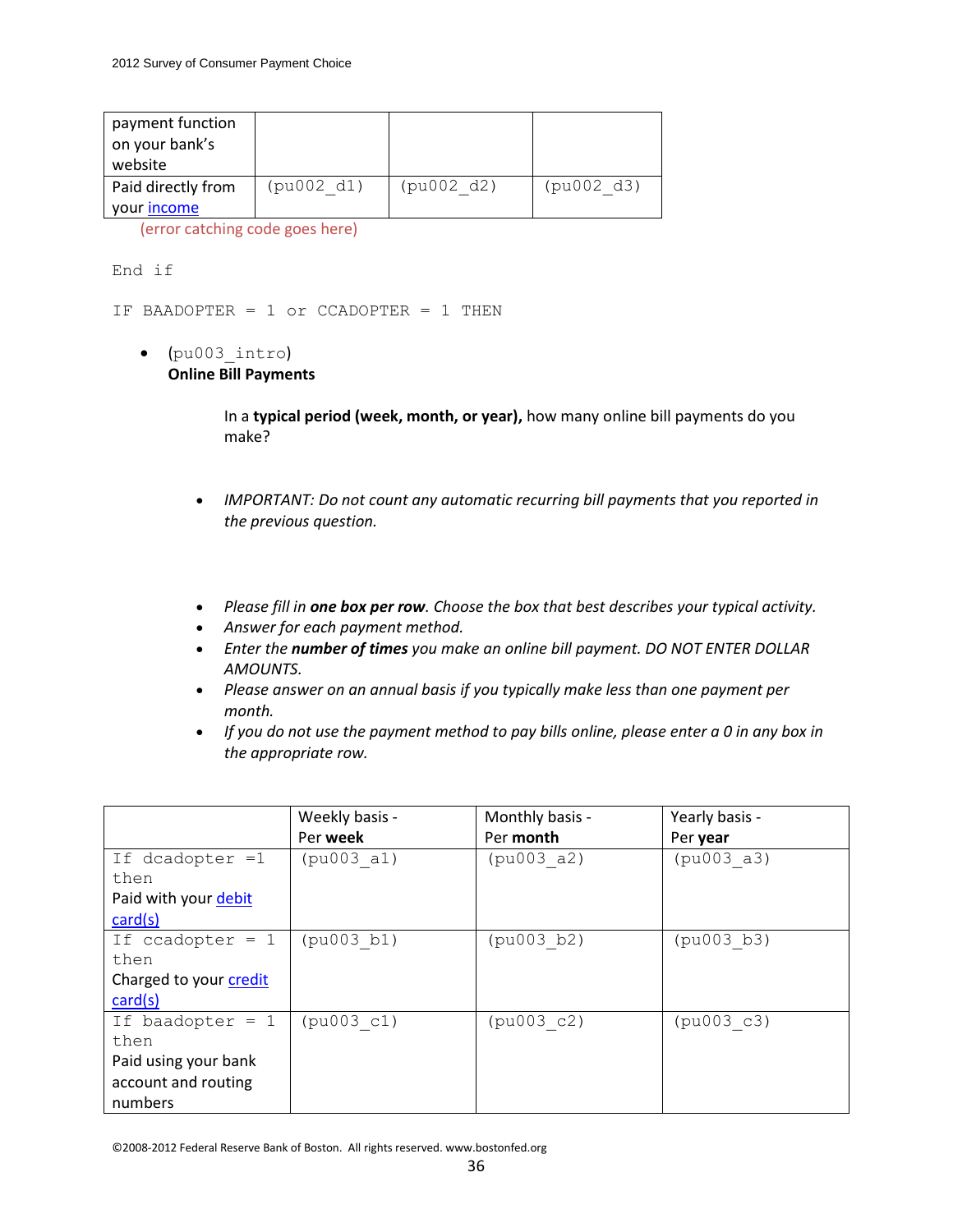| If obbpadopter $=$      | (pu003 d1) | (pu003 d2) | (pu003 d3) |
|-------------------------|------------|------------|------------|
| 1 then                  |            |            |            |
| Paid using the online   |            |            |            |
| banking bill payment    |            |            |            |
| function on your bank's |            |            |            |
| web site                |            |            |            |

END IF

# $\bullet$  (pu004 intro)

**Bill Payments by mail, in person, or by phone**

In a **typical period (week, month, or year),** how many **bill payments by mail, in person, or by phone** do you make?

- *Please fill in one box per row. Choose the box that best describes your typical activity.*
- *Answer for each payment method.*
- *Enter the number of times you make a bill payment by mail, in person or by phone. DO NOT ENTER DOLLAR AMOUNTS.*
- *Please answer on an annual basis if you typically make less than one payment per month.*
- *If you do not use the payment method to pay bills by mail, in person, or by phone, please enter a 0 in any box in the appropriate row.*

|                        | Weekly basis - | Monthly basis - | Yearly basis - |
|------------------------|----------------|-----------------|----------------|
|                        | Per week       | Per month       | Per year       |
| Paid in cash           | PU004 a1       | PU004 a2        | PU004 a3       |
| If chkadopter =        | PU004 b1       | PU004 b2        | PU004 b3       |
| 1 or mmcadopter        |                |                 |                |
| $= 1$ then             |                |                 |                |
| Paid by check (paper)  |                |                 |                |
| If moadopter $= 1$     | PU004 b1mo     | PU004 b2mo      | PU004 b3mo     |
| then                   |                |                 |                |
| Paid by money order    |                |                 |                |
| If dcadopter $= 1$     | PU004 c1       | PU004 c2        | PU004 c3       |
| then                   |                |                 |                |
| Paid with your debit   |                |                 |                |
| card(s)                |                |                 |                |
| If $ccadopter = 1$     | PU004 d1       | PU004 d2        | PU004 d3       |
| then                   |                |                 |                |
| Charged to your credit |                |                 |                |
| card(s)                |                |                 |                |
| If pcadopter $= 1$     | PU004 e1       | PU004 e2        | PU004 e3       |
| then                   |                |                 |                |
| Paid with your prepaid |                |                 |                |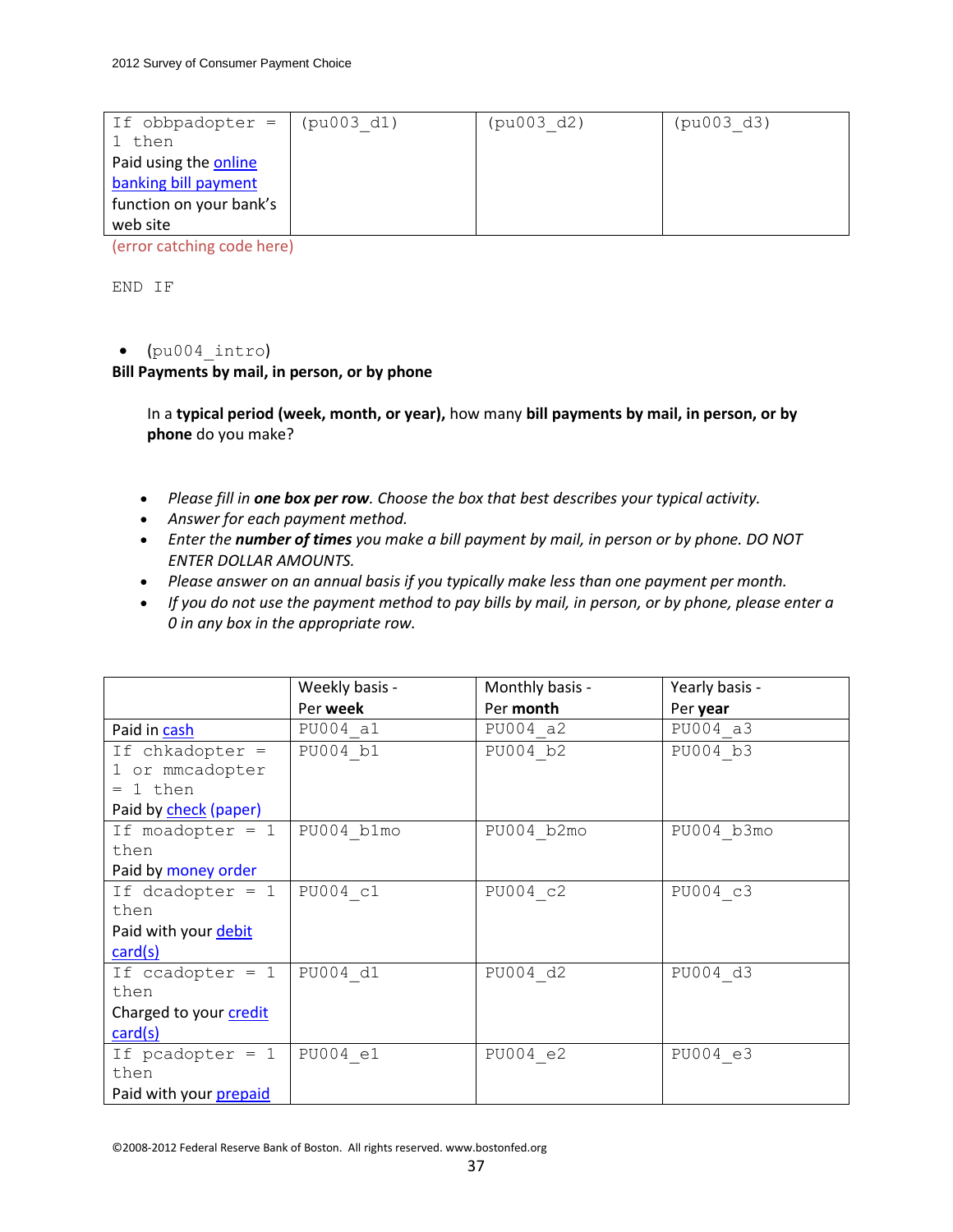| <b>Cardis</b> |  |  |
|---------------|--|--|
|               |  |  |

If chkadopter =  $1$  or mmcadopter =  $1$  or moadopter =  $1$  or dcadopter =  $1$ or baadopter =  $1$  or ccadopter =  $1$  or pcadopter =  $1$  then

(pu005\_intro)Now we will ask about all other payments and purchases besides bills.

- *If you are married or living with a partner, please report all payments made by you or made jointly with your spouse or partner—but not payments made only by your spouse or partner.*
- *If you own or operate a business, please do not report payments related to your business only.*
- $(pu005$  intro2) **Internet payments (non-bill)**

In a **typical period (week, month, or year)**, how many non-bill **internet payments** do you make?

**Examples of internet payments** include all non-bill purchases made on the internet and charitable donations made online.

- *Please fill in one box per row. Choose the box that best describes your typical activity.*
- *Answer for each payment method.*
- *Enter the number of times you make an internet payment. DO NOT ENTER DOLLAR AMOUNTS.*
- *Please answer on an annual basis if you typically make less than one payment per month.*
- *If you do not use the payment method to make internet payments, please enter a 0 in any box in the appropriate row.*

|                                   | Weekly basis -  | Monthly basis - | Yearly basis - |
|-----------------------------------|-----------------|-----------------|----------------|
|                                   | Per <b>week</b> | Per month       | Per year       |
| If chkadopter = $1$ or            | Pu005 a1        | Pu005 a2        | Pu005 a3       |
| $mmcadopter = 1 then$             |                 |                 |                |
| Paid by check (paper)             |                 |                 |                |
| If moadopter = $1$ then           | Pu005 almo      | Pu005 a2mo      | Pu005 a3mo     |
| Paid by money order               |                 |                 |                |
| If dcadopter = $1$ then           | Pu005 b1        | Pu005 b2        | Pu005 b3       |
| Paid with your Debit card, either |                 |                 |                |
| directly or through an            |                 |                 |                |
| intermediary such as PayPal       |                 |                 |                |
| If baadopter = $1$ then           | Pu005 c1        | Pu005 c2        | Pu005 c3       |
| Paid using your bank account and  |                 |                 |                |
| routing numbers, either directly  |                 |                 |                |
| or through an intermediary such   |                 |                 |                |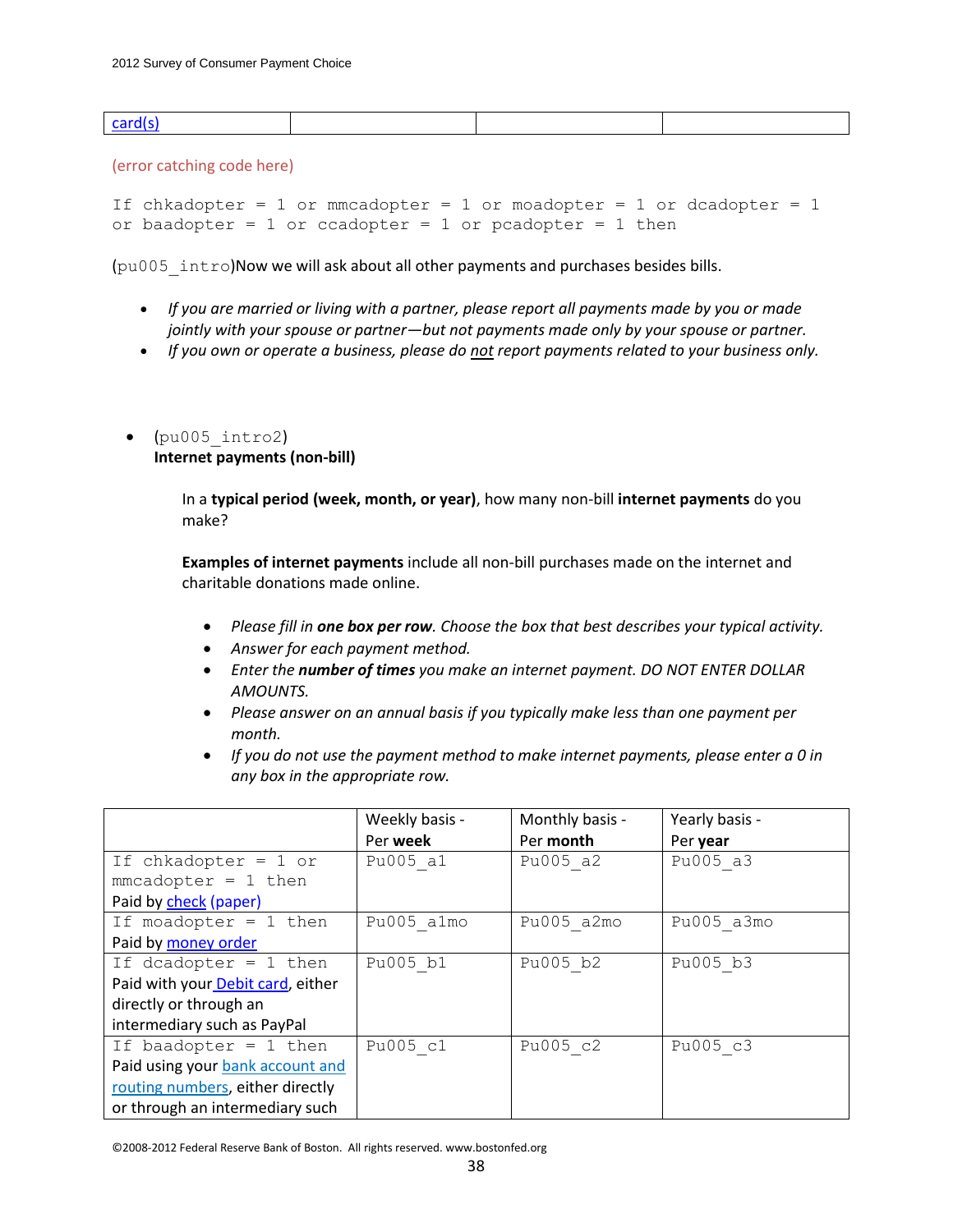| as PayPal                     |          |          |          |
|-------------------------------|----------|----------|----------|
| If ccadopter = $1$ then       | Pu005 d1 | Pu005 d2 | Pu005 d3 |
| Charged to your credit card,  |          |          |          |
| either directly or through an |          |          |          |
| intermediary such as PayPal   |          |          |          |
| If pcadopter = $1$ then       | Pu005 e1 | Pu005 e2 | Pu005 e3 |
| Paid with your prepaid card   |          |          |          |

# Endif

 (pu006a\_intro) **Retail goods**

In a **typical period (week, month, or year)**, how many in person **retail payments** do you make?

# **Examples of retail goods include items bought while shopping in person at:**

- Food and grocery stores Superstores, warehouses, club stores Drug or convenience stores Gas stations Department stores Electronics, hardware, and appliances stores Home goods and furniture stores
- *Please fill in one box per row. Choose the box that best describes your typical activity.*
- *Answer for each payment method.*
- *Enter the number of times you make a payment. DO NOT ENTER DOLLAR AMOUNTS.*
- *Please answer on an annual basis if you typically make less than one payment per month.*
- *If you do not use the payment method to make payments, please enter a 0 in any box in the appropriate row.*
- *Please answer only for goods purchases in person at these (and similar) types of stores. The next question asks about in-person purchases of services.*

|                             | Weekly basis - | Monthly basis - | Yearly basis - |
|-----------------------------|----------------|-----------------|----------------|
|                             | Per week       | Per month       | Per year       |
| Cash                        | Pu006a a1      | Pu006a a2       | Pu006a a3      |
| If chkadopter = $1$ or      | Pu006a b1      | Pu006a b2       | Pu006a b3      |
| $mmcadopter = 1 then$       |                |                 |                |
| Paid by check (paper)       |                |                 |                |
| If moadopter = $1$ then     | Pu006a b1mo    | Pu006a b2mo     | Pu006a b3mo    |
| Paid by money order         |                |                 |                |
| If dcadopter = $1$ then     | Pu006a c1      | Pu006a c2       | Pu006a c3      |
| Paid with your debit card   |                |                 |                |
| If ccadopter = $1$ then     | Pu006a d1      | Pu006a d2       | Pu006a d3      |
| Charged to your credit card |                |                 |                |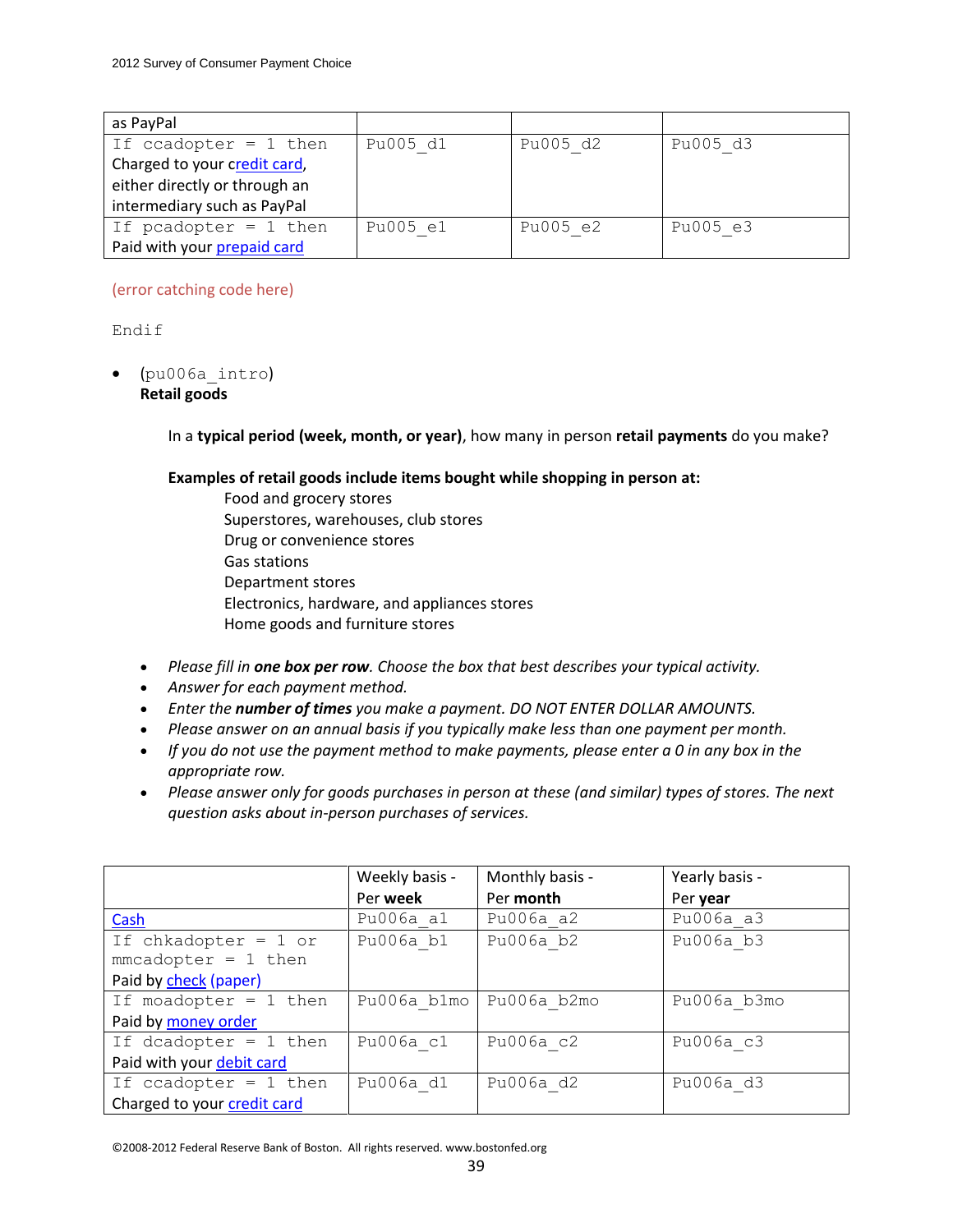| If pcadopter = 1 then   Pu006a e1 | Pu006a e2 | Pu006a e3 |
|-----------------------------------|-----------|-----------|
| Paid with your prepaid card       |           |           |

(pu006c\_intro)

**Retail services**

In a **typical period (week, month, or year)**, how many payments for **services** do you make?

**Examples of services paid for while shopping or paying in person include:**

- Restaurants, bars, fast food and beverage Transportation and tolls Medical, dental, and fitness Education and child care Personal care (e.g. hair) Recreation, entertainment, and travel Maintenance and repairs Other professional services (business, legal, etc.) Charitable donations
- *Please fill in one box per row. Choose the box that best describes your typical activity.*
- *Answer for each payment method.*
- *Enter the number of times you make a payment. DO NOT ENTER DOLLAR AMOUNTS.*
- *Please answer on an annual basis if you typically make less than one payment per month.*
- *If you do not use the payment method to make payments, please enter a 0 in any box in the appropriate row.*

|                             | Weekly basis - | Monthly basis - | Yearly basis - |
|-----------------------------|----------------|-----------------|----------------|
|                             | Per week       | Per month       | Per year       |
| Cash                        | Pu006c a1      | Pu006c a2       | Pu006c a3      |
| If chkadopter = $1$ or      | Pu006c b1      | Pu006c b2       | Pu006c b3      |
| $mmcadopter = 1 then$       |                |                 |                |
| Paid by check (paper)       |                |                 |                |
| If moadopter = $1$          | Pu006c b1mo    | Pu006c b2mo     | Pu006c b3mo    |
| then                        |                |                 |                |
| Paid by money order         |                |                 |                |
| If dcadopter $= 1$          | Pu006c c1      | Pu006c c2       | Pu006c c3      |
| then                        |                |                 |                |
| Paid with your debit card   |                |                 |                |
| If ccadopter $= 1$          | Pu006c d1      | Pu006c d2       | Pu006c d3      |
| then                        |                |                 |                |
| Charged to your credit card |                |                 |                |
| If pcadopter $= 1$          | Pu006c e1      | Pu006c e2       | Pu006c e3      |
| then                        |                |                 |                |
| Paid with your prepaid card |                |                 |                |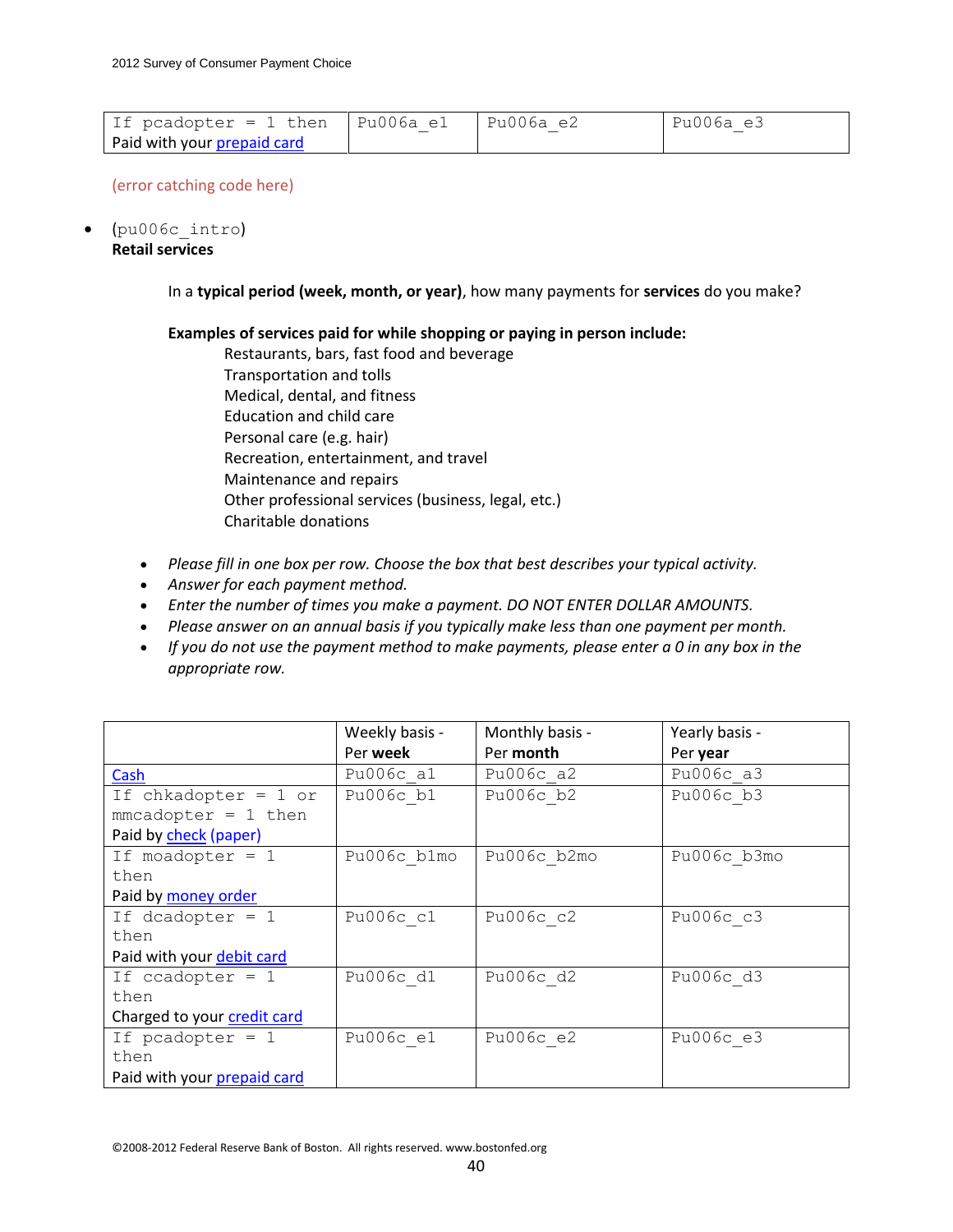# (pu021\_intro)

### **Person-to-person payments**

In a **typical period (week, month, or year)**, how many **person-to-person** payments do you make?

#### **Person-to-person payments include:**

Allowances Giving a friend or family member money as a gift Paying a person for something that is not business related Account to account payments from your bank account to another person's bank account

- *Please fill in one box per row. Choose the box that best describes your typical activity.*
- *Answer for each payment method.*
- *Enter the number of times you make a payment. DO NOT ENTER DOLLAR AMOUNTS.*
- *Please answer on an annual basis if you typically make less than one payment per month.*
- *If you do not use the payment method to make payments, please enter a 0 in any box in the appropriate row.*

|                                    | Weekly basis - | Monthly basis - | Yearly basis - |
|------------------------------------|----------------|-----------------|----------------|
|                                    | Per week       | Per month       | Per year       |
| Cash                               | Pu021 a1       | Pu021 a2        | Pu021 a3       |
| If chkadopter = $1$ or             | Pu021 b1       | Pu021 b2        | Pu021 b3       |
| $mmcadopter = 1 then$              |                |                 |                |
| Paid by check (paper)              |                |                 |                |
| If moadopter = $1$ then            | Pu021 b1mo     | Pu021 b2mo      | Pu021 b3mo     |
| Paid by money order                |                |                 |                |
| If dcadopter = $1$ then            | Pu021 c1       | Pu021 c2        | Pu021 c3       |
| Paid with your Debit card, through |                |                 |                |
| an intermediary such as PayPal or  |                |                 |                |
| Square                             |                |                 |                |
| If ccadopter = $1$ then            | Pu021 d1       | Pu021 d2        | Pu021 d3       |
| Charged to your Credit card,       |                |                 |                |
| through an intermediary such as    |                |                 |                |
| PayPal or Square                   |                |                 |                |
| If baadopter = $1$ then            | PU021 e1       | PU021 e2        | PU021 e3       |
| Account to account payment         |                |                 |                |
| If obbpadopter = $1$ then          | PU021 f1       | PU021 f2        | PU021 f3       |
| Paid using the online banking bill |                |                 |                |
| payment function on your bank's    |                |                 |                |
| web site                           |                |                 |                |
|                                    |                |                 |                |

(error checking code goes here)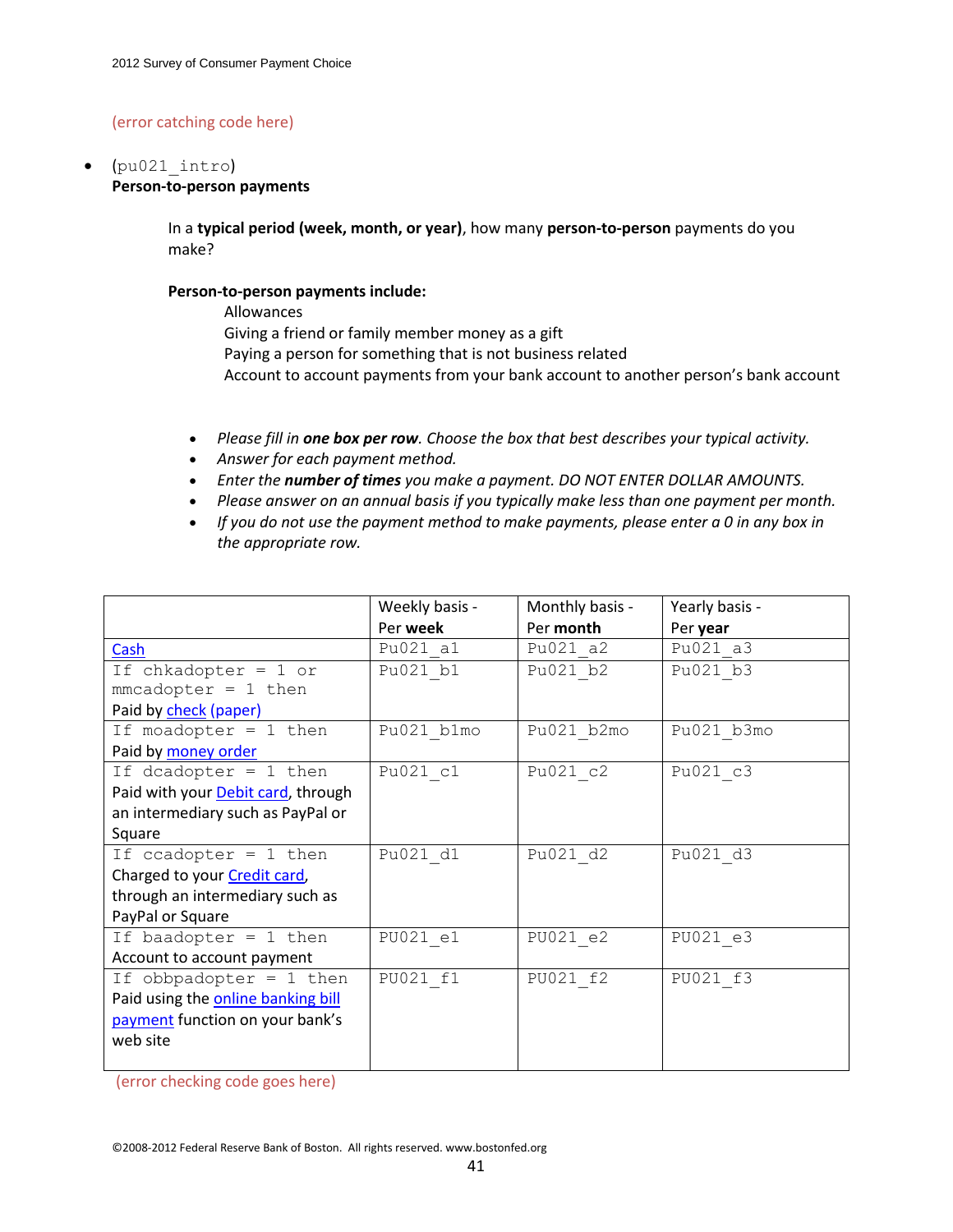#### (PU100)

Were any of the payments you reported in the previous questions made for both your household and some other organization?

- *Check all that apply.*
	- o Yes, some payments were for my employer (not a business that I own).
	- o Yes, some payments were for a business that I own.
	- o Yes, some payments were for another organization such as religious organizations, community or social organizations, or charity.
	- o No
- IF CCADOPTER = 1 THEN
	- (PU009) During the **past 12 months,** did you carry an unpaid balance on any credit card from one month to the next (that is, you did not pay the balance in full at the monthly due date)?
		- o 1 Yes
		- $O<sub>2</sub>$  No

IF  $PU009 = 1$  THEN

- (pu010) **Last month,** about how much was the unpaid balance on **all** your credit cards that you carried over from the previous month?
	- *Enter 0 if none.*

o **\$\_\_\_\_\_\_\_\_**.00

 $\bullet$  (pu011)

How would you compare your unpaid balance last month to your unpaid balance 12 months ago? Last month's balance is...

- o 1 Much lower
- o 2 Lower
- o 3 About the same
- o 4 Higher
- o 5 Much higher
- (PU012) What interest rate do you pay on the card where you have the largest balance?
	- 1. 0%
	- 2.  $0.01 5.00\%$
	- $3. 5.01 10.00\%$
	- 4. 10.01 15.00%
	- 5. 15.01 20.00%
	- 6.  $20.01 25.00\%$
	- 7. 25.01 30.00%
	- 8. 30.01 35.00%
	- 9. More than 35%
	- 10. I don't know

ENDIF

ENDIF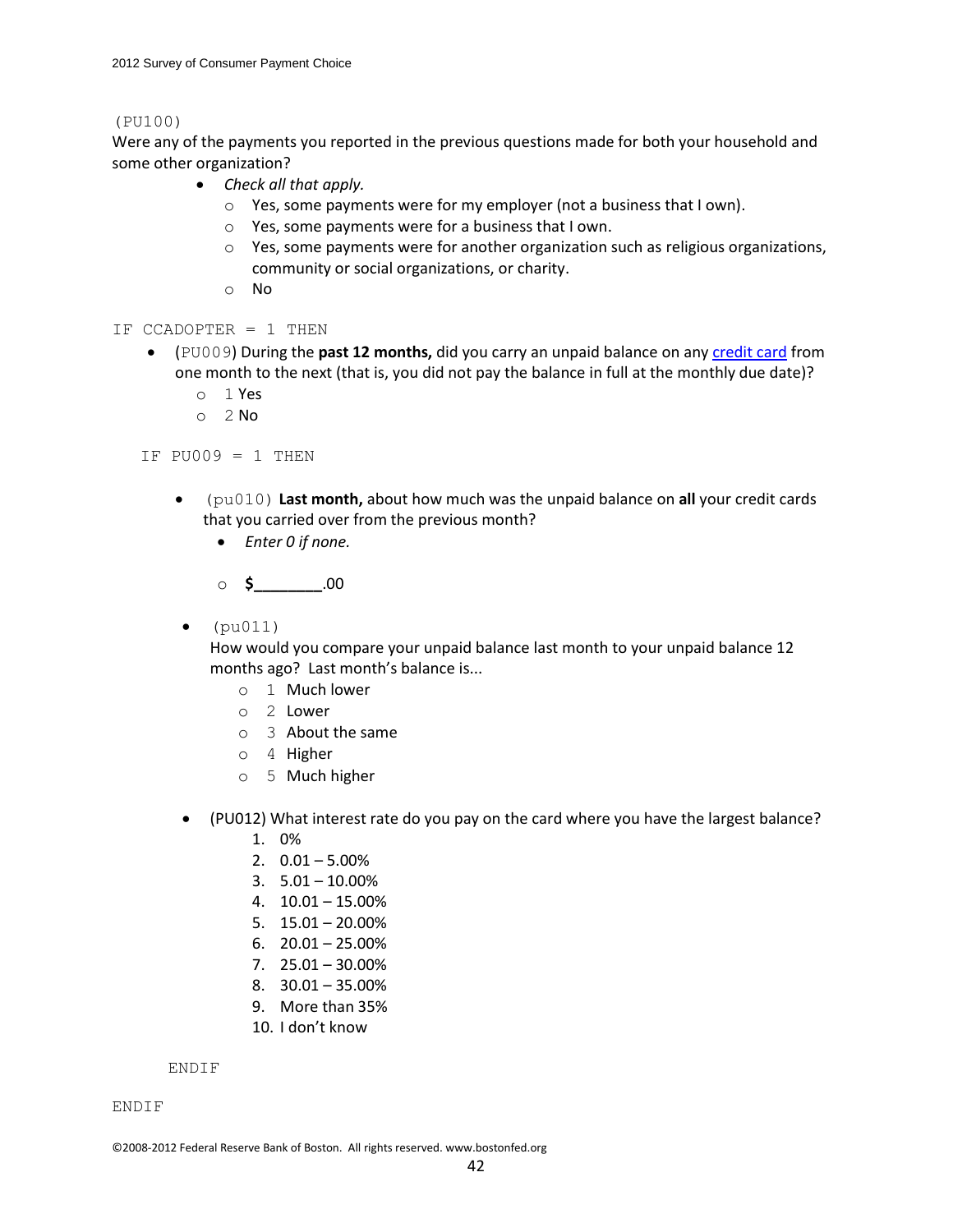### (PU101)

During the **past 12 months**, in how many weeks did you make fewer total payments than you do in a typical week?

- *If none, please enter 0, otherwise,*
- *Please enter a number between 1 and 52.*

\_\_\_\_\_\_\_\_weeks

### **V. Payment History (PH)**

Now we will ask questions that will help us understand your payment decisions better.

 (PH005) Have you **ever** entered any of the following information on an Internet web site or sent the information in an e-mail message?

\*\*\*\*randomize responses\*\*\*\*\*

|                        | Yes | <b>No</b>      |
|------------------------|-----|----------------|
| $(PH005_a)$            |     | 2              |
| Bank account number    |     |                |
| $(PH005_c)$            |     | $\overline{2}$ |
| Credit card number     |     |                |
| $(PH005_d)$            |     | 2              |
| Debit card number      |     |                |
| $(PH005_e)$            |     | $\mathcal{P}$  |
| Mother's maiden name   |     |                |
| $(PH005_g)$            |     | 2              |
| Social security number |     |                |

- (PH006) Please estimate your most recent **credit rating**, as measured by a FICO score?
	- o 1 Below 600
	- $O$  2 600-649
	- o 3 650-699
	- o 4 700-749
	- o 5 750-800
	- o 6 Above 800
	- o 7 I don't know

If BAADOPTER = 1 or BAEVER = 1 then

- (PH007) During the **past 12 months,** did you overdraw any of your bank accounts?
	- o 1 Yes and I paid an overdraft fee
	- o 2 Yes but I did not pay an overdraft fee
	- o 3 No

Endif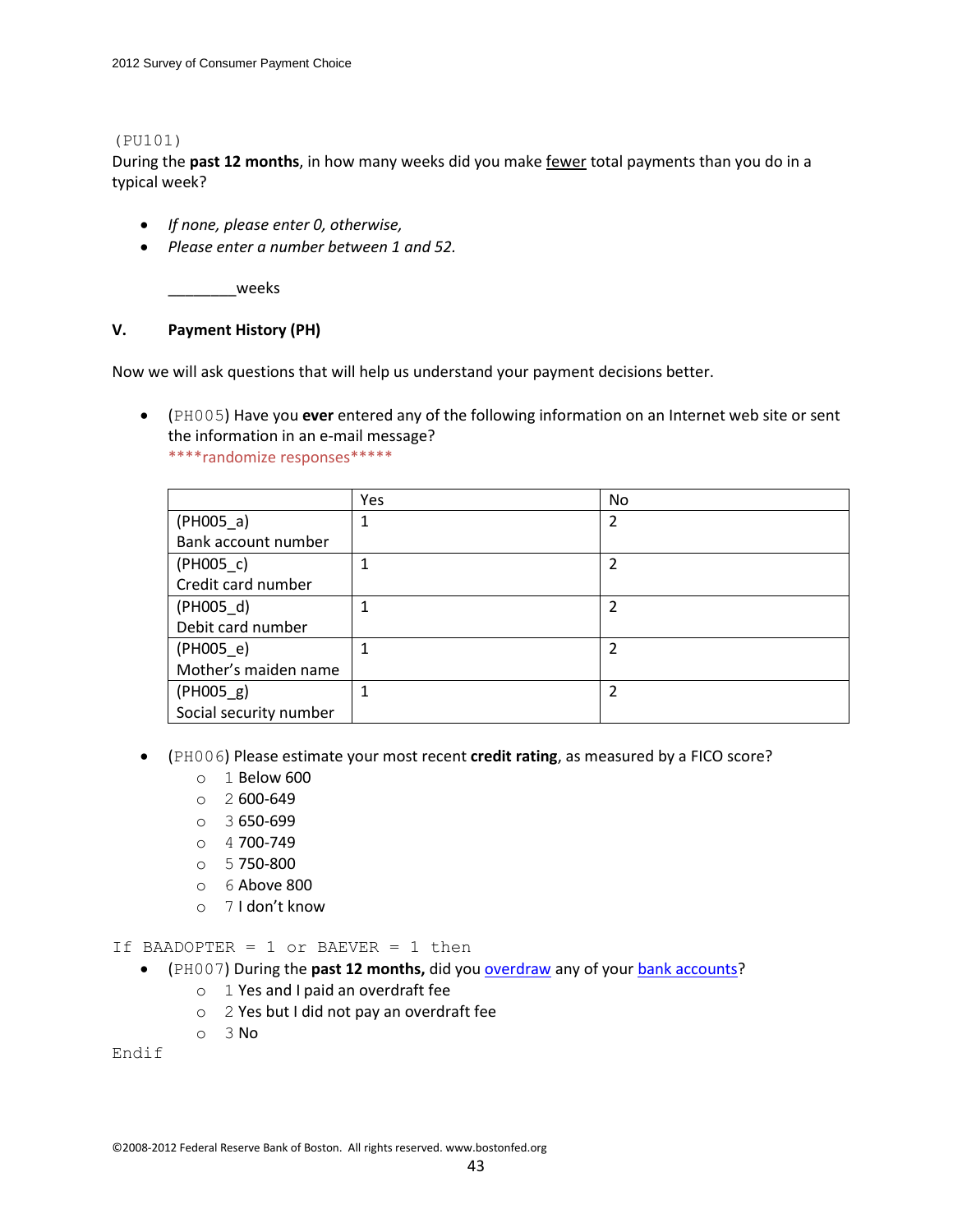(PH022) In the **past 12 months**, have you had any of the following stolen or lost?

|                         | Yes          | <b>No</b>      |
|-------------------------|--------------|----------------|
| (PH022 a)               | 1            | 2              |
| Cash                    |              |                |
| If CCADOPTER $= 1$ then | 1            | 2              |
| (PH022 b)               |              |                |
| Credit card             |              |                |
| If DCADOPTER $= 1$ then | $\mathbf{1}$ | $\overline{2}$ |
| (PH022 c)               |              |                |
| Debit card              |              |                |
| If CHKADOPTER = 1 or    | 1            | 2              |
| $MMCADOPTER = 1 then$   |              |                |
| (PH022 d)               |              |                |
| Checks or check book    |              |                |
| (from your own checking |              |                |
| account)                |              |                |

### If  $PH022$ <sup> $a$ </sup> = 1 then

(PH023\_a)

Q. In the **past 12 months**, what was the total amount of **cash** was lost or stolen?

$$
\xi_{\underline{\hspace{1cm}}\underline{\hspace{1cm}}} = 00
$$

End if

**card**?

If  $PH022$ <sub>\_</sub> $b = 1$  then

(PH023\_b)

Q. In the **past 12 months**, what was the total value of the fraudulent charges on your **credit**

 *If none, please enter 0.*  $$_{\_}$ .00

# If PH023\_b > 0 then

- (PH024\_b) Of the \$[ENTER NUMBER FROM PH023\_B] of fraudulent charges on your **credit card**, how much of that were you personally liable for?
	- *If none, please enter 0.*

$$
\text{\$}\_\_\_0
$$

END IF

END IF

If  $PH022_c = 1$  then

(PH023\_c)

Q. In the **past 12 months**, what was the total value of the fraudulent charges on your **debit** 

**card**?

*If none, please enter 0.*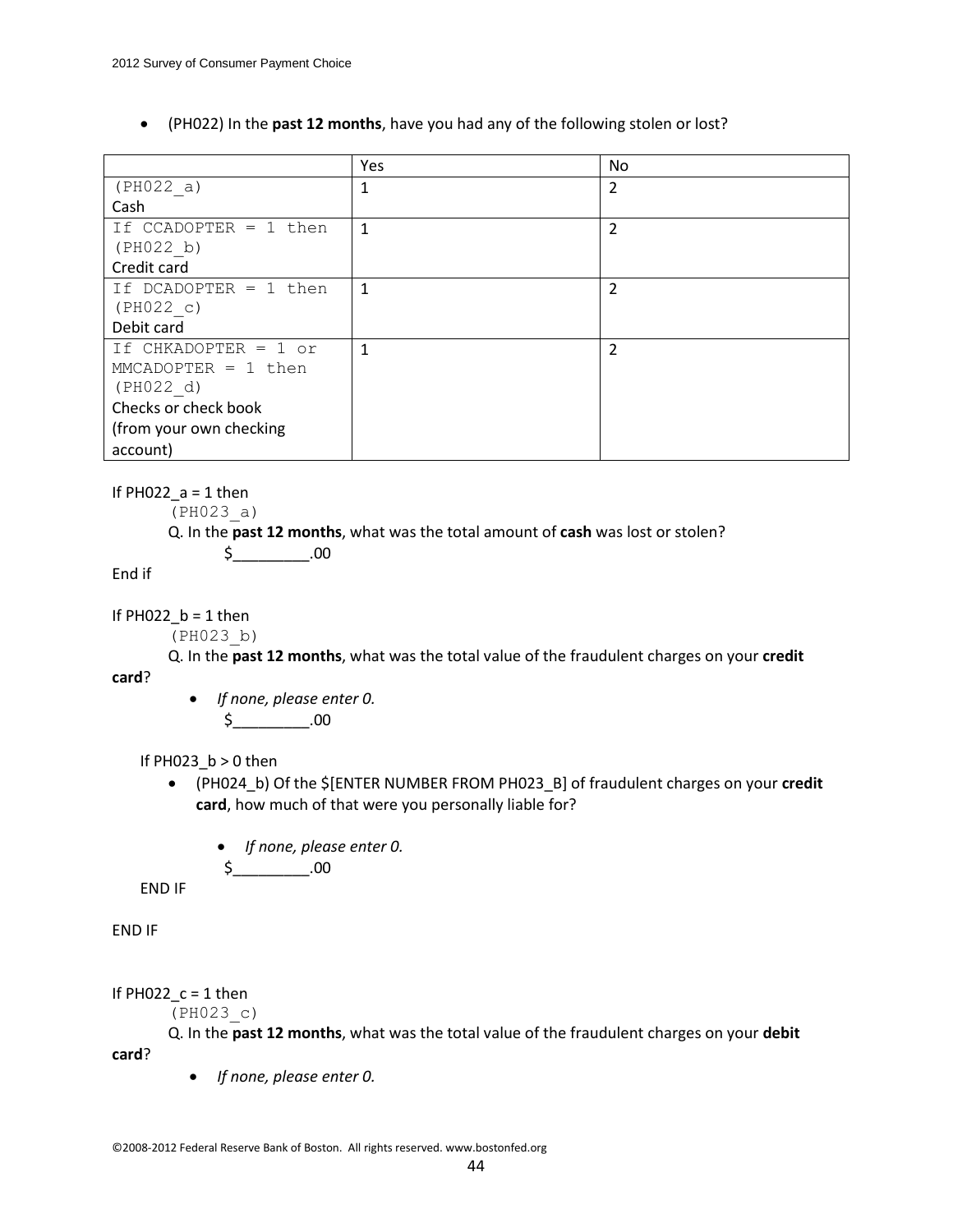$$-.00$ 

If PH023  $c > 0$  then

- (PH024\_c) Of the \$[ENTER NUMBER FROM PH023\_c] of fraudulent charges on your **debit card**, how much of that were you personally liable for?
	- *If none, please enter 0.*

\$\_\_\_\_\_\_\_\_\_.00

END IF

End if

# If  $PH022_d = 1$  then

(PH023\_d)

Q. In the **past 12 months**, what was the total value of the fraudulent activity on your **checking account**?

> *If none, please enter 0.* \$\_\_\_\_\_\_\_\_\_.00

If PH023  $d > 0$  then

- (PH024\_d) Of the \$[ENTER NUMBER FROM PH023\_c] of fraudulent activity on your **checking account**, how much of that were you personally liable for?
	- *If none, please enter 0.*

$$
\text{\AA} \quad \text{\AA} \quad \text{\AA}
$$

END IF

End if

 (PH009) During the **past 12 months**, did you experience any of these financial difficulties? \*\*\*\*randomize response categories\*\*\*\*

|                                  | <b>Yes</b> | <b>No</b>      |
|----------------------------------|------------|----------------|
| (PH009 a)                        |            | 2              |
| You or someone else in your      |            |                |
| household lost their primary job |            |                |
| (PH009 b)                        |            | 2              |
| You declared bankruptcy          |            |                |
| (PH009 c)                        |            | $\overline{2}$ |
| Mortgage foreclosure on your     |            |                |
| primary home                     |            |                |
| (PH009 e)                        |            |                |
| Credit card account closed or    |            |                |
| frozen by the bank or card       |            |                |
| company                          |            |                |

If PH009\_b = 2 or PH009\_c = 2 then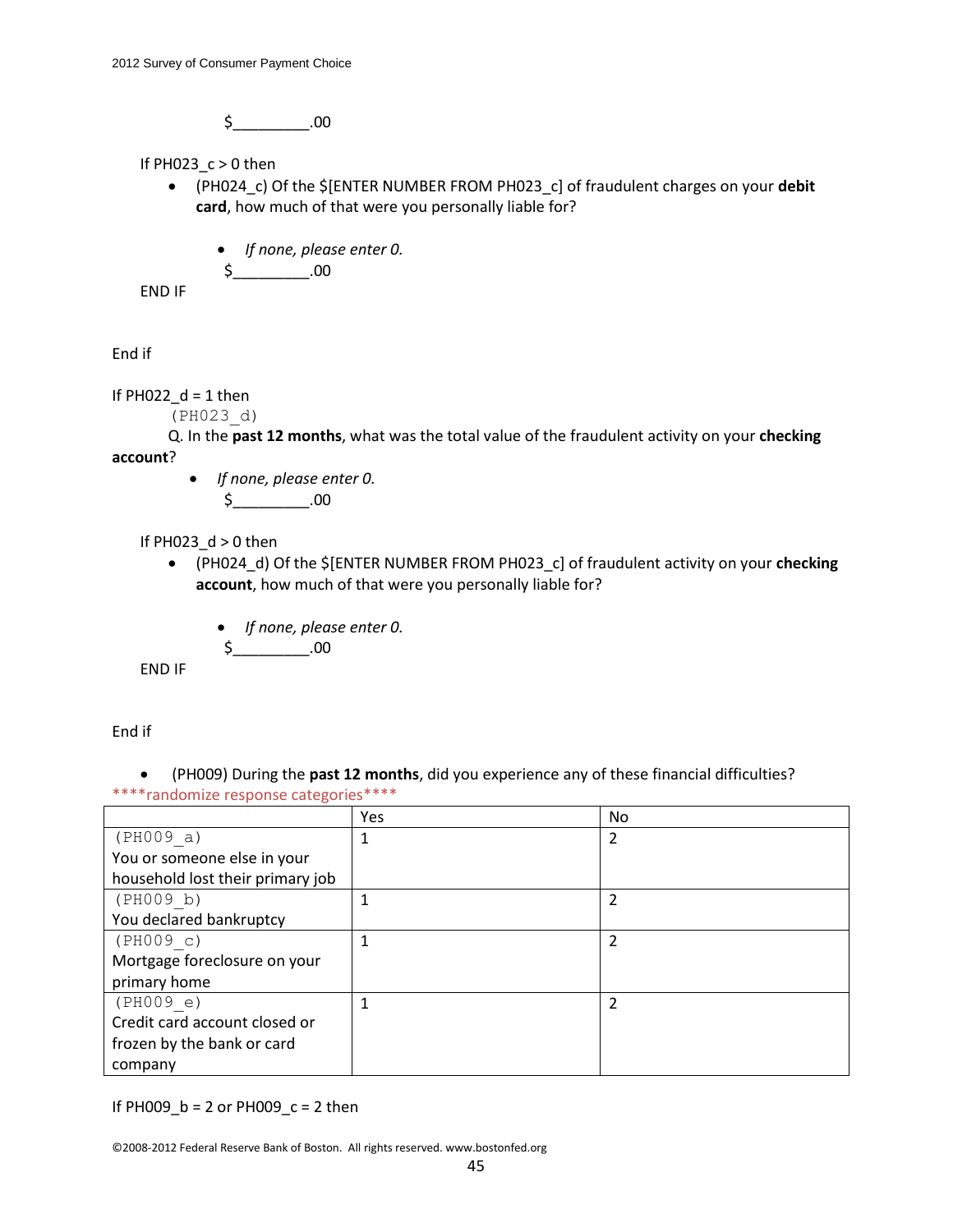(PH020) We just asked you about financial difficulties that happened in the past year. Now we'd like you to think back 7 years.

# During the **past 7 years**, have you experienced any of these financial difficulties?

| ****RANDOMIZE responses**** |  |
|-----------------------------|--|
|-----------------------------|--|

|                                           | Yes | No |
|-------------------------------------------|-----|----|
| If PH009 $b = 2$ then                     |     |    |
| (PH020 a)                                 |     |    |
| You declared bankruptcy                   |     |    |
| If PH009 $c = 2$ then                     |     |    |
| (PH020 b)                                 |     |    |
| Mortgage foreclosure on your primary home |     |    |

# End if

- (PH012) During the **past 12 months**, did you pay for anything in cash to receive a discount?
	- *For example, paying for gasoline in cash to get a discount.*
	- o 1 Yes
	- $O<sub>2</sub>$  No

# **VI. Demographics (DE)**

(de000) Now we will ask you some questions similar to those asked in the "My Household Questionnaire"

(DE020) Please tell us where you have access to the internet for personal use.

Please check all that apply.

- o DE020\_a At home
- o DE020\_b At work
- o DE020\_c At another location
- (DE010)Which category represents the total combined **income** of all members of your family living here during the **past 12 months**?

This includes money from jobs, net income from business, farm or rent, pensions, dividends, interest, social security payments and any other money income received by members of your family who are 15 years of age or older.

- $\bullet$  1 Less than \$5,000
- $\bullet$  2 \$5,000-\$7,499
- $\bullet$  3 \$7,500-\$9,999
- $\bullet$  4 \$10,000-\$12,499
- $\bullet$  5 \$12,500-\$14,999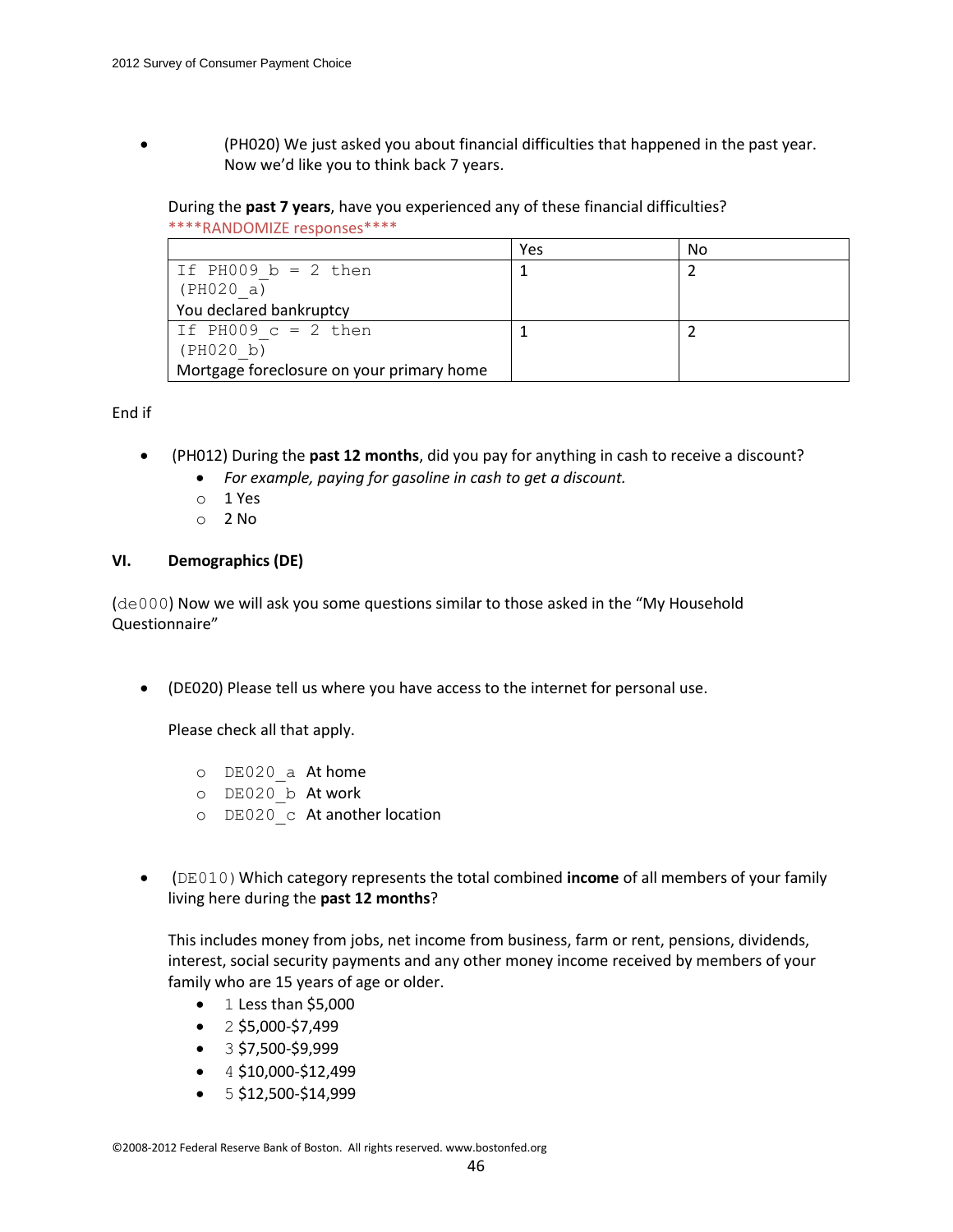- $\bullet$  6 \$15,000-\$19,999
- $\bullet$  7 \$20,000-\$24,999
- $\bullet$  8 \$25,000-\$29,999
- $\bullet$  9 \$30,000-\$34,999
- $\bullet$  10 \$35,000-\$39,999
- $\bullet$  11 \$40,000-\$49,999
- $\bullet$  12 \$50,000-\$59,999
- $\bullet$  13 \$60,000-\$74,999
- o 14 \$75,000-\$99,999
- o 15 \$100,000-\$124,999
- o 16 \$125,000-\$199,999
- o 17 \$200,000 or more
- (DE011) What does **your own** personal income rank within your household?
	- o 1 Highest in my household
	- $\circ$  2 About equal to the highest (roughly the same as another household member)
	- o 32<sup>nd</sup> highest
	- o 4 3<sup>rd</sup> highest or lower
- (DE013) Do you and/or your spouse/partner own your **primary home**?
	- Note: Even if you have an unpaid mortgage, you are considered the owner of the home.
		- o 1 Yes
		- $O<sub>2</sub>$  No

if  $DE013 = 1$  then

(DE014) What is the approximate market value of your **primary home**?

Please enter your answer below in **thousands** of dollars.

 $\circ$  \$ ,000

\*\*\*\*DE014: please prompt the R if they enter a number above 4500, which is the equivalent of saying that their house is worth more than \$4.5 million

Prompt for DE014:

You told us that the market value of your primary home is [FILL WITH RESPONSE FROM DE014, BUT PUT IT IN DOLLARS, NOT THOUSANDS OF DOLLARS, and format with commas, but no decimal for cents. EXAMPLE \$x,xxx,000].

# <br><br>

If this is correct, please choose 'Next' to continue. Otherwise, please click 'Back' to change your response. \*\*\*\*

 (DE015) About how much do you owe on loans for your **primary home**, including mortgages, home equity loans, and home equity lines of credit?

Please enter your answer below in **thousands** of dollars.

 $\circ$  \$  $\qquad$  ,000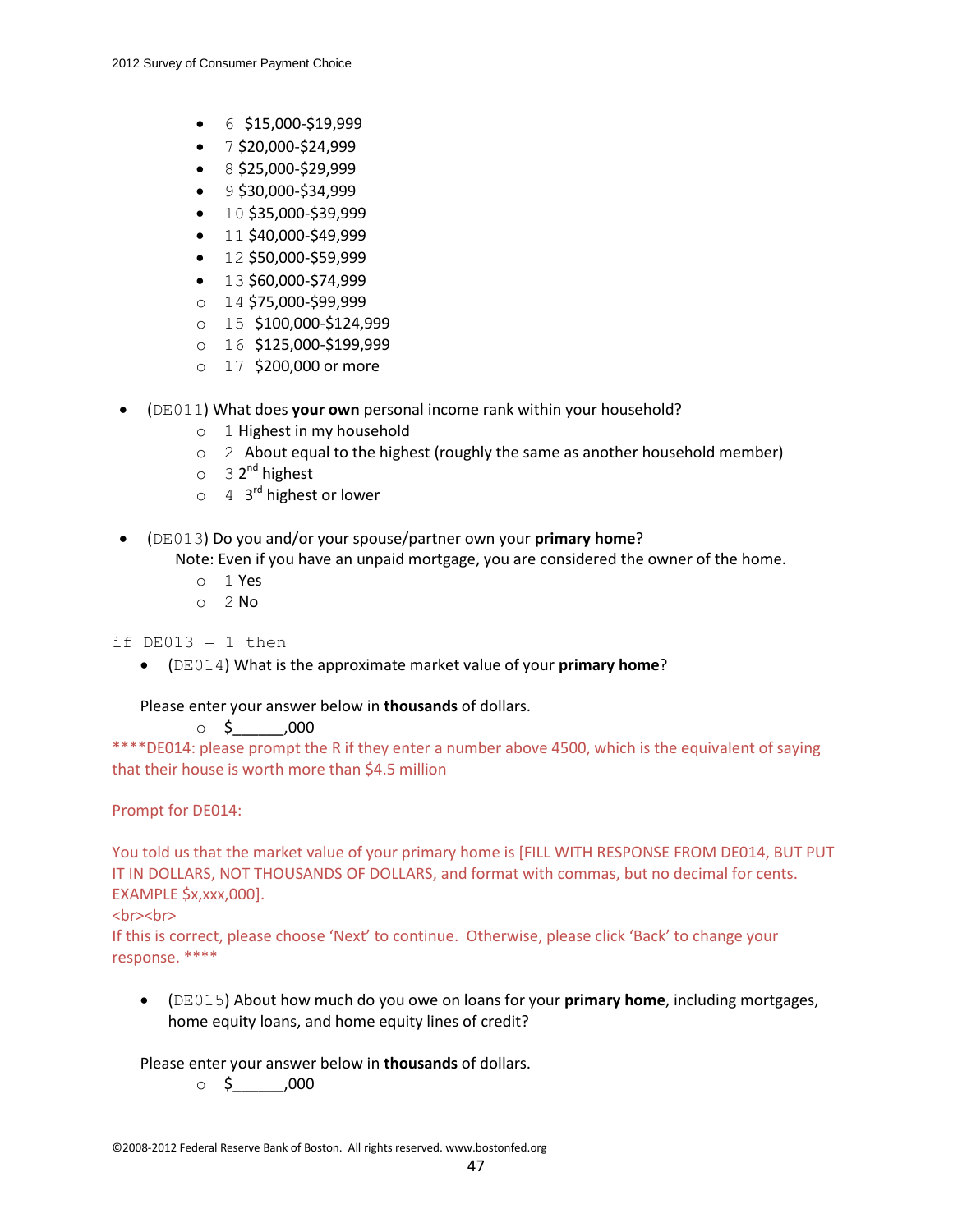\*\*\*\*DE015: please prompt the R if they enter a number above 2000, which is the equivalent of saying that they owe more than \$2 million on their home

Prompt for DE015:

You told us that the amount you owe on loans for your primary home is [FILL WITH RESPONSE FROM DE015, BUT PUT IT IN DOLLARS, NOT THOUSANDS OF DOLLARS, and format with commas, but no decimal for cents. EXAMPLE \$x,xxx,000].

<br><br>

If this is correct, please choose 'Next' to continue. Otherwise, please click 'Back' to change your response.

\*\*\*\*

Endif

if  $DE013 = 1$  then

 (DE016) Excluding the market value of your primary home, what is the approximate value of your household's **other assets**?

Include real estate other than your primary home.

Please enter your answer below in **thousands** of dollars.

 $\circ$  \$ ,000

\*\*\*\*DE016, where DE013 = 1: if R makes <  $$50000$  [variable DE010 =  $(1,2,3,4,5,6,7,8,9,10,11)$ ] then prompt for response above 500 (which is equal to 500,000). If R makes between \$50,000 and \$75,000 [variable DE010 = (12,13)], please prompt the R if they enter a value above 750, which is the equivalent of saying that their net worth is greater than \$750,000. Finally, if the R makes above \$75,000 [variable DE010 = 14] then prompt if the R enters a value above 3000, which is equal to saying they have a net worth of \$3 million.

Prompt for DE016, where DE013 = 1:

You told us that the market value of your household's non-home assets is [FILL WITH RESPONSE FROM DE016, BUT PUT IT IN DOLLARS, NOT THOUSANDS OF DOLLARS, and format with commas, but no decimal for cents. EXAMPLE \$x,xxx,000].

#### <br><br>

If this is correct, please choose 'Next' to continue. Otherwise, please click 'Back' to change your response. \*\*\*

 (DE019) Excluding the debt on the mortgage of your primary home, what is the approximate dollar amount of your remaining **debts**?

Examples of other debts include credit card debt, student loan debt, and car loan debt.

Please enter your answer below in **thousands** of dollars.

o \$\_\_\_\_\_\_\_\_,000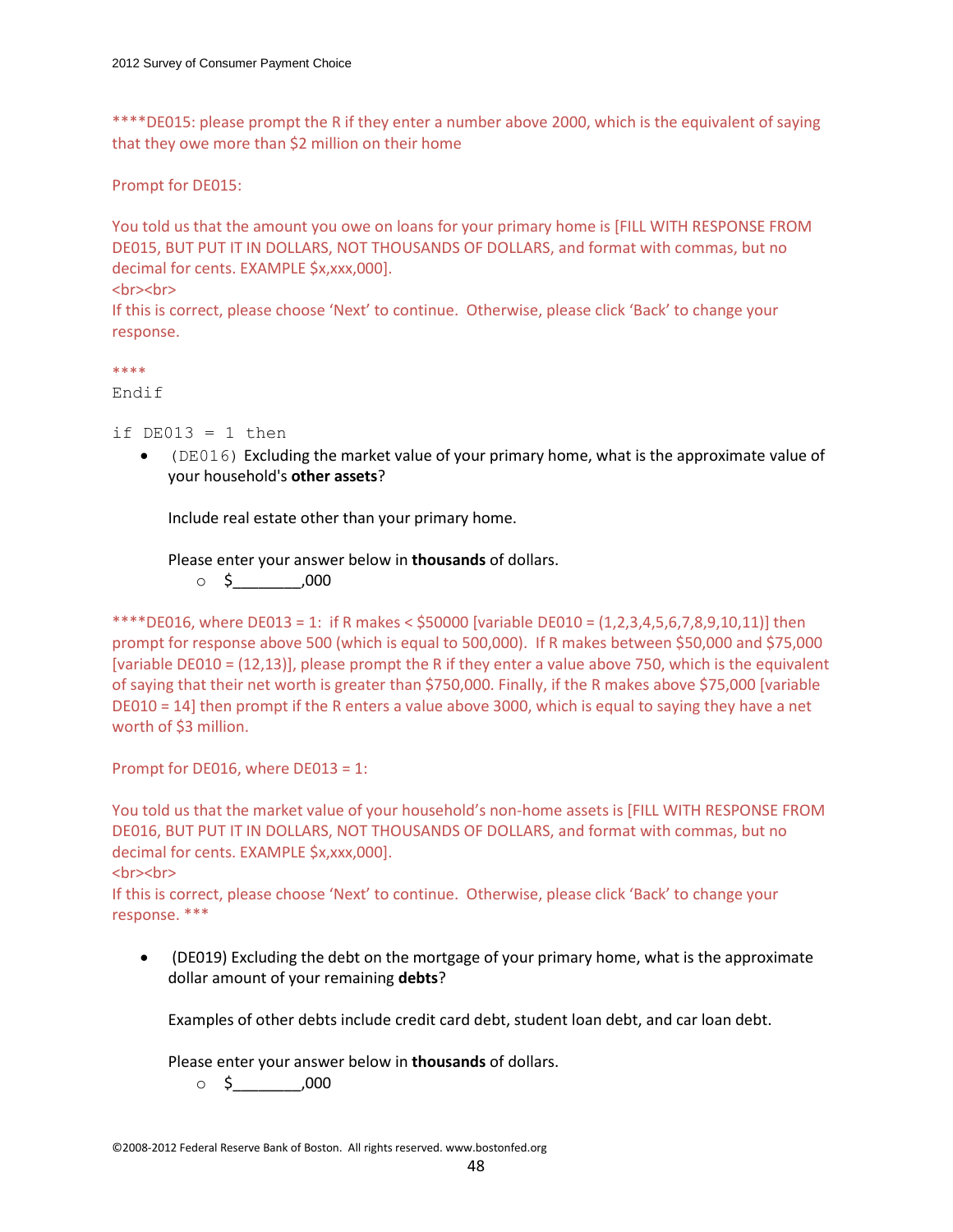\*\*\*\*Prompt user if they enter number above 1000, which is the equivalent of saying they have \$1 million in non-mortgage debt.

Prompt for DE019, where DE013 = 1:

You told us that the dollar value of your household's non-mortgage debt is [FILL WITH RESPONSE FROM DE019, BUT PUT IT IN DOLLARS, NOT THOUSANDS OF DOLLARS, and format with commas, but no decimal for cents. EXAMPLE \$x,xxx,000]. <br><br>

If this is correct, please choose 'Next' to continue. Otherwise, please click 'Back' to change your response.

\*\*\*\*\*\*

else

 (DE016) What is the approximate market value of your household's **assets**? Include real estate that you own.

Please enter your answer below in **thousands** of dollars.

 $\circ$  \$ ,000

\*\*\*\*DE016, where DE013 != 1: if R makes <  $$50000$  [variable DE010 =  $(1,2,3,4,5,6,7,8,9,10,11)$ ] then prompt for response above 500 (which is equal to 500,000). If R makes between \$50,000 and \$75,000 [variable DE010 = (12,13)], please prompt the R if they enter a value above 750, which is the equivalent of saying that their net worth is greater than \$750,000. Finally, if the R makes above \$75,000 [variable DE010 = 14] then prompt if the R enters a value above 3000, which is equal to saying they have a net worth of \$3 million.

Prompt for DE016, where DE013 != 1:

You told us that the market value of your household's assets is [FILL WITH RESPONSE FROM DE016, BUT PUT IT IN DOLLARS, NOT THOUSANDS OF DOLLARS, and format with commas, but no decimal for cents. EXAMPLE \$x,xxx,000].

<br>>
show

If this is correct, please choose 'Next' to continue. Otherwise, please click 'Back' to change your response. \*\*\*

(DE019) What is the approximate dollar amount of your household's **debts**?

Please enter your answer below in **thousands** of dollars.

 $\circ$  \$ ,000

\*\*\*\* Prompt user if they enter number above 1000, which is the equivalent of saying they have \$1 million in non-mortgage debt.

Prompt for DE019, where DE013 != 1: